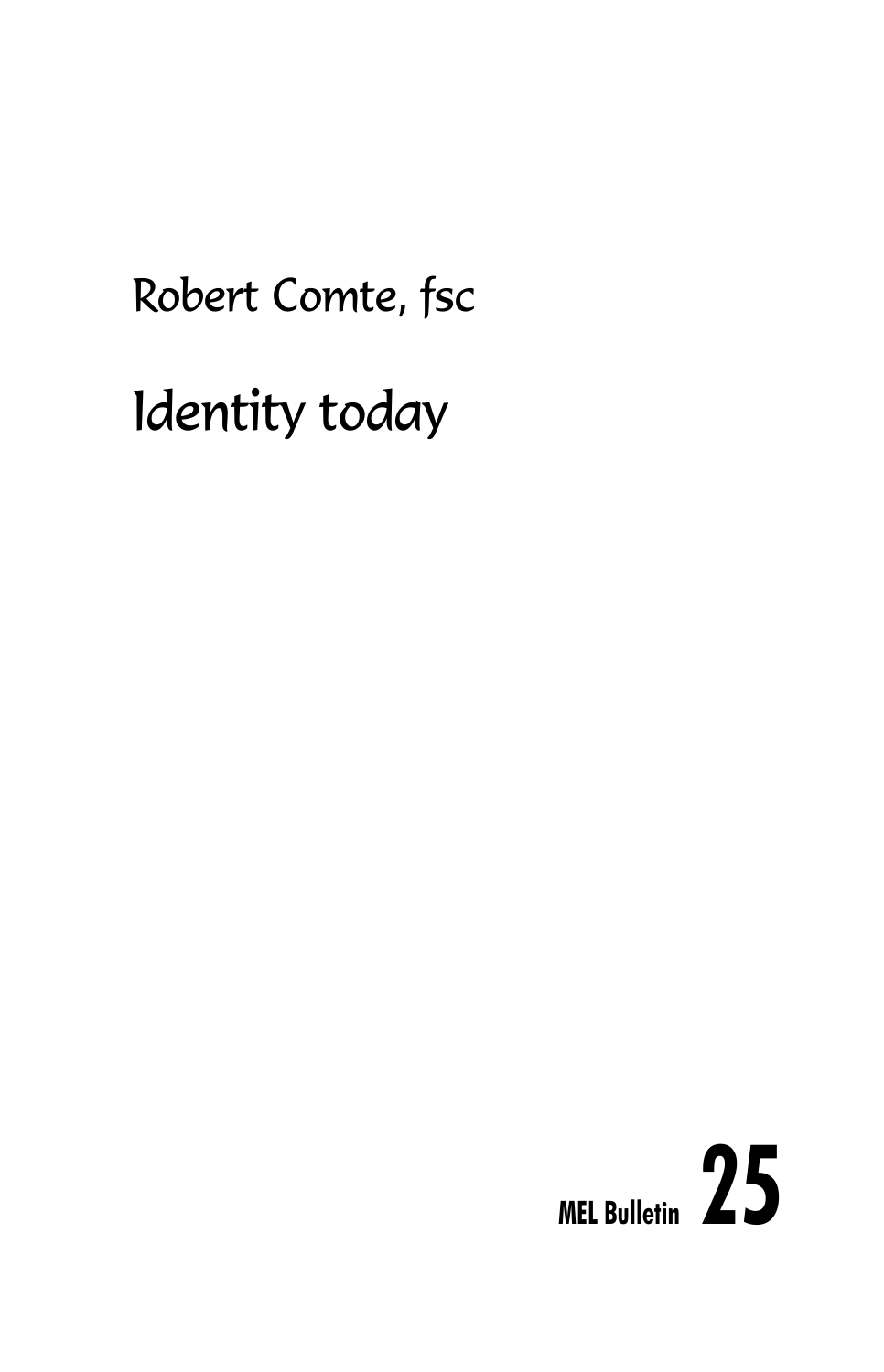Translator: Br. Jerzy Geppert

Brothers of the Christian Schools Via Aurelia 476 00165 Rome, Italy

March 2006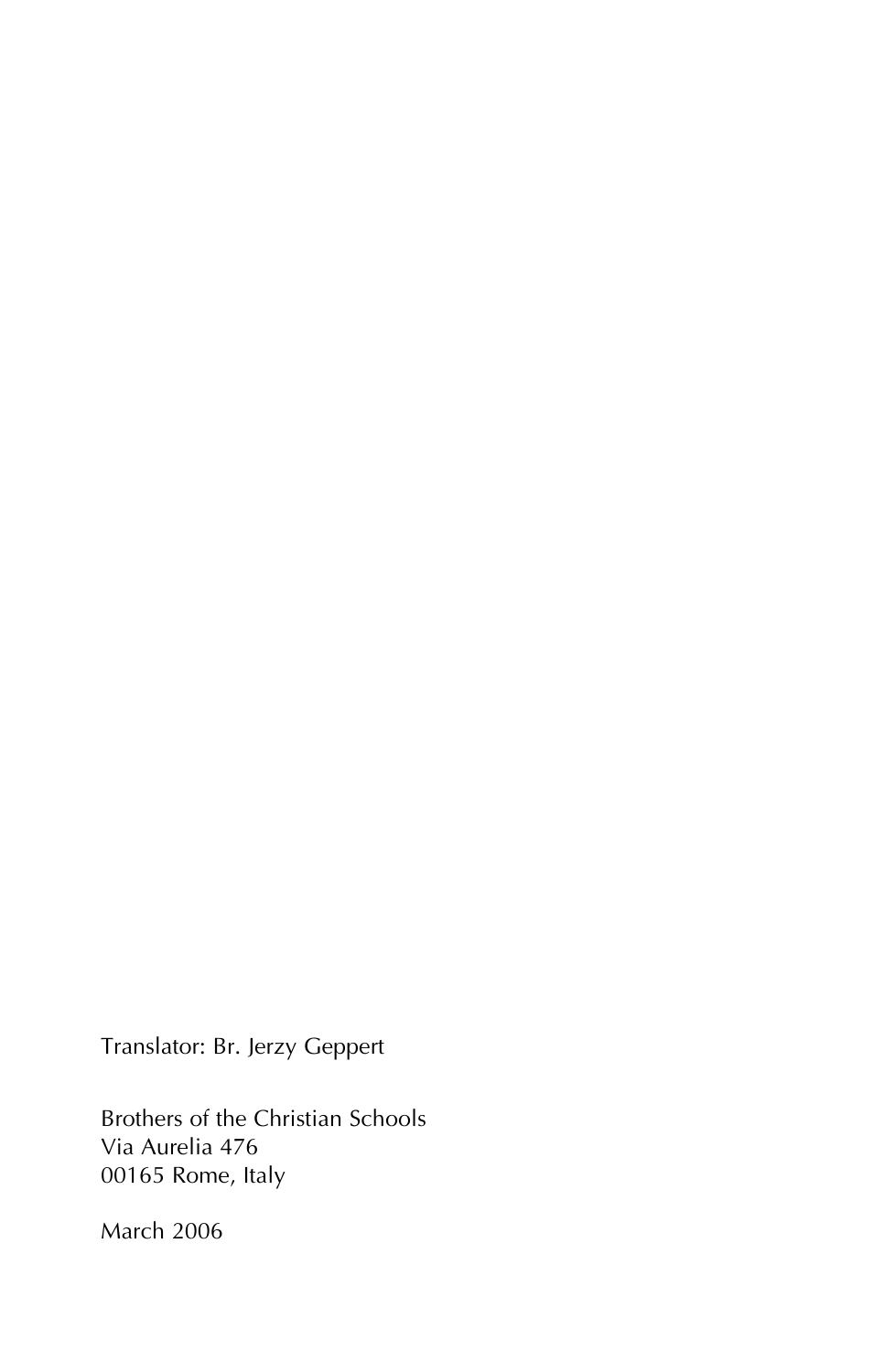Shortly after the General Chapter of 2000, the General Council and the different Services of the Mother House decided to have a general reflection on "the construction of identity today". In fact this theme finally underpinned the collection of texts produced by the General Chapter itself; it is sufficient to recall the debates concerning the life of the Brother, those dealing with the Lasallian membership of our collaborators or partners, the process of association affecting the body of Brothers just like the first associates... Each time preoccupation with "identity today" kept turning up.

There is nothing astonishing about this: the theme runs happily through contemporary philosophical reflections or in articles of any minor magazine priding itself on its applied psychology; ìconcern about identityî has become part of everyday conversation. But the subject deserves attention and respect because our societies are beginning to wonder in a new way about the old essential questions. Our mental universes are profoundly worked over from the inside and subject to original variations, to interior exile, to migrations and to psychological crossbreeding which destabilize and question identities. If the old question, "Who am  $I$ ?" is still in current use, the answer is no longer unequivocal and definitive but fragmentary, plural, unstable, and changing depending on context and experience. The answer is constructed, de-constructed, redeveloped, re-negotiated in a constant effort coming from inspiration and imagination but also from fatigue and weariness because it is usually alone that the  $21<sup>s</sup>$  Century person confronts the "concern about identity", in a gigantic effort.

The General Council and the Services decided to work on this great question which affects the accompanying of persons - Brothers and Lay Lasallians - in the Lasallian Family.

In 2001 the study focused on the *philosophical identity*. The work was directed by Fr. Alain Thomasset, S. J., who introduced us to the 'narrative identity' of the philosopher Paul Ricoeur. The following year attention was focused on *psycho-social identity*; this study was directed by Br. Sean Sammon, Superior-General of the Marist Brothers. Finally in 2003, Bros. Carmelo Bueno of the Saint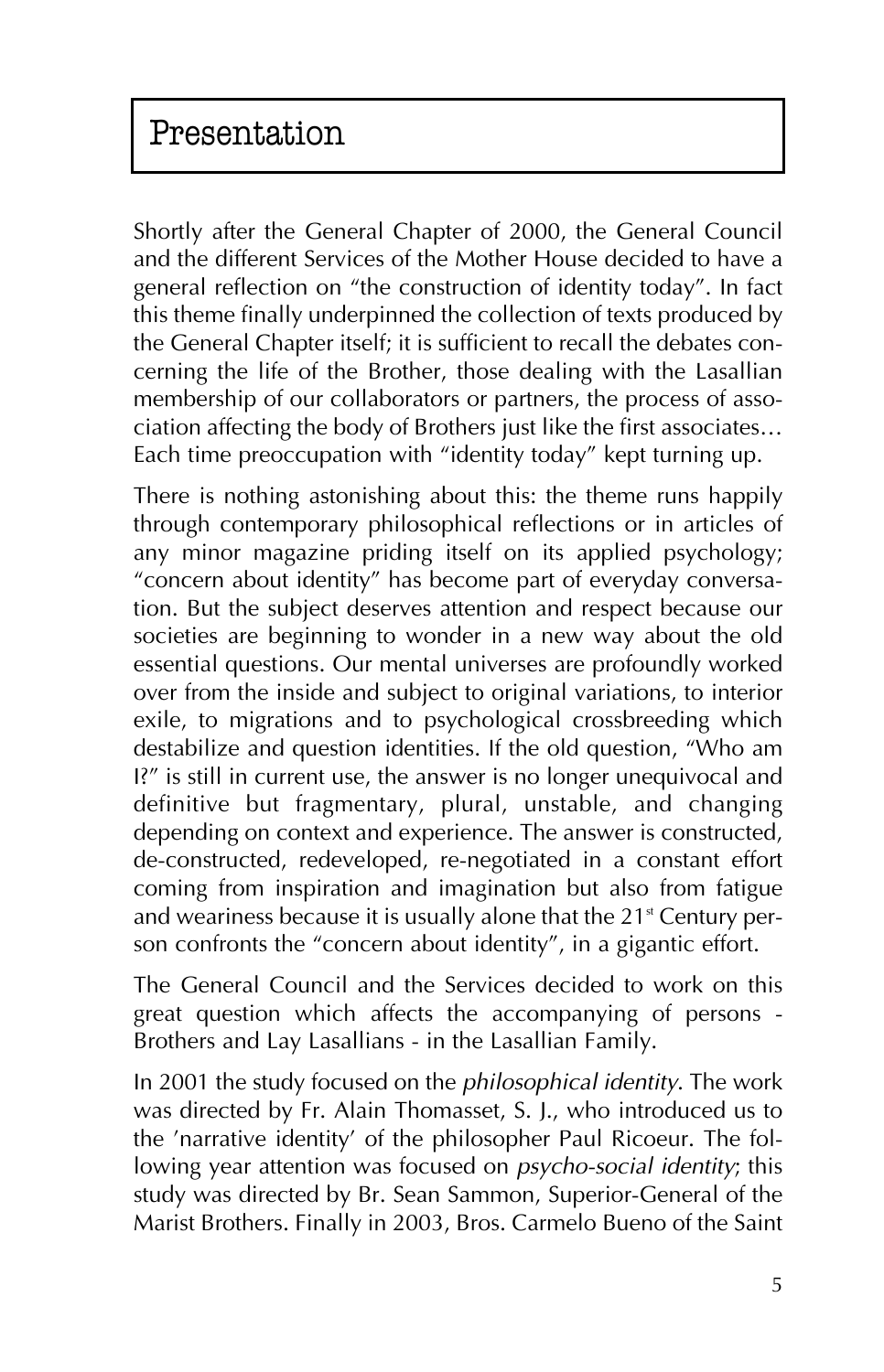Pius X Institute in Madrid and Robert Comte of the District of France helped us to reflect on *Christian identity*.

All this collected work allowed the members of the General Council and the different Services to draw up a common method of thought and to coin an appropriate vocabulary in order to take on in a renewed way reflection on "the construction of identity" in our contemporary society.

All through the course of this study we profited from the presence of Br. Robert Comte, a French theologian, who has been particularly expert in these areas for several years and who has just completed a book on this subject. At the end of our reflection on the theme we asked him to write a MEL booklet for us, incorporating the main ideas from our common study but also - at the request of the Superior General - offering an expert reflection to all the members of the Lasallian Family on this construction of new identities which today affects our society but also the Church, as well as all those who feel themselves concerned with the Lasallian charism and who remain open to the interior call which it arouses in their lives.

Here then is the text which Br. Robert Comte has prepared for us. It offers us a text which is accessible and simple but perfectly supported by philosophical reflection and contemporary theology. Furthermore, as a good teacher of adults, he suggests to us little instruments of reflection and evaluation for advancing along our personal path of construction and development. This text is a little philosophical and spiritual gem: it should be read alone and with others and we should make it a moment of meditation, of sharing, of taking another look at ourselves and our life community; and of letting ourselves be penetrated by the atmosphere of confidence, peace and optimism which emerges from it.

A big thank you to Br. Robert Comte.

Br. Nicolas Capelle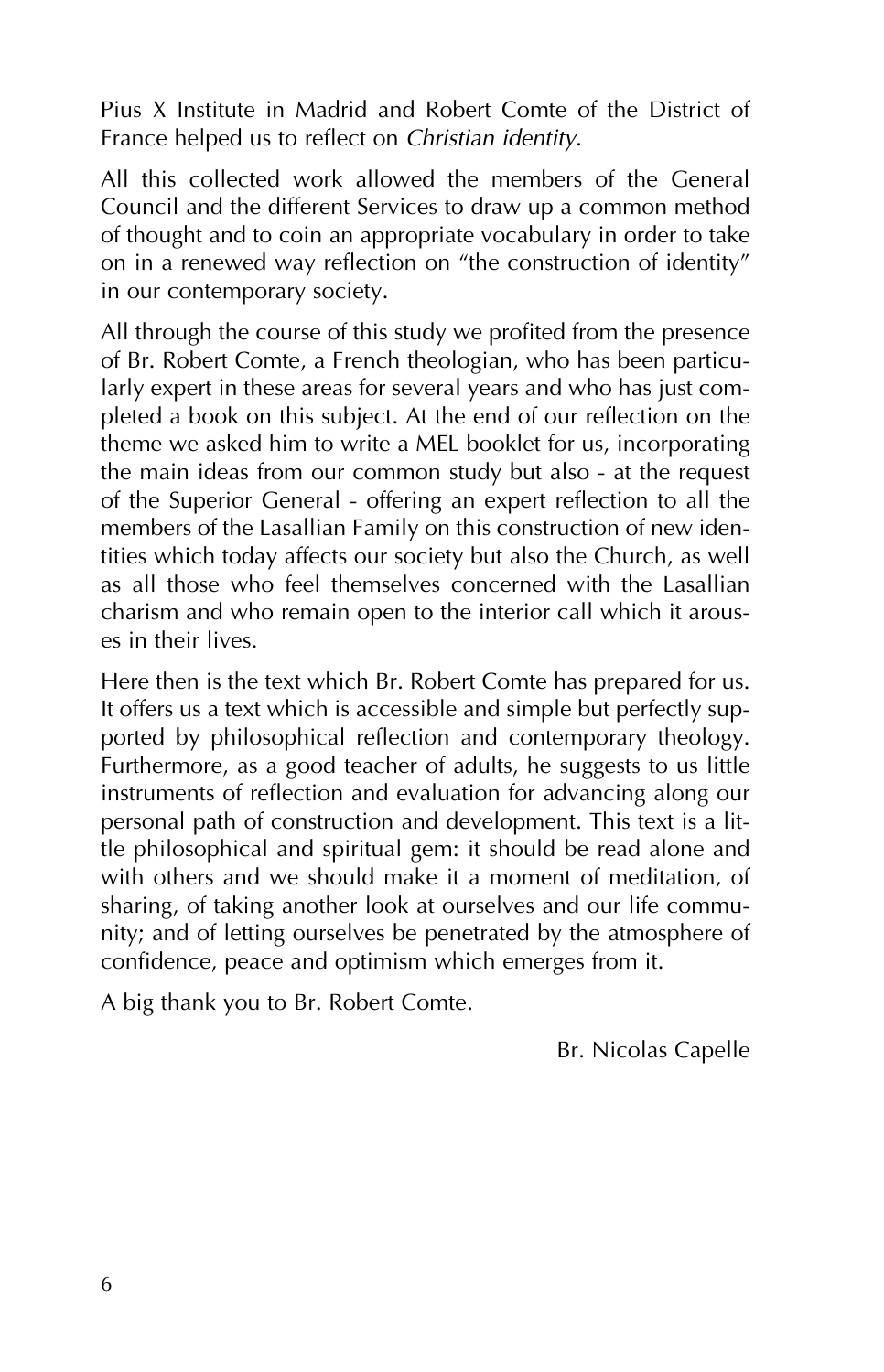If we are to judge by the number of publications devoted to it, the question of identity is of great concern to western society. It is of concern as much to individuals as to different social groups or peoples; and it is not a question ignored by Churches. Various manifestations of identity crisis can be seen all around us. This can take two opposing forms: either a person has great difficulty in discovering his own identity; or he may suffer internal anguish regarding his identity, which sometimes leads to violence.

Our intention in these few pages is not to offer an exhaustive analysis of such a vast subject. Rather, it is simply to suggest a few pointers regarding the construction of personal identity. This will be treated from an anthropological, theological and a Lasallian point of view, even if this latter aspect will not be treated as such, given that other publications are devoted to it.

Before beginning this analysis, it might be useful to provide some background to explain the present-day problem concerning identity'.

# Why has the question of identity come to the fore ?

This is not the place to recall how this question originated. Instead we shall consider various sociological factors which can help us understand why this question has taken on such importance today. Basing ourselves on the sociologist Claude Dubar<sup>2</sup>, we shall consider three of these and add one of our own.

<sup>&</sup>lt;sup>1</sup> This dossier does not claim to be universal in scope. As the bibliography shows, the information and thinking from which it draws inspiration come from two main sources: French publications and English or American works. Works in Spanish have not been consulted.

<sup>&</sup>lt;sup>2</sup> Claude Dubar, *La crise des identités. L'interprétation d'une mutation*, Puf, Le Lien social series, 2000.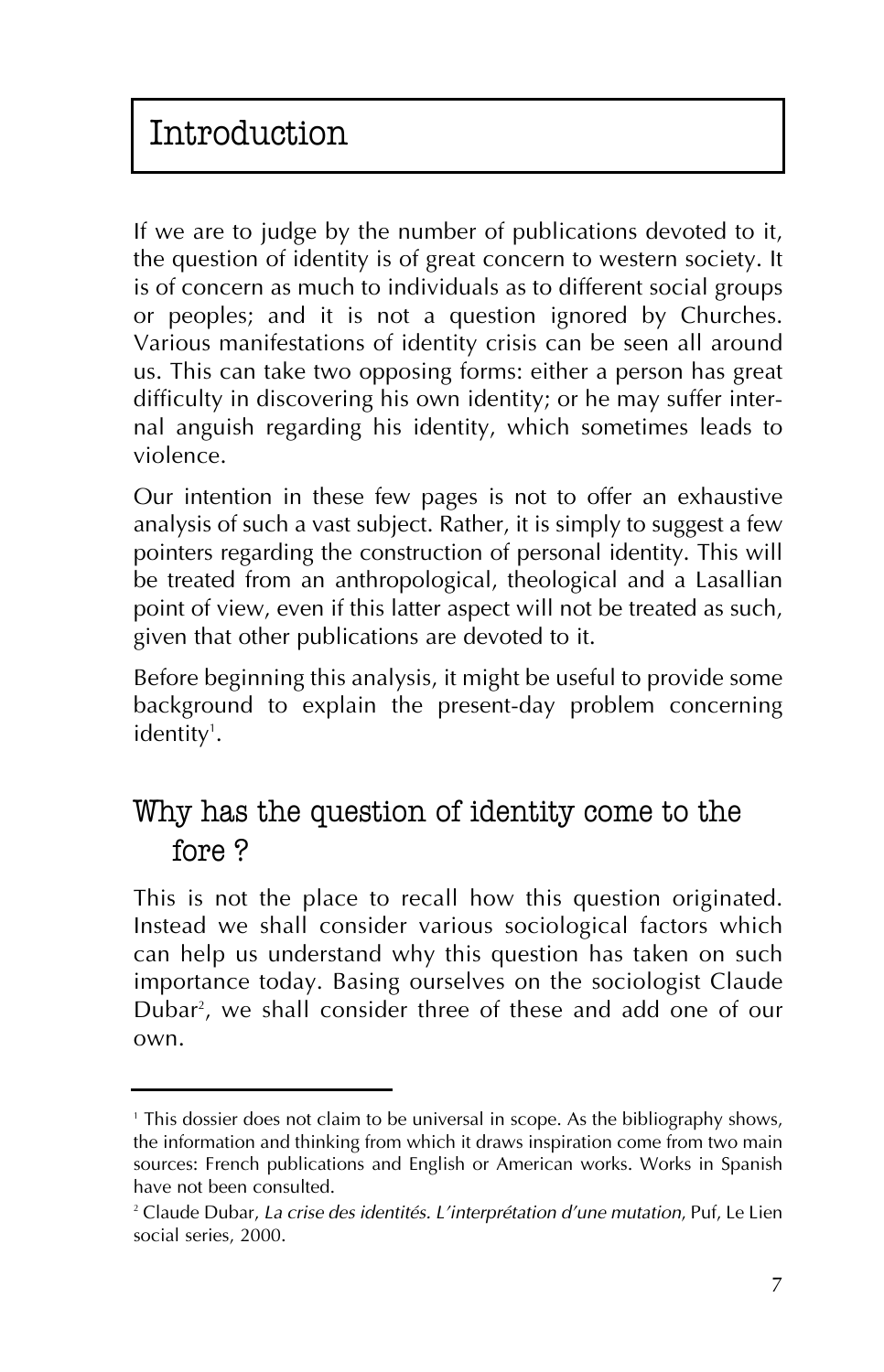#### *A major upheaval in family life.*

The changes that have come about in family life are well known. The increase in the divorce rate and the various forms of family recomposition are the most obvious signs. This fragility is due in part to the fact that the identity of the family today is based less on the institution than on the quality of the ties that bind its members together.

This institutional weakening is accompanied by a transformation of family relations - consisting principally in the equalisation of roles - between the father and mother, and between parents and children. Relations which were formerly hierarchical tend now to be more or less democratic.

These changes reflect others which deserve a special mention. First of all, there is the emancipation of women which occurred in the second half of the  $20<sup>th</sup>$  century, giving them access to financial independence by earning salaries, and to sexual independence by controlling procreation (we know the symbolic role played in this connection by the invention and legalisation of the contraceptive pill). Even if it has had ambivalent effects, the emancipation of women was no doubt one of the major upheavals of the last century. One result of this is that masculine identity has been challenged. As some observers have noted, an excessively ostentatious virility machismo or phallocentricity - is no longer highly regarded in society. These changes in male and female identity alter profoundly the way in which bonds are established between men and women.

At a deeper level, the combination of these changes has repercussions on the structural supports of human identity. As C. Dubar says: "Not only does one not really know what is meant by being a father, mother, husband, wife, father-in-law, mother-in-law; nor does one really know what the norm is (to marry or not, dissociate or not feelings of love and the role of parents, be or not be a father or mother for one's stepchildren...), but one is no longer sure basically what is male and female, and what has happened, and what is going to happen, to sexual social relations, which have remained more or less unchanged for such a long time... Being a man or a woman is becoming a question of history, plan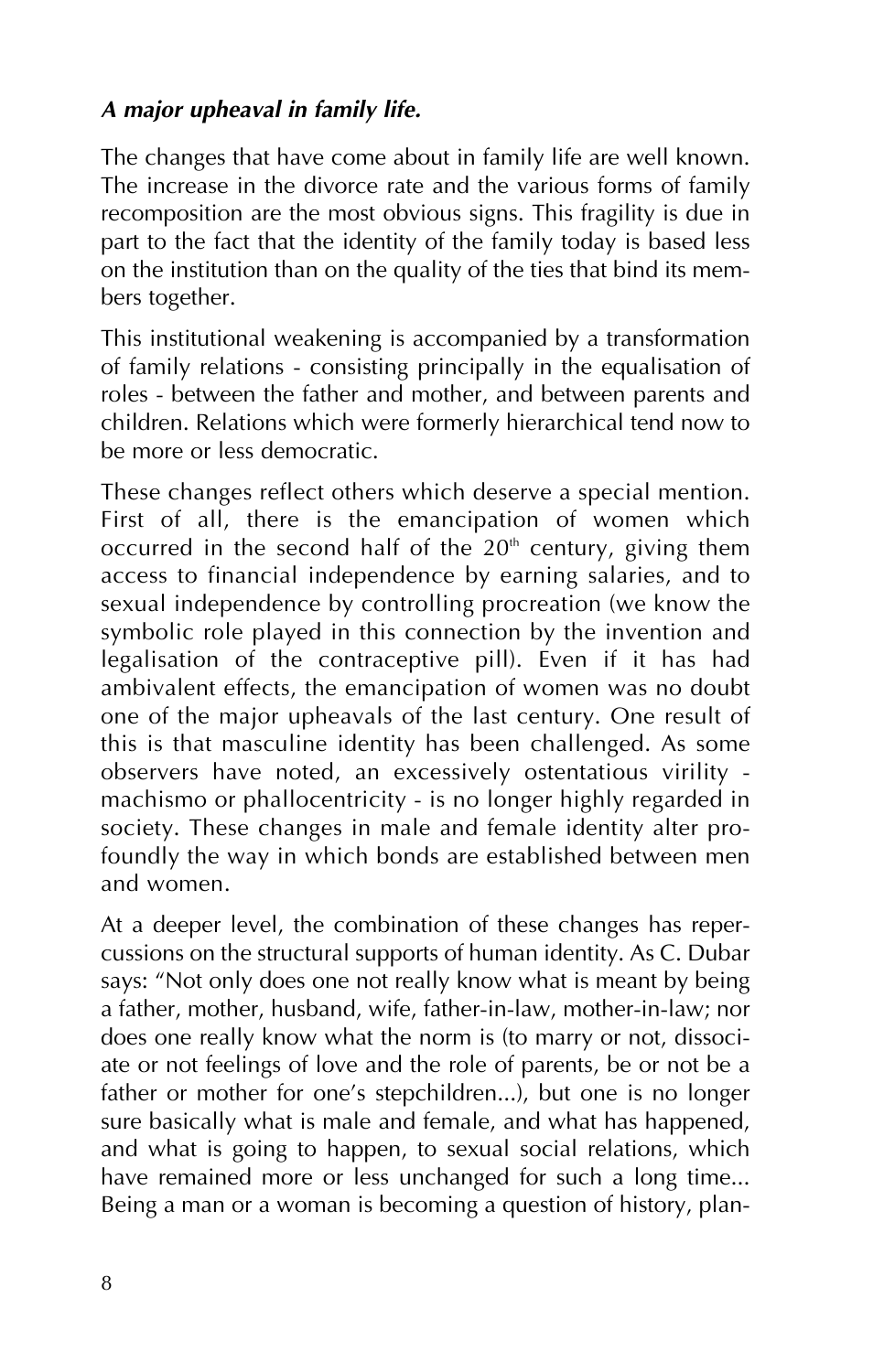ning, a biographical journey, of 'building identity throughout one's life'″<sup>3</sup>.

And thus the essential components of human identity are no longer evident. They can no longer be taken for granted. This causes a certain degree of destabilisation in the various contributors to family life.

#### *The precarious nature of employment.*

For a long time, work was one of the essential factors in the construction of adult identity, especially in the case of men. In practice, the answer given to the question "who are you?", was the answer to the question "what do you do?". If we look at the question more closely, we can identify four sources of identification in work, sources which vary in importance according to the nature of the profession. The first is that of sharing a common outlook based on one's work place; the second comes from the awareness of creating something (this is true for craftsmen, but also for other workers: we just have to think of the pride of a construction-team on the completion of a long-term project such as the construction of a tunnel, a bridge or a ship); the third is simply the promotion at work of a person who has worked all his life in the same firm and has progressively taken on added responsibility; the fourth comes from sharing in the difficulties of a firm in a time of crisis, or facing daily dangers inherent in certain professions, such as mining, or example.

The economic crisis and deregulation of employment have gradually eroded these sources of identity based on work: the time when people were employed full time, for all their working lives in the same firm, with the prospect of steady promotion, has mostly gone. This development has had a corrosive effect on identity: how can a person share in the common outlook of a firm when he is not sure how long he will be able to stay?; how can he have

<sup>&</sup>lt;sup>3</sup> Id, *op.cit.* P.93. It is interesting to note a similar observation made by the French bishops in their *Lettre aux catholiques de France*: "the combined impact of the spread of the critical spirit, the clash of cultures and technical advances has shaken the fundamental values which transmit great traditions. What is now lacking is the elementary grammar of human life, whether it concerns accepting sexual differences, becoming a father or mother, giving a meaning to everything concerning life and death" (p. 24).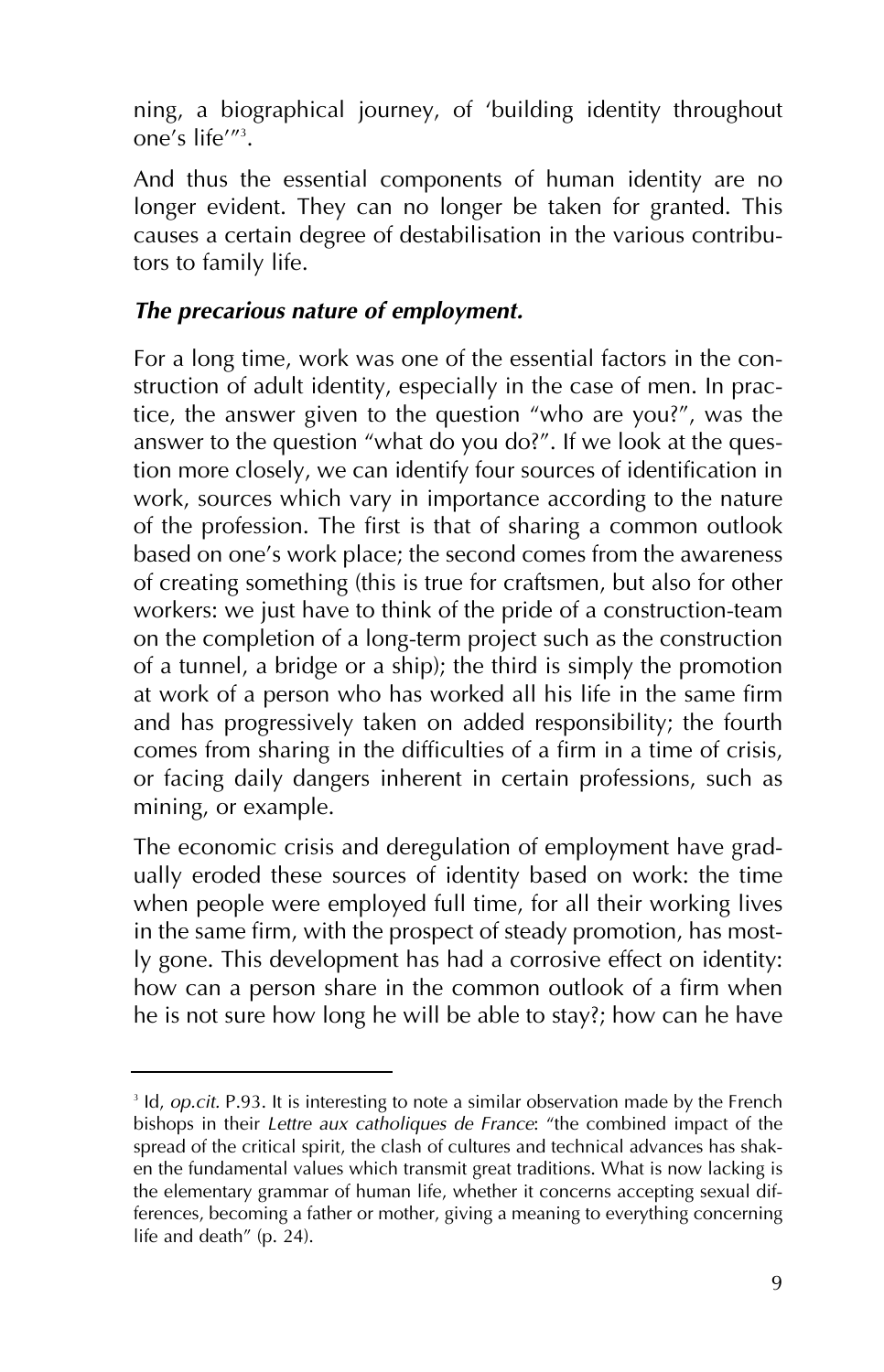time to enjoy seeing something completed when his work is always urgent?; how can he consolidate his position over a long period of time when he constantly faces the prospect of unemployment?; how can he share in a common struggle when the future is uncertain?

This development has human repercussions well beyond the workplace, as is shown by an investigation carried out by R.Sennett who asked himself th following question: "How can one pursue long-term objectives in a society which knows only the short-term? How can one maintain long-lasting social relations? How can a human being forge an identity and plan a life in a society made up of episodes and fragments?... Short-term capitalism threatens to corrode character, in particular, character traits which binds human beings together and give each person an awareness of an enduring self. $14$  As we see, these effects do not concern only the people concerned: they affect also the social fabric itself.

#### *Religious belief tailored to personal taste.*

One of the major tendencies in this field is that belief is escaping from the control of religious institutions. This is true of the Catholic Church, but also of others. This means that belief is becoming more and more a personal and subjective matter: personal, in the sense that the individual establishes his own criteria for belief and practice (he picks and chooses); subjective, in the sense that he is guided above all by his feelings when he makes decisions regarding religious matters (as he does regarding others). A survey carried out in 1994 shows that 71% of French people (44% of whom attended church regularly!) believed that "nowadays, each person ought to define his own religion for himself, independently of the Church". Many felt free to work out their own system of belief, and some were not afraid to borrow elements from outside the Christian faith. This relativisation of Catholicism shows that "the possibility to have recourse to other religions is seen as enriching in an individualised world, in which each one wishes to construct his own

<sup>&</sup>lt;sup>4</sup> Richard Sennett, Le travail sans qualités. Les conséquences humaines de la flex*ibilitÈ*, Albin Michel, 1998, p. 31.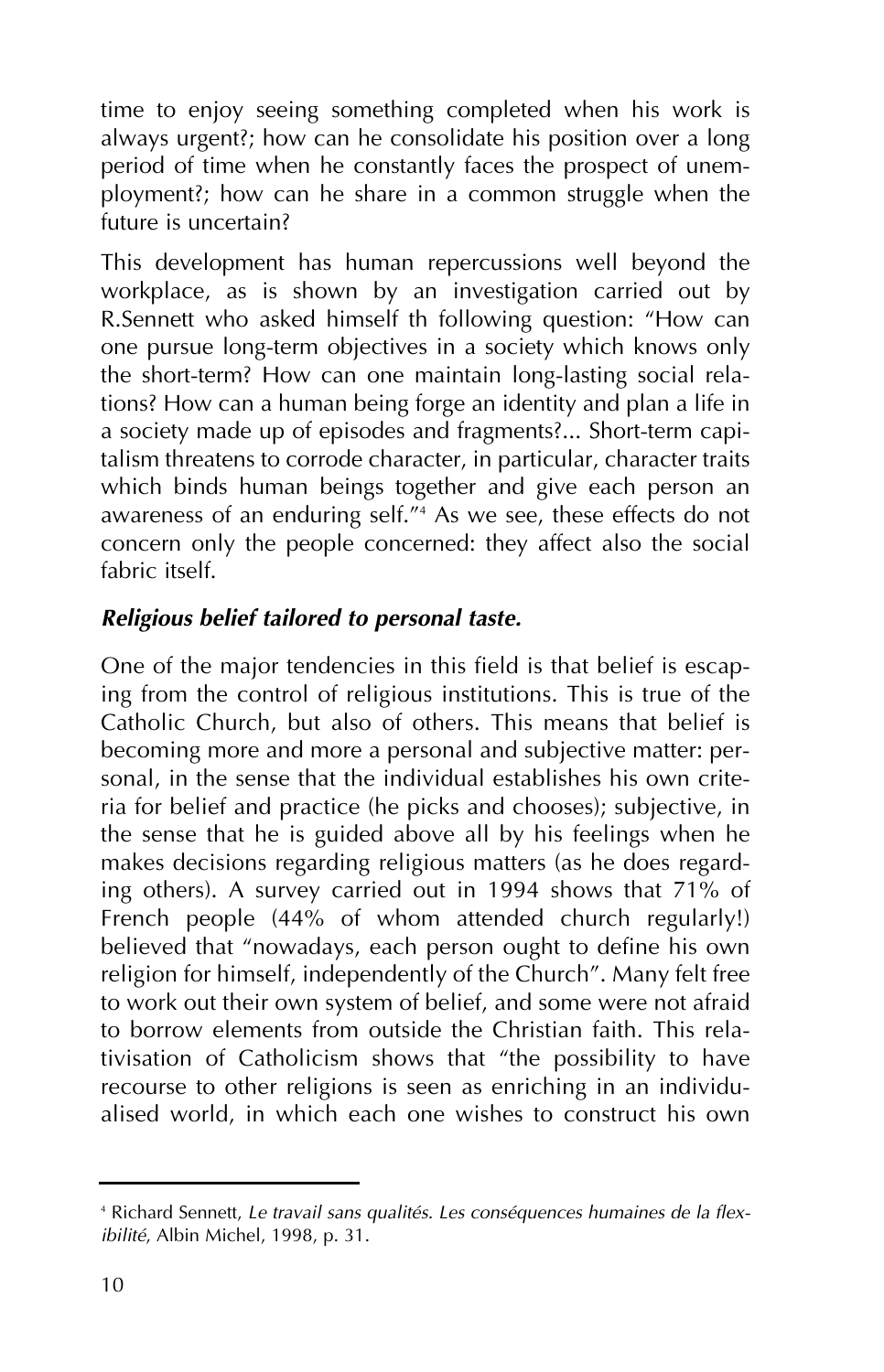identity and terms of reference without having to look for them in a ready-made tradition"<sup>5</sup>.

From the point of view of transmission, we can speak of "the end of inherited identities"<sup>s</sup>, to use the words of D. Hervieu-Léger. In a society which devalues the past, it has become more difficult to accept the faith received from preceding generations, as transmission is less likely to occur vertically (from one generation to the next), than horizontally (between peers). However, we should not conclude that transmission has stopped: the situation is slightly more complex. In this connection, we can usefully refer to the following analysis by D. Hervieu-Léger who distinguishes four dimensions of religious identity: the community dimension (it designates boundaries for the religious group and indicates membership); the ethical dimension (shared values within the group); the cultural dimension (the knowledge and skills constituting the collective memory of the group); the emotional dimension (the shared feeling of forming a group).

Normally, religious identity is made up of these four elements. At present, each of these elements tends to be independent, that is, all four are no longer transmitted together. Sometimes, religious identity is based on only one of them, can be either cultural, ethical, emotional or community. Sometimes, two of these dimensions are combined. D. Herviu-Léger has identified six types of religious identity among young people, each consisting of a combination of two of the four dimensions: *affective* Christianity combining the emotional and community dimensions: *patrimonial* Christianity combining the awareness of belonging to a community with the possession of a cultural heritage; *humanitarian* Christianity combing the emotional and ethical dimensions; *political* Christianity combining the community and ethical dimensions; *esthetic* Christianity combining the emotional and the cultural dimensions. No doubt this analysis is not exhaustive (in par-

<sup>&</sup>lt;sup>5</sup> Pierre Bréchon, "Les attitudes religieuses en France: quelles recompositions en cours?î, in *Archives des sciences sociales des religions*, January-March 2000. Even if the recomposition of religious belief is taking place more or less everywhere, situations vary from country to country, some having undergone a process of secularisation over a long period of time, while others have experienced it only recently, and sometimes quite suddenly. The reader can check what the situation is where he lives.

<sup>&</sup>lt;sup>6</sup> Danièle Hervieu-Léger, *Le pèlerin et le converti*, Flammarion, 1999, p. 61 ff.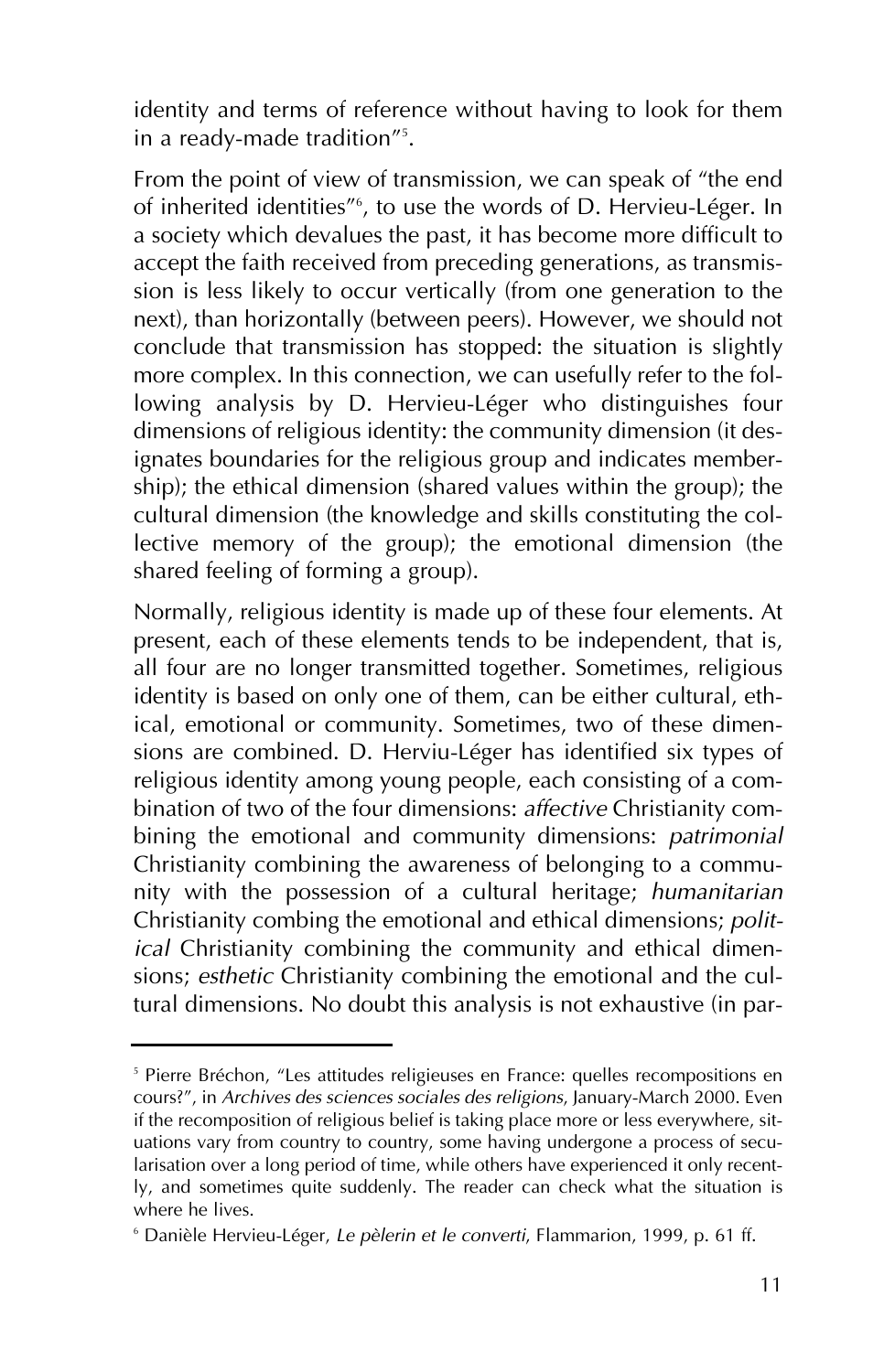ticular, the cultural dimension includes many elements which could be treated separately), but it does have the merit of sharpening our understanding of the various types of transmission taking place at the present time.

If we went by what has just been said, we might think that religious changes consisted simply in re-arrangements within the confines of Christianity (from which one dissociates onself in varying degrees). But these changes doubtlessly occur on a much greater scale, as we can gather from a survey of "the beliefs of the inhabitants of Quebec"<sup>7</sup>. This survey identified four different kinds of belief: properly so-called *religious* beliefs connected with an identifiable religious tradition; *cosmic*-type beliefs (which can be concerned with the influence of planets, extra-terrestrials...); belief centred on *self* (a self considered capable of solving problems encountered by the individual thanks to an internal source of power he has); *social* types of beliefs (centred on values seen as absolutes and endowed with their own force, such as peace, justice, equality). All which goes to show that the choice of possible beliefs (and therefore, of religious identity) goes well beyond what was normally considered usual.

In the final analysis, we can say with a sociologist that ìCatholicism no longer appears as a unified block, but as a sort of cultural archipelago characterised by extreme diversity, and as an open heritage of meanings and values on which one can freely draw in order to construct one's own vision of the world, without sanction or obligation"<sup>s</sup>. The result of all this, adds the author, is "a plurality of identity models most of which are formed in total disregard of institutional conformity".

#### *The difficulty of accepting adulthood.*

This phenomenon is not entirely new, but it has become so widespread that it has come to the notice of observers: sociologists have come to speak of the immaturity of adult life or of a blocked

<sup>&</sup>lt;sup>7</sup> R. Lemieux & M. Milot (dir), *Les croyances des Québécois*, Laval University, 1992.

<sup>8</sup> Jean Marie Donegani, *La vie religieuse entre sÈcularisation et inculturation*, paper read at the General Assembly of the Conference of Major Superiors and the Major Superiors of France (Lourdes, December 2004).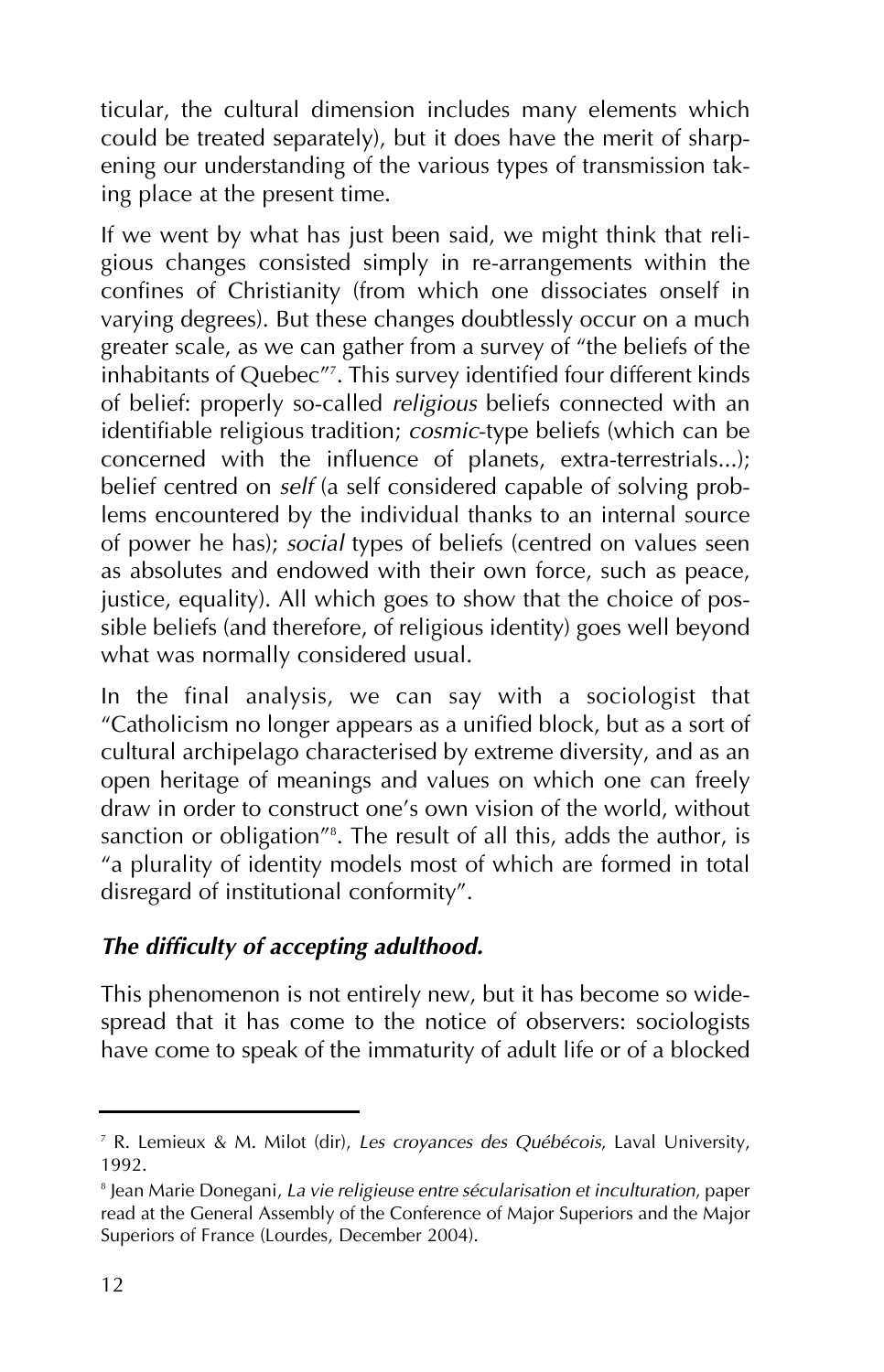access to adult life°. Briefly, one can distinguish two types of situations in this connection: some people recognise that they have not become adults and regret it; others do not feel they are adults and have no desire to become one. In other words, for some of our contemporaries, being an adult is no longer an ideal: they prefer to remain in the indeterminateness of youth.

What is the explanation of this reluctance to become an adult? J.P. Boutinet gives four reasons why access to maturity is not straightforward: destructive situations encountered by some adults (unemployment, chaotic personal history); the complexity of a society where one feels out of one's depth; the blurring of distinction (lack of differentiation between the sexes, age, options); a retreat to the here and now and the inability to make long-term plans.

The difficulty of accepting adulthood is, by its very nature, a difficulty to find a stable identity; it is to be trapped by indecision, a state which is either wanted or deplored, but one which is often long-lasting.

### Personal identity today.

What we have said so far suggests, in more ways than one, that there are problems regarding personal identity. We shall conclude this introduction with two sets of remarks.

#### *The process of individualisation.*

Without going into its history, let us mention a lengthy process which lies behind the recent changes we have referred to: it is what historians call the process of individualisation. What does it consist in?

As N. Elias says, the history of the last few centuries has given rise to an "I without a We"<sup>10</sup>: while in traditional societies people consider themselves first and foremost as a part of a social body, in

<sup>&</sup>lt;sup>9</sup> See, for example, Jean Pierre Boutinet, *L'immaturité de la vie adulte*, PUF, Le sociologue series, 1998, and James Cote, *Arrested adulthood*, New York University Press, 2000.

<sup>&</sup>lt;sup>10</sup> Norbert Elias, *La société des individus*, Pocket, Agora series, 1997 (1<sup>st</sup> German edition: 1987).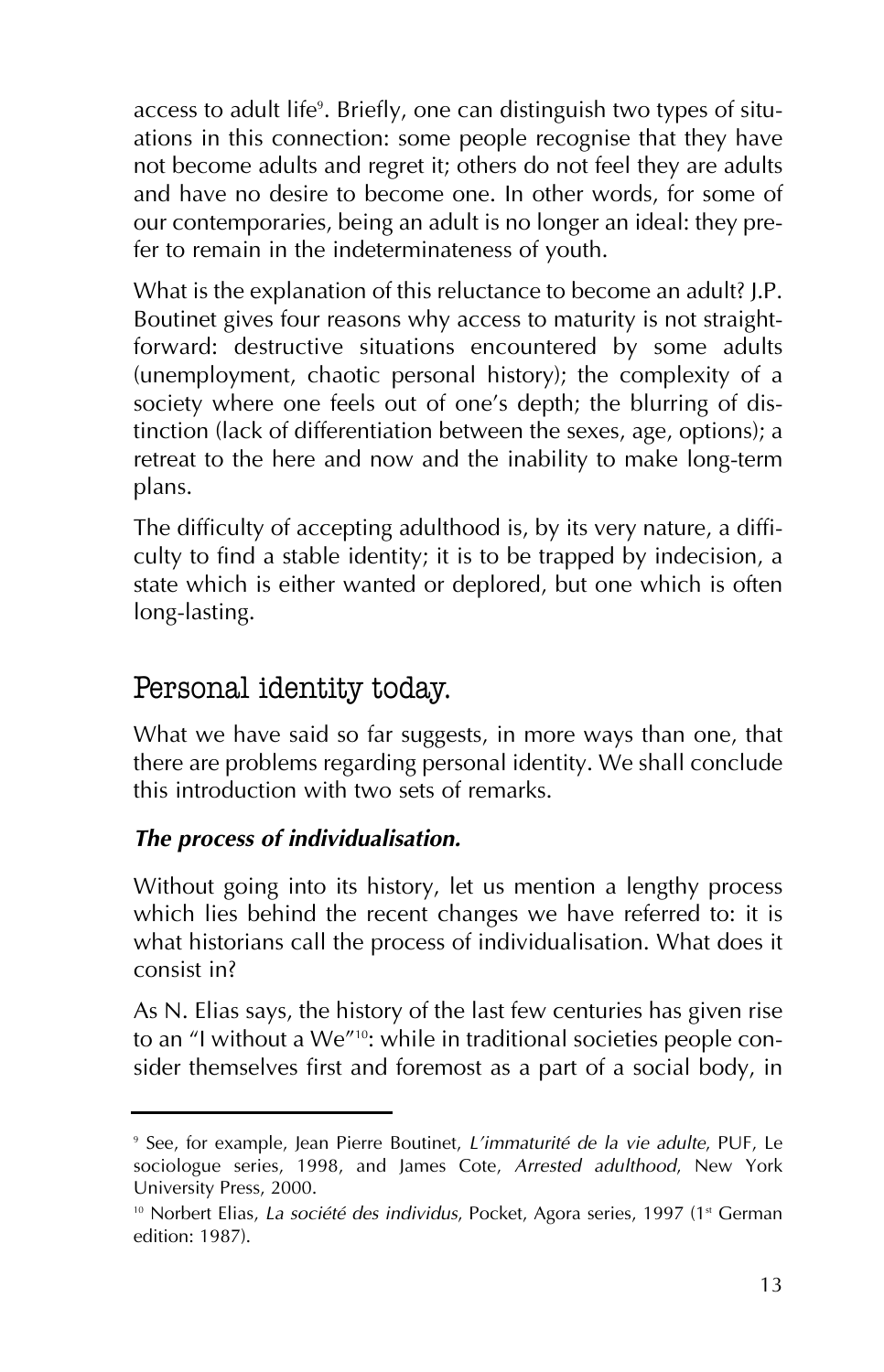modern society they consider themselves first and foremost as individuals without constitutive links.

This tendency has grown stronger with time and has become widespread in western society. But the price for this has been a greater psychological precariousness, because the "envelopes", which protected individuals in traditional societies, have gradually disappeared. This has led to a certain fragility among people. For example, some of our contemporaries feel isolated psychically: the systems that enfolded them (ideology, religion) have become weakened, and they have to face the great issues of life alone; they find themselves more and more thrown back on their own responsibility and sometimes this causes great anguish.

This situation is ambivalent in two ways. From the moral point of view, it can lead people to be concerned solely about themselves, to retreat into their own little world, and to look no further than their own problems. For some, this is a new form of narcissism. In this sense, it can also be called individualism. But this situation is also an invitation to become fully responsible for one's own life and not be simply the product of one's environment. From the psychological point of view, it can produce two opposing types of person: on the one hand, the person may become an "excessive individual", characterised by the all-conquering individualism of those who pursue relentlessly their own interests; on the other, it produces "individuals by default", who lack a sense of direction and fail to mature as a person to the extent that sometimes they remain on the threshold of adult life, without being able or really wanting to cross it (hence, the immature adults we meet today, not that this implies that the all-conquering individualists are always mature).

#### *The identity crisis.*

Also, as our first observations suggested, all the institutions which served to structure personal identity (family, work, religion) are in great turmoil. That is why there is more and more talk of an identity crisis. Identity is no longer as clearly defined as it was in traditional societies, where it was assigned by birth. Nowadays, identity is the result of personal effort: it has become "a reflexive project" $11$ , as is borne out by the multiplication of works on psy-

<sup>&</sup>lt;sup>11</sup> Anthony Giddens, *Modernity and self identity*, Stanford University Press, 1991.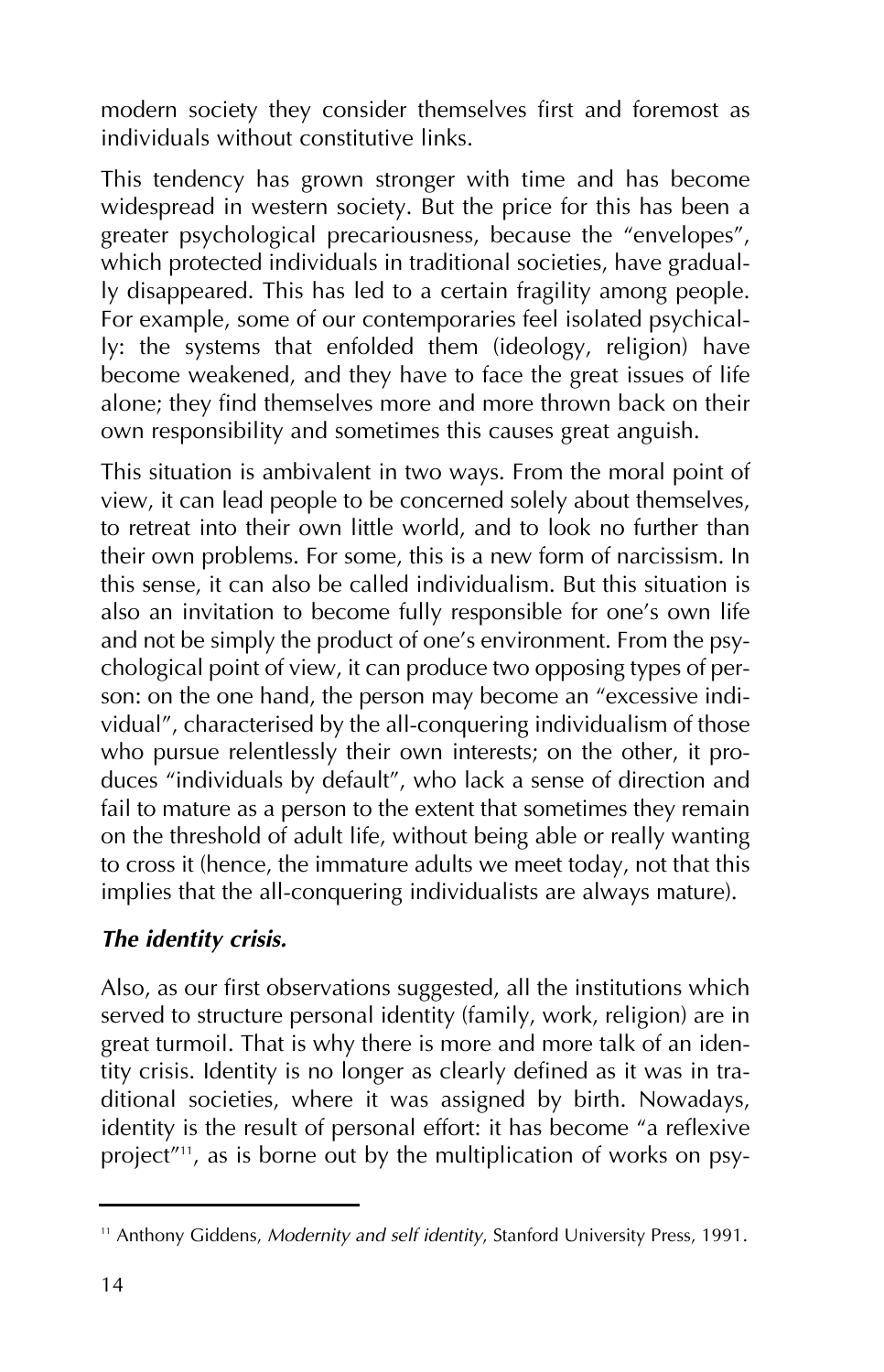chology and offers of therapy aimed at improving self-management. From now on, people have to shape their own identity and construct it. This self-construction is all the more difficult as our societies have lost their traditional anthropological models (see the corroborative observations of C. Dubar and of French bishops).

In addition, personal identity no longer has the stability it used to have formerly. The increase in life-expectancy, widespread social mobility, multiple and constant social changes, all this brings about numerous transformations in the course of one's life. From now on, identity is something which continues to be formed over a period of time; it is a process which lasts all our life. This can affect the way one is a Christian or a religious. Not only has the world in which our oldest people made their commitment changed, but they also have changed profoundly. This raises some new questions regarding fidelity.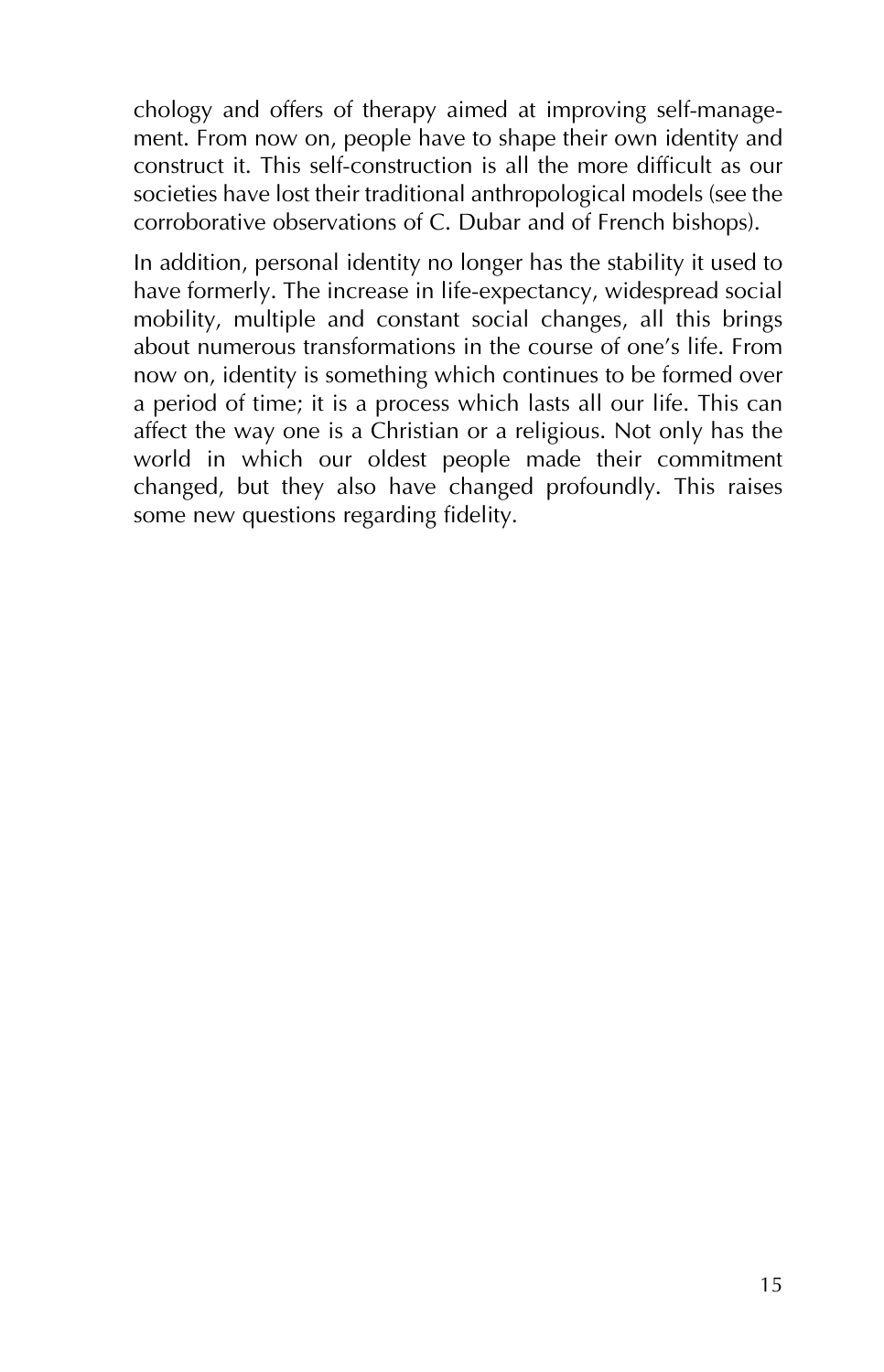# Chapter 1 - Psychological approach

The question of identity brings us back to the question: "Who am I?" If we are not satisfied with what is said on our identity card (name, date and place of birth, finger print) we discover that it is not easy to answer this question.

In any case, we need to be careful lest the "definition" we choose completely boxes us in and makes a thing of us. This is an easy temptation to give in to, if we are to judge by the definition we find in a good number of French language dictionaries, which characterises it as "*what* remains identical with itself". This definition stresses two things: first of all, identity is something permanent; secondly, it is of the order of things *what* remains (and yet this definition refers to psychology). This is probably what we spontaneously understand by identity: we see it as some unchanging substance. But our identity is not a thing which we have to keep intact all our life long: it is a living reality. This, at least, is the idea which we shall develop in what follows.

### Factors affecting our identity.

We shall consider our identity first of all from the standpoint of two complementary factors which affect it: the temporal dimension and the spatial dimension, both of which are influenced by the relational dimension.

#### *The temporal dimension.*

We shall begin with a simple observation: we are historical beings; our lives are lived out in time. This means three things: (1) our life is lived out in a specific historical period: it would have been different if it had been lived out in a different one; (2) it is over a period of time that we build up our identity: it is not formed in one go; it is the fruit of our whole life; (3) in order to know ourselves, we need to study our lives (to know who we are, we need to make a detour and look at what we have experienced and what we would like to experience).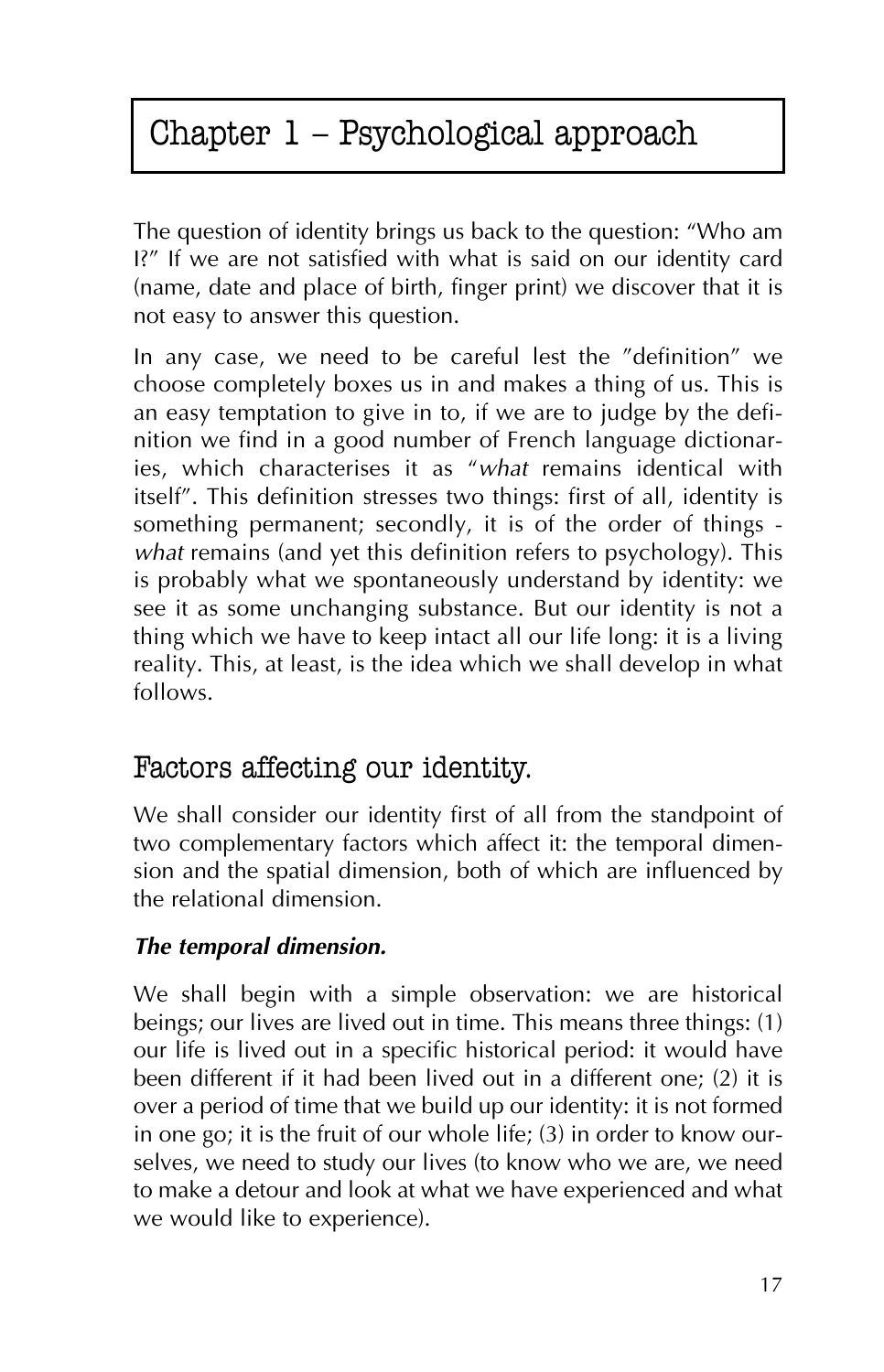These remarks are valid for all times and cultures, but we have become more aware of their significance in modern times. Traditional societies were more conscious of continuity than of mobility: identity came from status, linked with sex (male or female) and from one's relative position in successive generations (son, father or grandfather; daughter, mother or grandmother - this clearly indicated one's status). This is no longer true in modern societies, in which each of these elements has lost its stability. Nowadays, identity is not given at the start, it has to be constructed, and so its temporal dimension takes on a new importance, especially in a society in which change is widespread.

To understand the way in which identity can be constructed over a period of time, several authors have come up with the idea of narrative identity. We shall return to this later.

#### *The spatial dimension.*

We are influenced not only by the period we live in, but also by the places we have lived in, beginning with our place of birth. More specifically, this is the little corner of the world where we spent our first years. It could be a rural area, with its typical countryside (mountains, sea, cultivated fields or empty plains, forests, streams and rivers... or a town with all its different neighbourhoods. We all carry within us these familiar places which make us say: here, I feel at home. We are put out when these familiar places are transformed by human action (the forestation or the deforestation of an area, the reconstruction of a neighbourhood), or by the elements (fire, drought, floods). And we know the drama experienced by people who, for economic or political reasons, have to leave their country (and even sometimes flee suddenly) and experience what is rightly called uprooting. That is why the verb "to remain" has a special meaning for each of us.

We know also that certain places have a special meaning for us because they are associated with some powerful experience (there are certain smells also which carry us back many years and we experience once again long forgotten feelings).

#### *The relational dimension.*

I alluded to this earlier. Time and space are peopled with individuals or social groups. What we are has been strongly influenced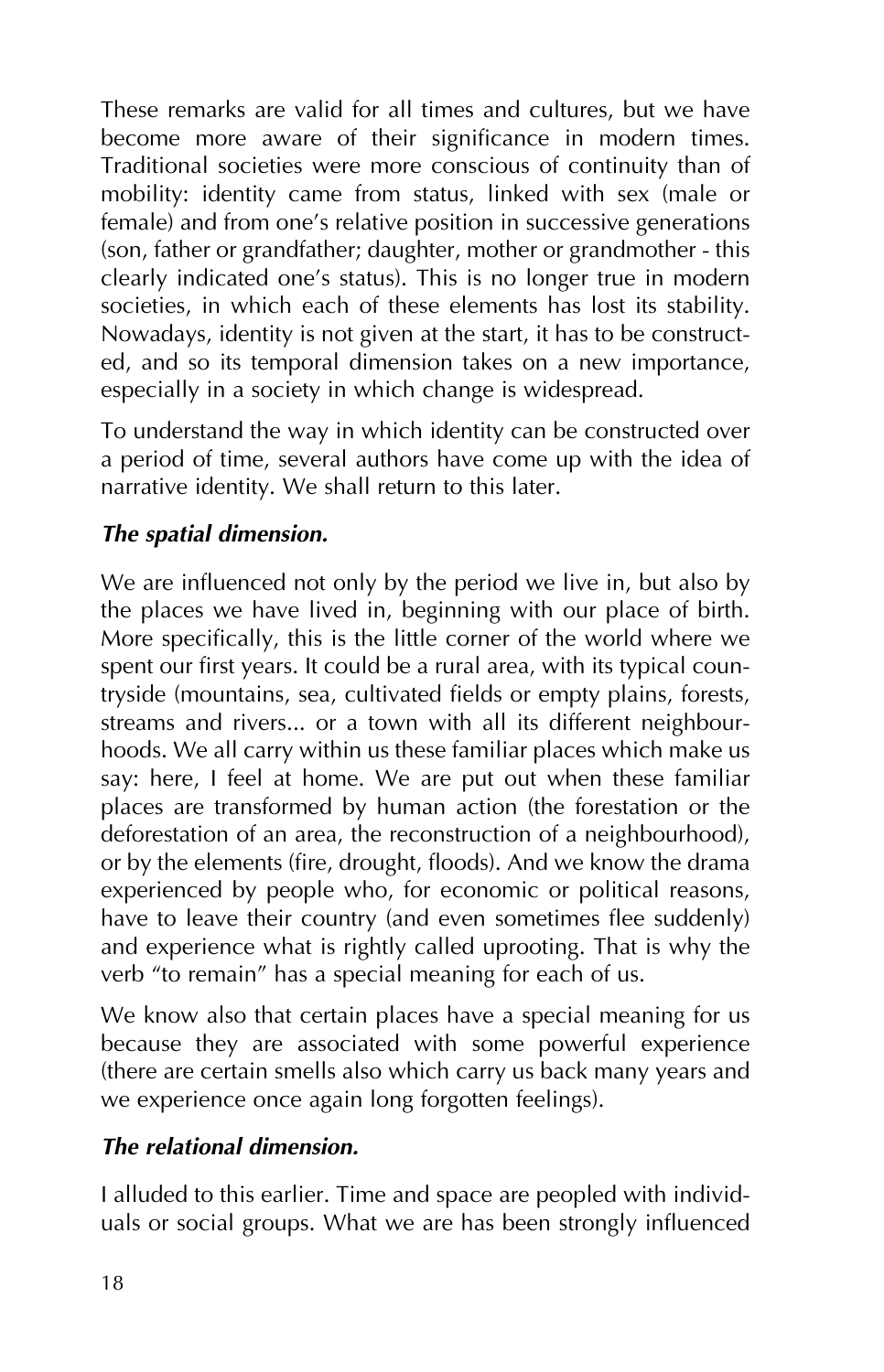by the people we have encountered throughout our lives, beginning with our parents and relatives, and then by our social background and our various circles of acquaintances.

We should really mention all the ways in which we belong because they help to shape our identity. As A. Clair wrote: "Every human being, as far as his identity is concerned, is dependent on a whole network of belonging, already in place, which he has to assume in order to establish his identity. There cannot even be a moral person, free and responsible, except in a relationship of belonging to a community. Belonging, of course, does not give a person his identity. In one sense even, belonging, by uniting and making people equal as members of the same community, prevents them from being different from one another. However, without belonging, a person has no identity, there is not even a person. These ways of belonging are the substance on the basis of which a person forges his own identity. There are no singular individuals, no man who really exists, or even a person, except in a relationship of critical and thought-out adaptation to a previously existing community"<sup>12</sup>.

As this author says so well, there is no identity without belonging, but it is not simply a product of belonging. What counts also is the manner in which we react to what it brings us. There is always a time in our lives when we have to examine our position regarding what has been transmitted to us. As Jean Paul Sartre said: "What is important is not what people make of us, but what we shall do with what they make of us". Our identity is never based on nothing, even if we do not remember everything we have received.

Another observation: if it is our belonging to a close circle (such as our family, or our social background) which makes the greatest contribution to the construction of our identity, it is the diversity of our areas of belonging (and the way we react to them) which prevents our identity from closing in on itself. This closing-in consists precisely in preferring membership of a group of people similar to ourselves, forgetting that we share a common identity with all our human brothers. We know that certain human groups have taken a name which means "men", letting it be understood that others do not quite have the same dignity. History, however,

<sup>&</sup>lt;sup>12</sup> André Clair, *Sens de l'existence*, Armand Colin, 2002, p. 212.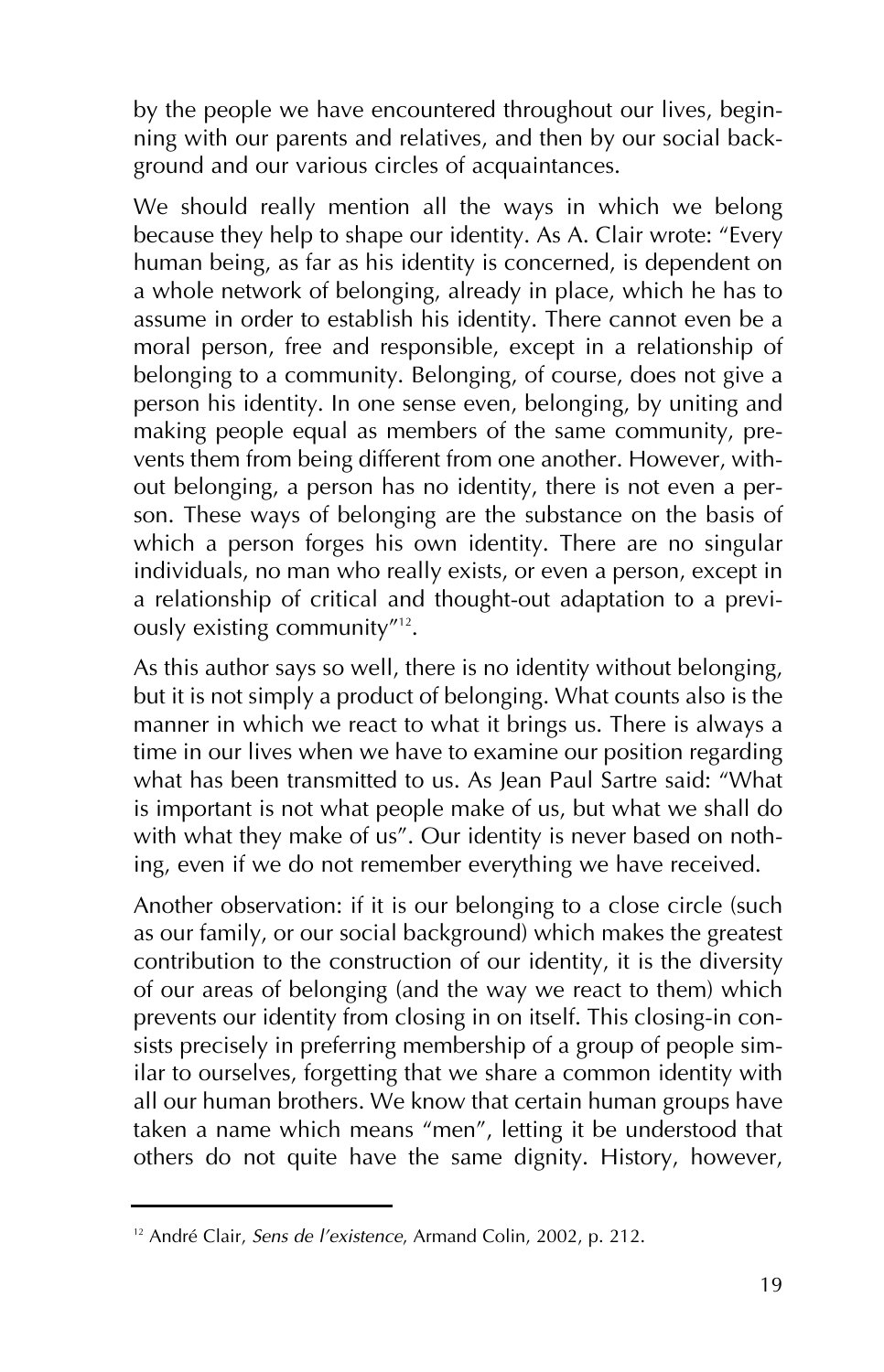teaches us that this kind of ethnocentricity is not restricted to traditional civilisations.

To summarise, a person's identity is the product of three equally important dimensions: the singular dimension (what is unique about a person); the particular dimension (the culture which shaped it); and the universal dimension (membership of the human race). Without the first, one is simply the product of the groups one belongs to (with the risk of community-centricity); without the second, one lacks a concrete basis for belonging (one joins the human race inside a culture); without the third, each identity is inevitably at odds with other identities (leading to ideological conflict).

### The various facets of our identity.

If we look a little more closely at the various facets of our identity, we shall see how diverse they are.

#### *Its various possible components.*

If we look at ourselves as we are now, we find we can define ourselves in various ways and from several points of view. We can define ourselves on the basis of our sexual identity (I am a man or a woman), generational identity (I am a son or a daughter, father or mother, grandparent...), social identity (I am working class, middle class, from a rural area), professional identity (I am a teacher, a farmer, a lawyer...), ethnic identity (I am white, black, Indian...), national identity (I am Italian, French, American, Burkinan...), political identity (I am a socialist, a liberal...), astrological identity (I am a Pisces, a Gemini...), religious identity (I am a Catholic, Muslim, atheist...).

These are so many facets of our identity, so many components which can occupy a place of greater or lesser importance in our overall identity.

#### *How does our identity organise itself?*

The question, in practice, is to know how we cope with these diverse identities. We can be happy to juxtapose them, running the risk of feeling we are being pulled this way and that way by diverse aspirations or different obligations, and of having the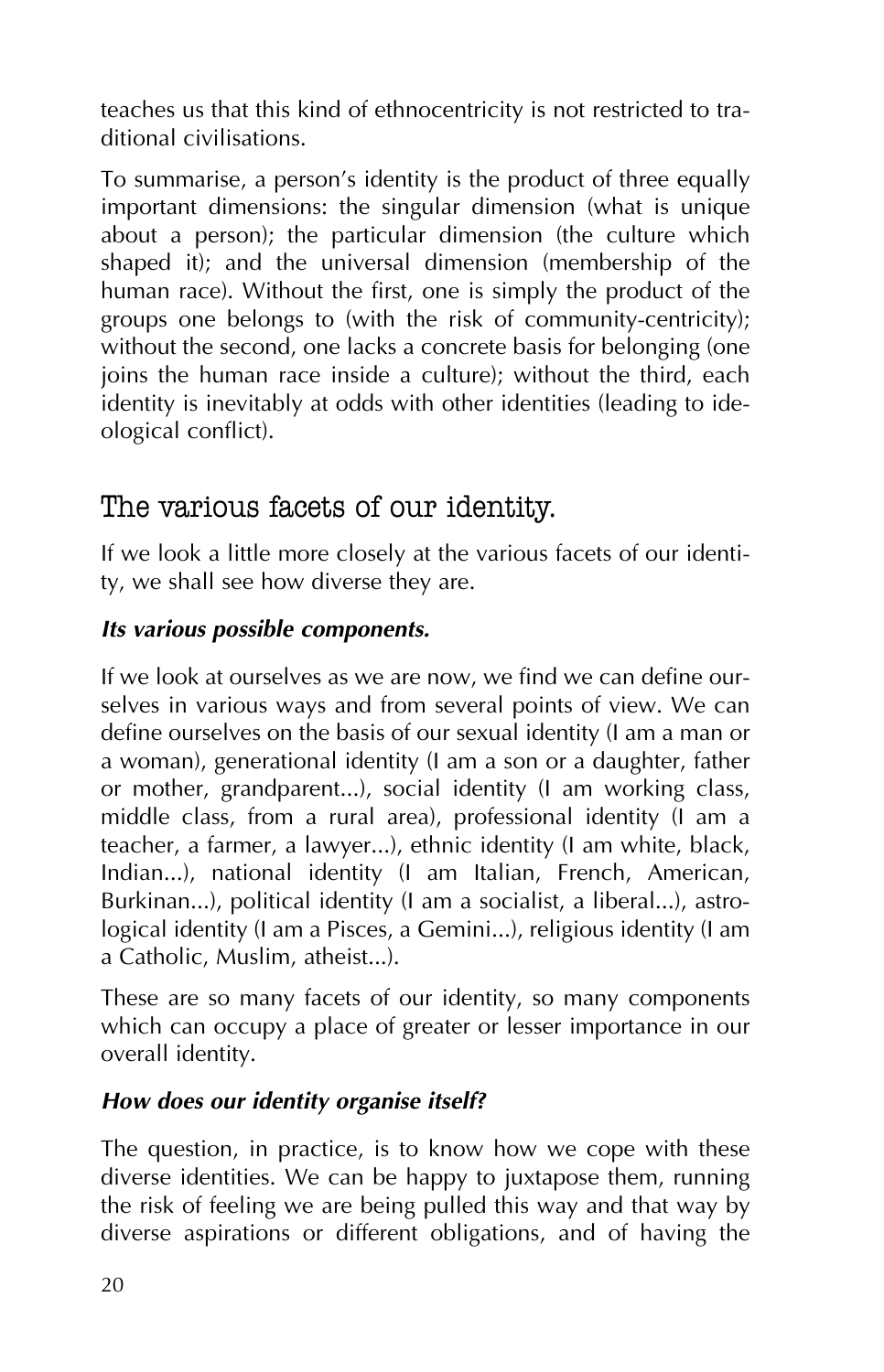impression that our personality is fragmented. Most often, we organise our identity around one or more specific areas (work, family...). These areas may change during the course of our lives (for example, retirement removes our professional identity with all that it entails).

And so, of all the identities we have, some are central and others are peripheral: for a feminist, what is important is her sexual identity; for an immigrant, it can be his ethnic belonging, which he feels is insufficiently recognised ; for a political militant, it is his partisan belonging which counts. One can also identify strongly with one's profession. It can happen that two identities are in competition: for example, certain Brothers feel that they are more teachers than religious (in which case, their professional identity overrides their community identity).

In a broader context, we might ask ourselves which of the identities organises all the others, which federates them, which is central, which is, so to say, the "ultimate" identity, and which are the identity-dimensions that are totally disregarded. Each time, the question is to know whether a satisfactory balance has been achieved: perhaps the "ultimate" identity absorbs the others and leaves them no space to function; perhaps it is healthy not to give to much importance to certain aspects of one's identity (by wishing to define oneself by one's ethnic belonging, one can fall into racism; giving too much importance to one's astrological identity could lead to a certain degree of fatalism).

### The construction of our identity.

Let us now look at the way in which we construct our identity. It is not always easy today. And it is never done once and for all: if the beginning of adult life is the time when identity takes on consistency, this consistency may have to find a new balance when one reaches middle age, and be reconsidered when one retires (if one identifies with one's teaching profession).

#### *Terms of reference.*

To speak of constructing identity is to ask oneself how one passes from what one has received to what becomes ours. In other words, how one gradually becomes an adult in the manner of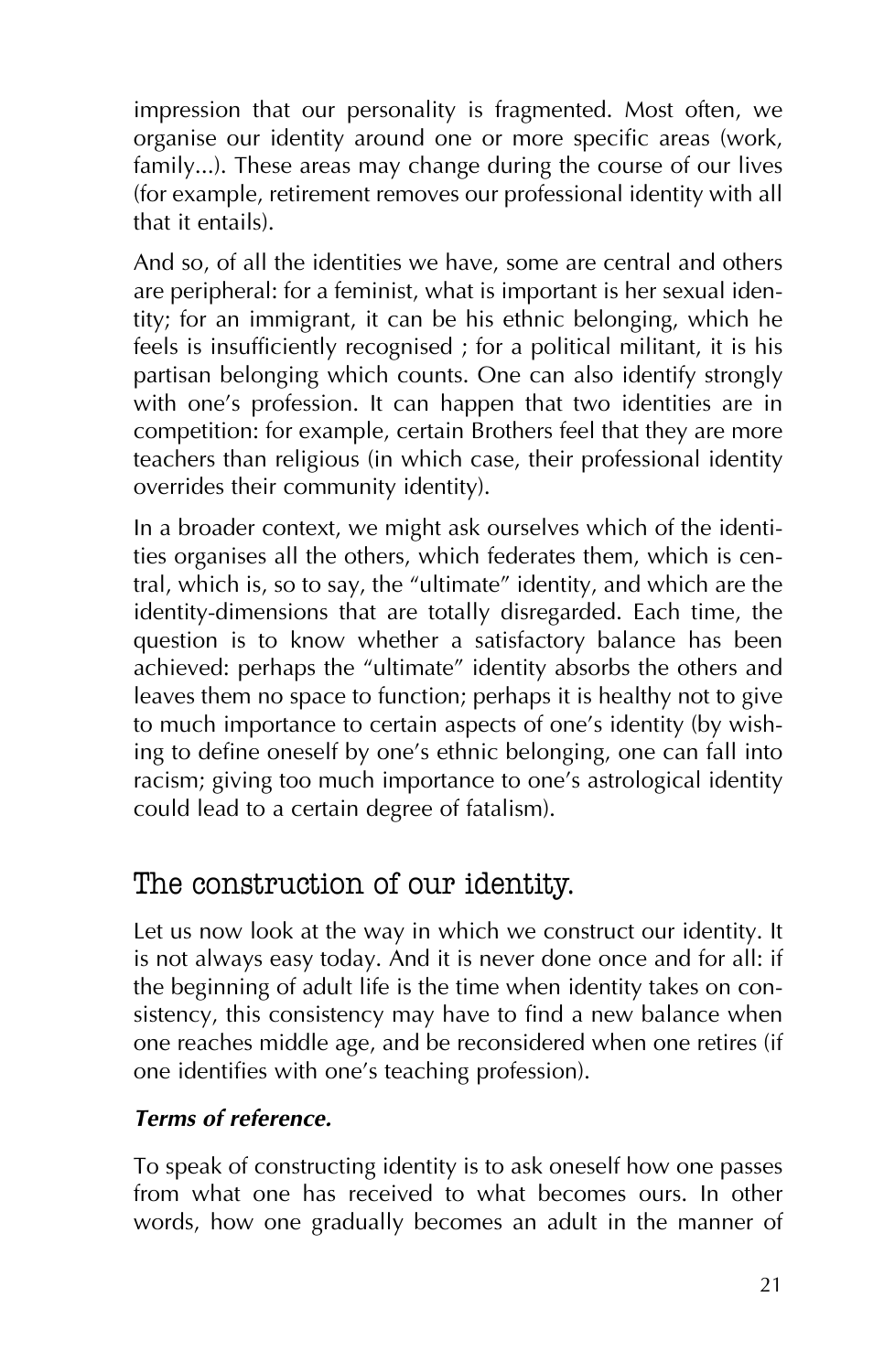managing one's identity. A simple analytical table (suggested by Marcia, who continues in this way the work of Erikson)<sup>13</sup> consists in asking oneself two kinds of questions, and to linking them: (1) has one taken the time to ask oneself certain questions, to think about what one wants to become? (2) has one made a firm decision? has one decided on the direction our life is to take? has one made one or more commitments?

On the basis of this, we have four possible situations, which are so many ways in which we can have resolved the question of our identity.

|                                                            | <b>Process</b> |                               |
|------------------------------------------------------------|----------------|-------------------------------|
| Manner of resolution $\sqrt{Q}$ <i>Questioning, crisis</i> |                | <b>Commitment, resolution</b> |
| Identity accomplished                                      | YES            | <b>YES</b>                    |
| Identity on hold                                           | <b>YFS</b>     | NO                            |
| Inherited identity                                         | NO             | <b>YFS</b>                    |
| Diffuse identity                                           | NO.            | NO                            |

Table 1: Identity and ways in which it is resolved

- ï Consolidated, matured or *accomplished* identity: this is the conclusion one has reached after examining possible alternatives and making one's choices. It is not an identity fixed once and for all (since it is the result of questioning). It can be reconsidered later (one then goes through a phase when the identity is on hold).
- Identity in waiting, *on hold*: one asks onself questions, but one has not yet chosen the direction to take. One can go through this phase again, for example, in the middle of one's life, when one comes to re-examine one's childhood dreams or one's commitments.
- ï Blocked, hasty or *inherited* identity: one made a commitment without examining certain questions; it is a ready-made iden-

<sup>13</sup> A synthesis of this can be found in Dan McAdams, *The person: An introduction to personality psychology*, Harcourt Brace, 1994, p. 668-671.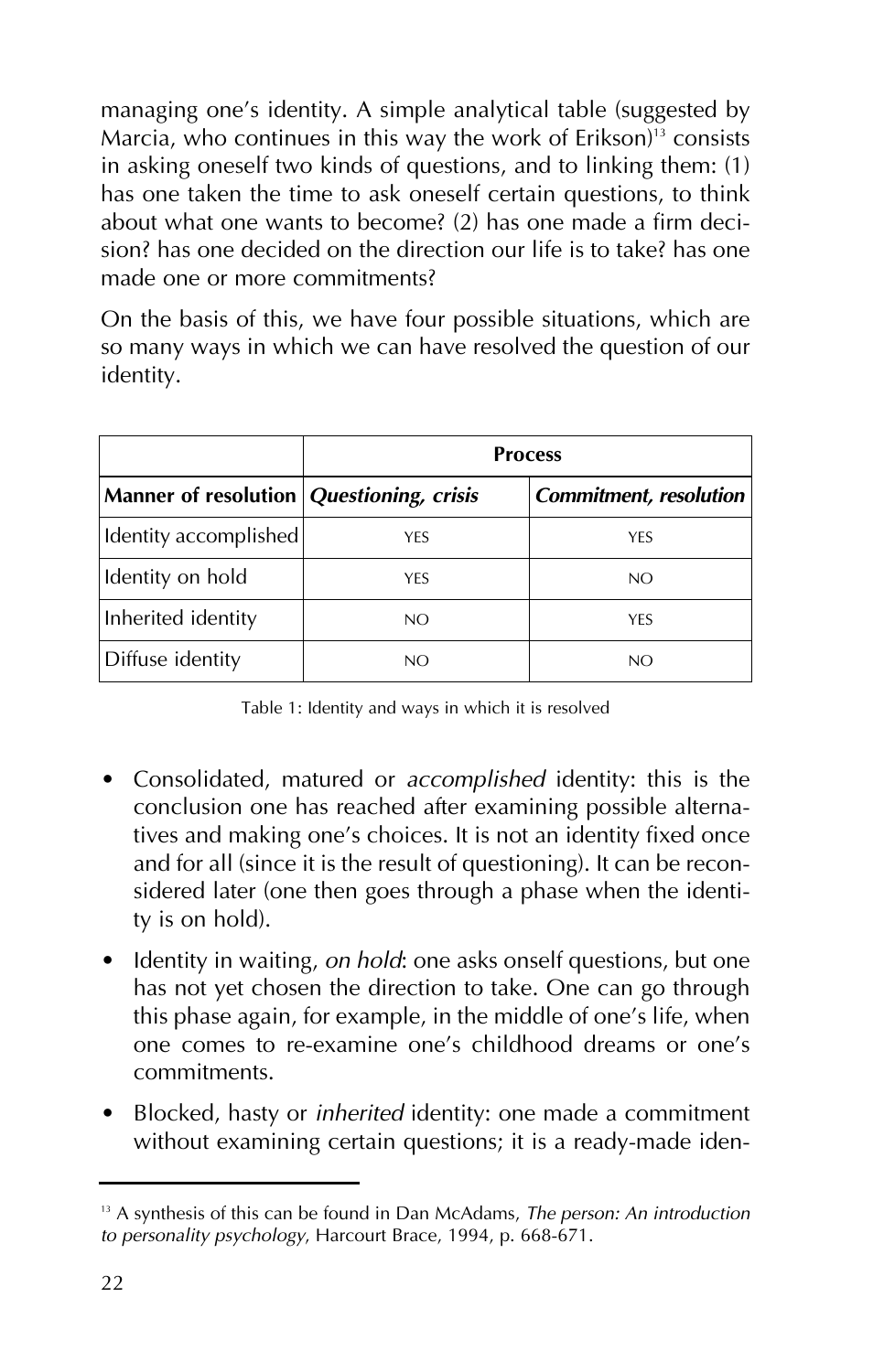tity as, for example, when one continues to endorse the positions transmitted by the family circle. If this poses no problems at the beginning of adult life, it is not good to prolong this situation, otherwise, one is locking oneself into a role (mask), one is giving oneself a rigid identity, one refuses to answer questions.

• A vague or *diffuse* identity: one has not asked oneself questions and made no commitments in any direction. This is normal in adolescence: "open to everything, committed to nothing". Later on, it is a sign of immaturity: one continues to sample everything.

#### *Possible lines of development.*

After looking at these four situations so as to define them, let us see how they can evolve. In fact, from each of these positions one can pass to another:

- From *mature* identity one can pass, for example
	- to an on-hold phase, because life has raised new questions;
	- to inherited identity, when one become inflexible, returning to the education received.
- From *inherited* identity, one can pass
	- $-$  to an on-hold phase, thanks to a pause for thought
	- to mature identity, thanks to a pause for thought followed by the taking of a decision.
- From the *on-hold stage*, one can pass
	- to inherited identity, by regression to education received;
	- $-$  to mature identity, by taking a decision.
- From *diffuse* identity, one can pass
	- $\overline{\phantom{a}}$  to the on-hold stage, by asking oneself questions;
	- to inherited identity, by rejecting self-questioning;
	- $-$  to mature identity, via the on-hold stage and making a decision.

So, as we can see, there can be a positive evolution, but also regression. The transition from one of these situations to another depends on the capacity of the individual to clarify his own prob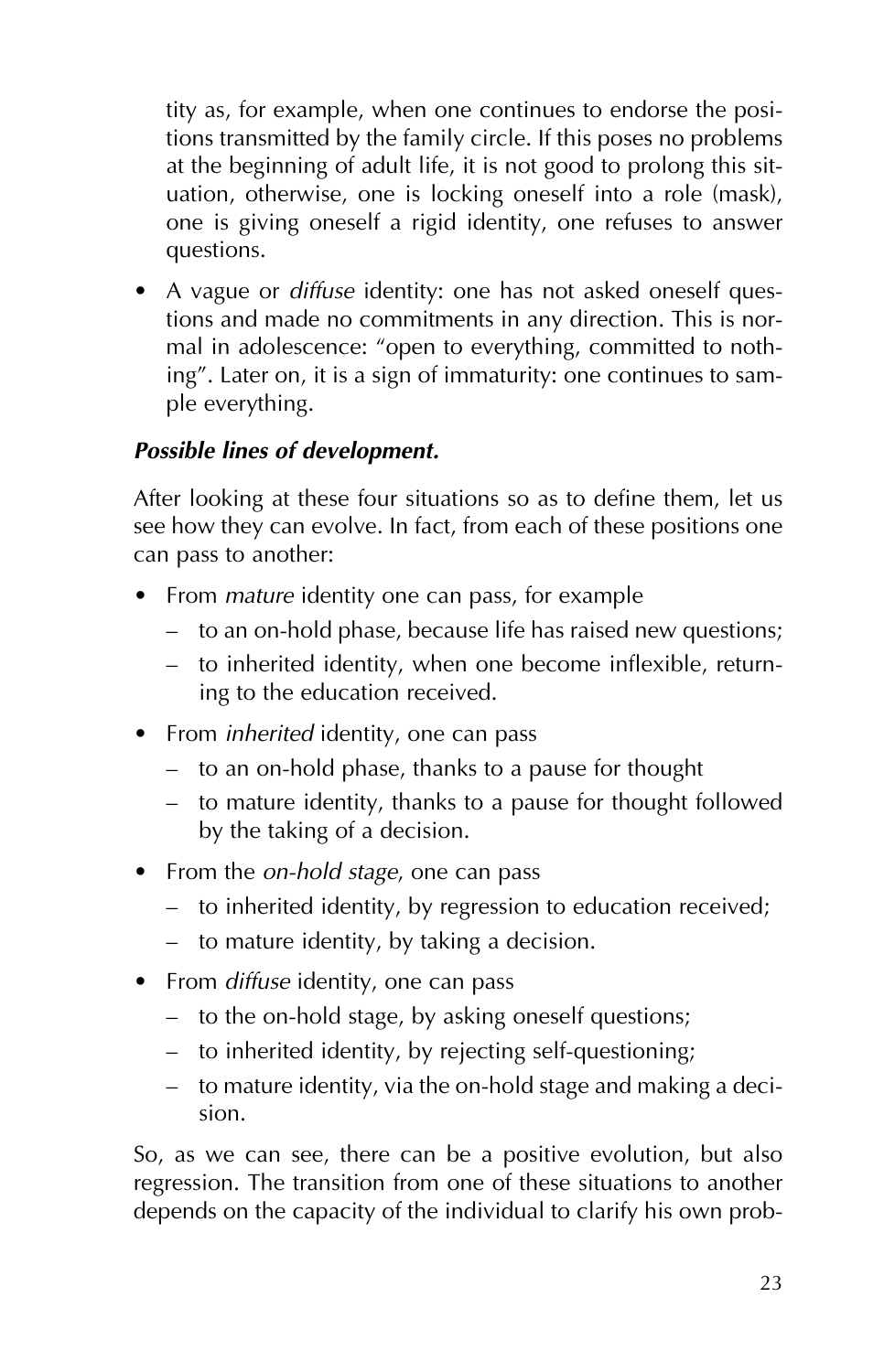lems and to make decisions. It can happen that the capacity to take one or other of these two steps is either impaired or momentarily missing. For example, a survey made in France of young people in search of a vocation or already at the novitiate, showed that the greatest fear of the candidates was to make a mistake. Its author saw in this "the cry of a generation which can be at a loss in front of a supermarket full of possible choices". This fear engenders two opposing attitudes: "very rapid decisions which fail to be based on true freedom (this resembles hasty identity), or decisions which are not taken" (this is an on-hold phase indefinitely prolonged). It should be added that certain trends in contemporary society make decisions more difficult by encouraging the postponement of deadlines, or making people think that one can take several courses of action at the same time.

#### *Various situations.*

The preceding observations considered identity from a global point of view. We need to add that, depending on the type of identity we have, we can find ourselves in one or other of the four positions mentioned above. For example, we could have a mature identity on the professional level, and an identity on-hold regarding one's vocation (one cannot make up one's mind yet); a diffuse identity on the political level (I have never really thought much about politics and I have no real preference for any of the parties); an inherited identity regarding my faith (I was happy to accept what I received from my education). When one does not attain the same level of identity in a number of important areas, one finds oneself in a situation of conflicting identities. One has not yet achieved unity. Will one ever?

The outline we have given can help people to assess the various components of their identity, and to see how they have or have not solved certain problems. It can encourage them to ask themselves: which aspects of my identity are solid? which are still fluid? which ones do I not wish to confront? which ones do I pursue superficially? It can help people also to have a better understanding of the maturing process experienced by young people in search of a vocation or in formation.

In addition, we have noted that a family can influence in two ways the formation of a sense of identity: first of all, by helping a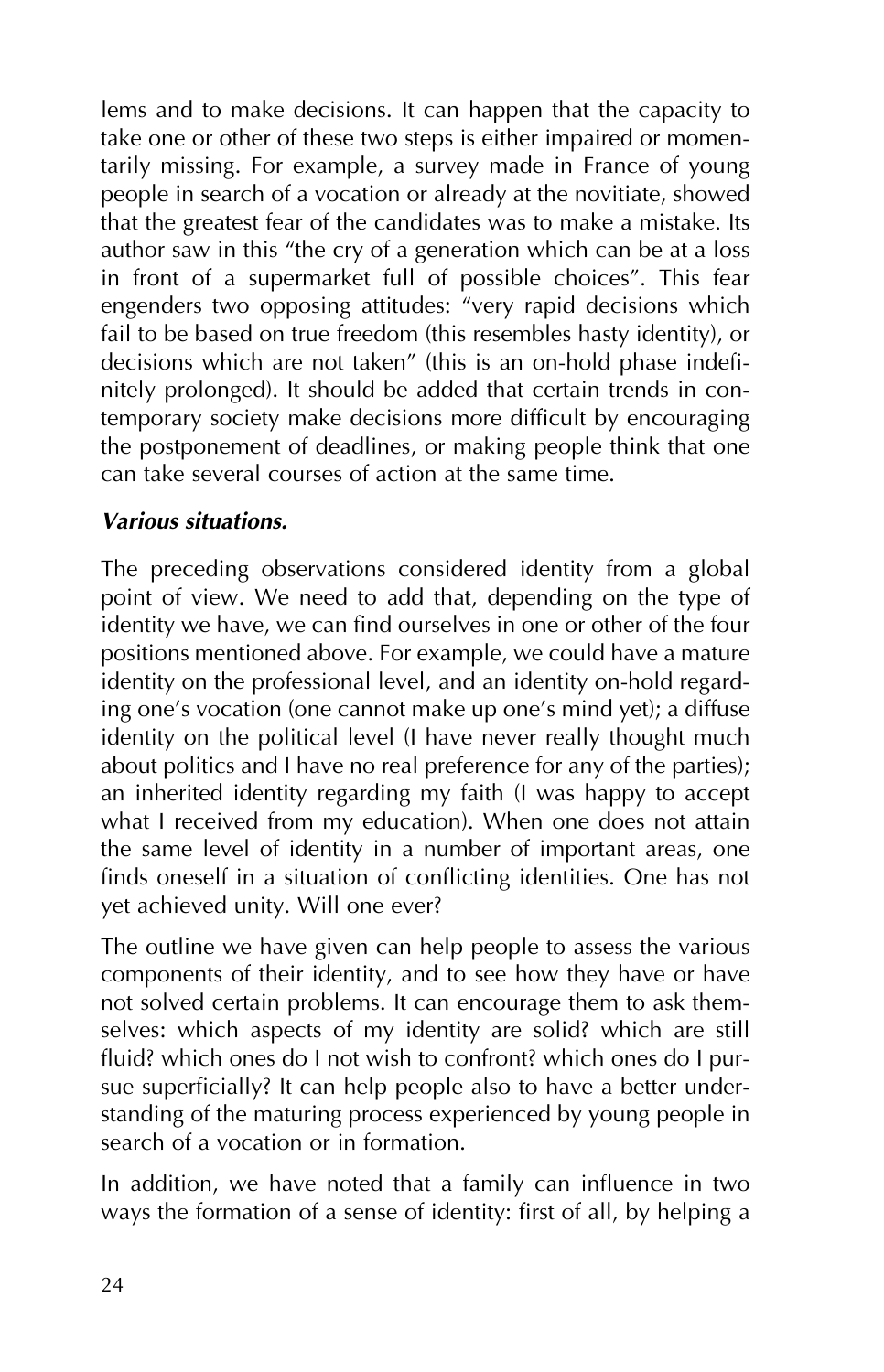young person to be himself by expressing his point of view or by saying how he sees things differently from others; and then by helping the young person to have a good relationship with others (by making him aware of the points of view of other people, and by inviting him to respect them; by encouraging openness to the points of view of others).

Finally, we can say that an institution (such as a congregation) can be analysed in this way: it can be in an on-hold situation (in a period of major overhaul of thinking: cf. Vatican II or the General Chapter of 1966-67), or its forward movement can be blocked (leading to a return to inherited identity, as in traditionalist movements), because there is a refusal to ask oneself certain questions. Depending on the image it chooses to project, it will facilitate or not the process of building up of an identity among the rising generations.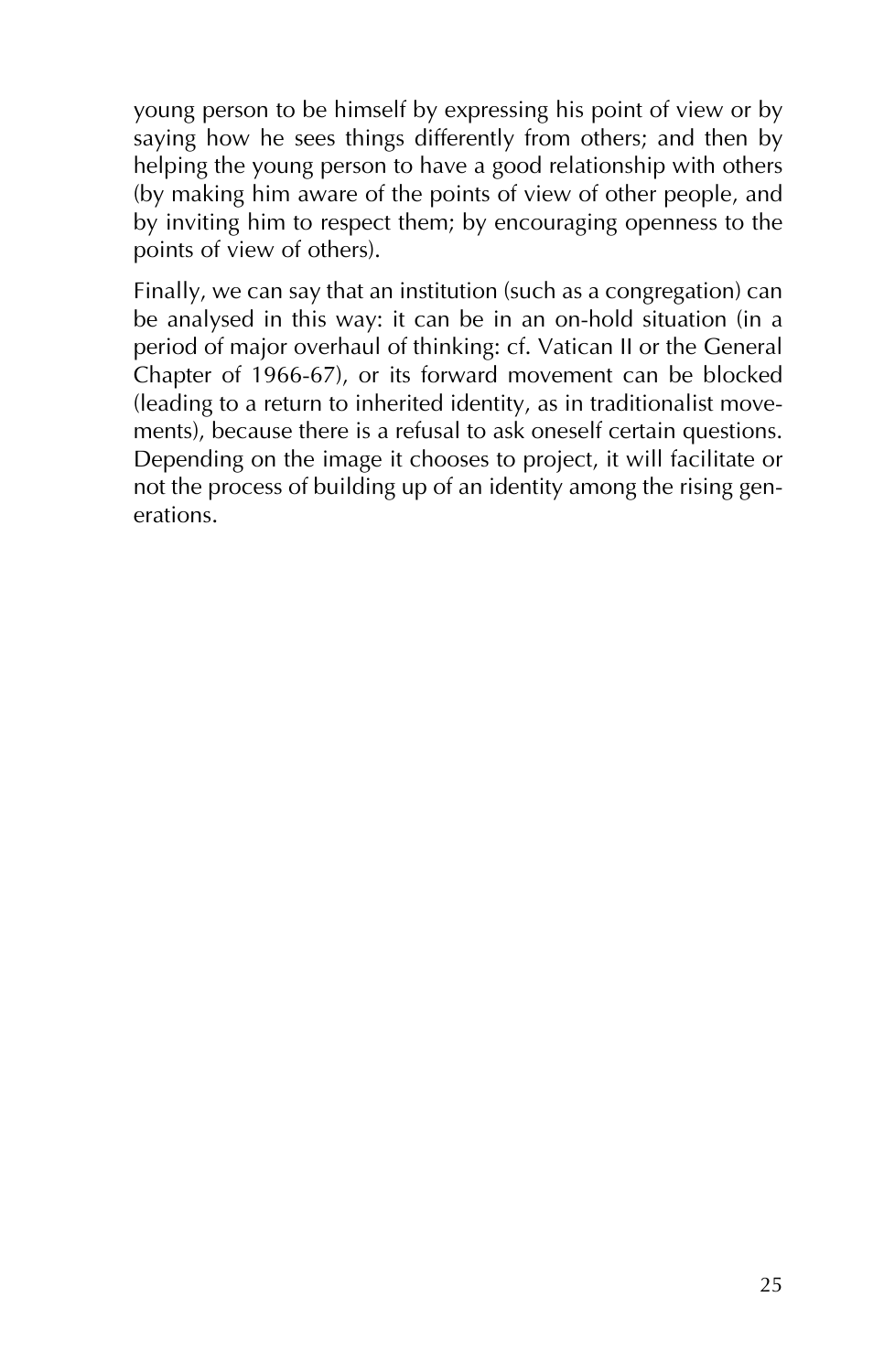# Chapter  $2$  – Narrative identity: A philosophical approach

The psychological approach describes, in concrete terms, how personal identity is built up: the philosophical approach considers the same question again, attempting to understand it in terms of certain unifying concepts. In this connection, no doubt one of the most rewarding approaches is that of the philosopher P. Ricoeur with his concept of narrative identity<sup>14</sup>. His point of departure is the following question: how can we understand personal identity, knowing that life has a temporal dimension? On the one hand, to speak of identity implies a certain permanence; on the other, living in a temporal dimension necessarily entails transformation. Ricoeur's solution consists in proposing the idea of narrative identity.

## A distinction between two concepts of identity.

The first step P. Ricoeur takes is to distinguish two concepts of identity based on two Latin words: *idem* (the same) and *ipse* (self): there is therefore what he calls idem-identity (sameness) and what he calls ipse-identity (selfhood).

Identity considered as *sameness* is the "uninterrupted continuity" of a reality. Just as time is a factor in the process of change, so we have to suppose that under the appearance of change there is a principle of permanence, a hidden substance (a *what*) which guarantees stability. But this way of perceiving is suited more to things than to persons. That is why P. Ricoeur has recourse to a second concept of identity.

Considered as *selfhood*, the permanence of a person in time can be understood on the basis of two models. The first is character which can be defined as "the combination of lasting dispositions" by which a person is recognised" (it belongs to the category of

<sup>&</sup>lt;sup>14</sup> See especially Paul Ricoeur, *Le temps et récit III, Le temps raconté*, Seuil, 1985; *Soi-mÍme comme un autre*, Seuil, 1990.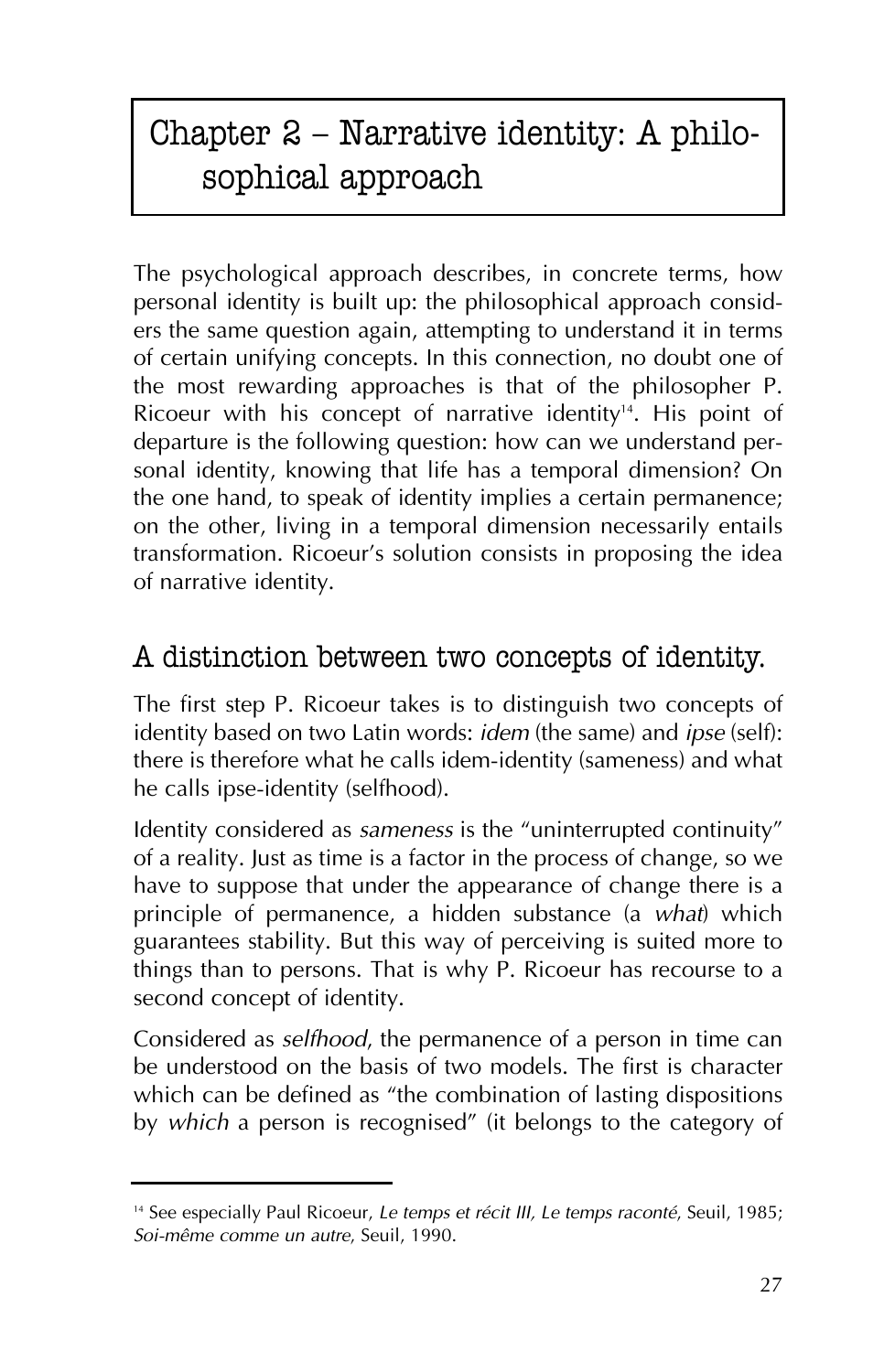substance). But these lasting dispositions have a history: they have been acquired with time (one has been educated in a certain way; one has acquired certain habits; one has been influenced by this or that person). Character, therefore, has a narrative component which has formed a deposit, as it were, in the traits of a person (that is why we recognise a person's reactions after an interval of many years: "Oh, it's you"). The second model is that of fidelity, or of keeping one's word. Whereas character is a *what* (it has become fixed like a thing), fidelity refers directly to the *who* of a person, who assumes responsibility for his commitments: it does not refer to a substance hidden in the depths of our being, but to an act (the way in which we assume our responsibilities by remaining faithful). Fidelity to a promise is a challenge to time  $"$ whatever happens subsequently, I promise to fulfil my commitment; despite all the changes that I may experience in my feelings or moods, I shall keep my word"). According to Ricoeur, the idea of narrative identity lies at the meeting point of these two models which combine the quasi-substance of character with the ethical act of maintaining self.

|                 | Sameness   Hidden substance: a what                            | Identity of a thing |
|-----------------|----------------------------------------------------------------|---------------------|
| <b>Selfhood</b> | Character: what (lasting dispositions)   Narrative identity of |                     |
|                 | Fidelity: who (word kept)                                      | a person            |

Table 2 : Two concepts of identity

The idea of narrative identity makes it possible, then, to combine permanence and change: when we speak of the cohesion of a life, we are thinking of these two aspects at the same time. Our identity is not that of an immutable thing, but rather a dynamic reality which develops over the course of time: we construct ourselves during the course of our whole lives.

# From daily actions to the cohesion of our lives.

When we speak of the cohesion of our life, we do so at a very general level. But how does this cohesion come about? To answer this question, we need to distinguish in our lives a succession of, as it were, plateaux, a succession of increasingly inclusive levels. We could say there are three of these.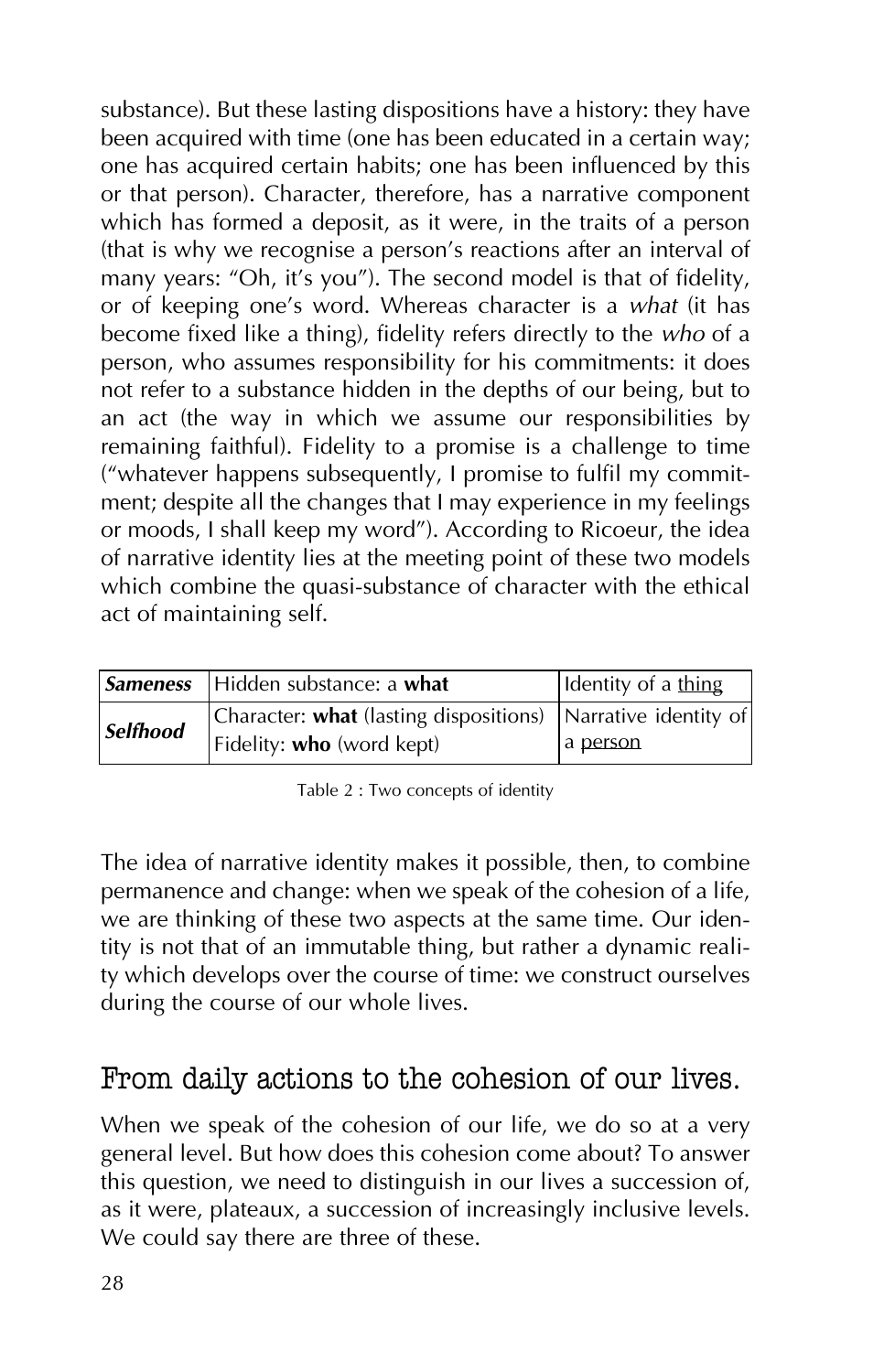- the most elementary level is that of our *practices*: those we have recourse to in the exercise of our profession, in our leisure time... (what we know how to do in concrete terms: teach mathematics, garden, cycle, work on a computer...).
- the intermediate level is the way we organise our life (family life, professional life, leisure time, etc). Each of these areas is self-contained with its own set of principles and history, even if these areas encroach upon one another. For example:
	- professional life is punctuated by the stages of a career, and we know also that it shapes a person (a teacher reacts differently from a brick-layer);
	- $\overline{a}$  family life is moulded by the different stages in the life of a couple, by the growth of children, by the evolution of relations between the generations;
	- religious life also has its own history, with its stages of initiation, and important moments in the life of an Institute.

The life-planning stage is intermediate or medium term between the overall orientation of a life and the implementation of practices.

ï the highest level is that of *the narrative unity of a life*. This level is of capital importance. "Life needs to be integrated if it is to be called a true life. If I do not see my life as an integrated whole, I will never be able to wish it to be successful and accomplished"<sup>15</sup>. It is on this level that one can speak of cohesion of a life. This is characterised at the same time by coherence and dynamism: coherence means that the life of the person is not simply a chaotic succession of episodes; dynamism means that this coherence evolves. Moreover, there can be various degrees of coherence: some lives have been anything but smooth and their continuity is hard to discern; others have proceeded along a straight line to the extent that they give the impression of a life without surprises; and there is a whole gamut of variations between these two extremes. Making judgments regarding these things calls for great sensitivity.

<sup>&</sup>lt;sup>15</sup> P. Ricoeur, *Soi-même comme un autre*, p. 190.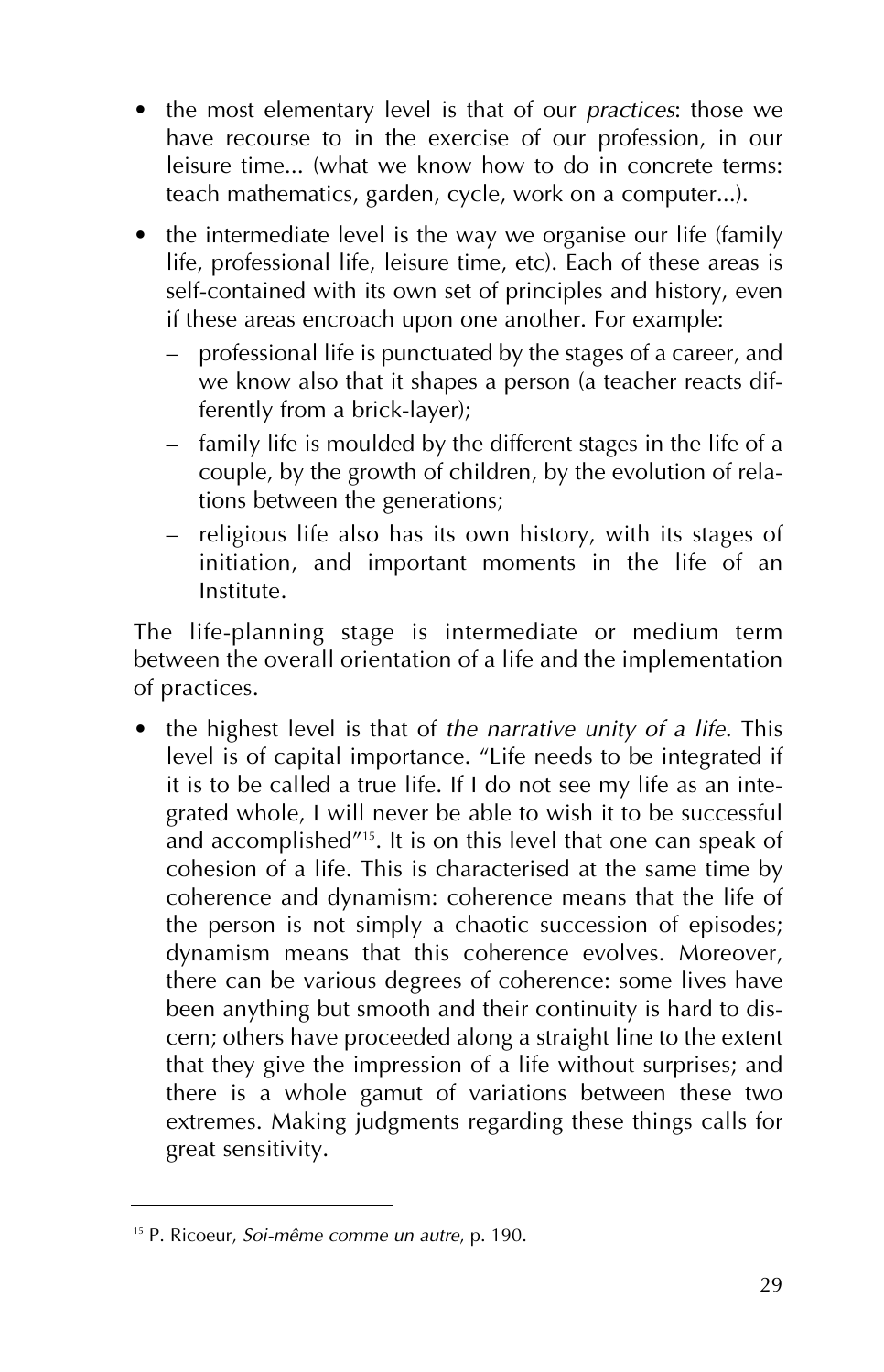# Considering life as a narrative.

Let us examine now how this narrative identity can develop and take on substance. In his analysis, P. Ricoeur borrows the idea of *mimesis* from the Greek philosopher Aristotle. This word literally means "imitation", and the French philosopher uses it to show how narration has the capacity to imitate (or transpose) human action by giving it a form.

#### *Mimesis 1 or pre-figuration.*

The term "narrative identity" suggests that it has something to do with a story or with history: a story which is told and history which unfolds. Our life is first of all history which unfolds, consisting of events, encounters, phases, crises. But, as it simply unfolds, it has no form yet (it is simply a mass of events without any links between them). At this point, we are at the level of what Ricoeur calls *mimesis 1* or pre-figuration (our history/story has not yet really taken shape). At this stage, our life has a pre-narrative structure: as a story, it has not yet been told; it is waiting to be told.

We should add that our spontaneous life, which has not yet been given story-form, has always been from its very beginning entwined with a mass of other histories/stories. There are all the histories heard at home (history of daily life, the history of the family itself and of its members); there are also the histories learned at school (history of our country, literary works, religious history...); in a wider context, there are the histories recounted in the various groups we belong to. In other words, our life is marked by recounting. We know that things in life are recounted, and we have learned also how they can be recounted. This will help us to move on to the next stage, which consists in our recounting in our turn, including recounting our own lives.

#### *Mimesis 2 or configuration.*

It is by recounting our life-story, by putting it into the form of a narrative, that we give it a form.

In this connection, Ricoeur speaks of "introducing a plot" (a term borrowed from literature: we speak of the plot of a novel).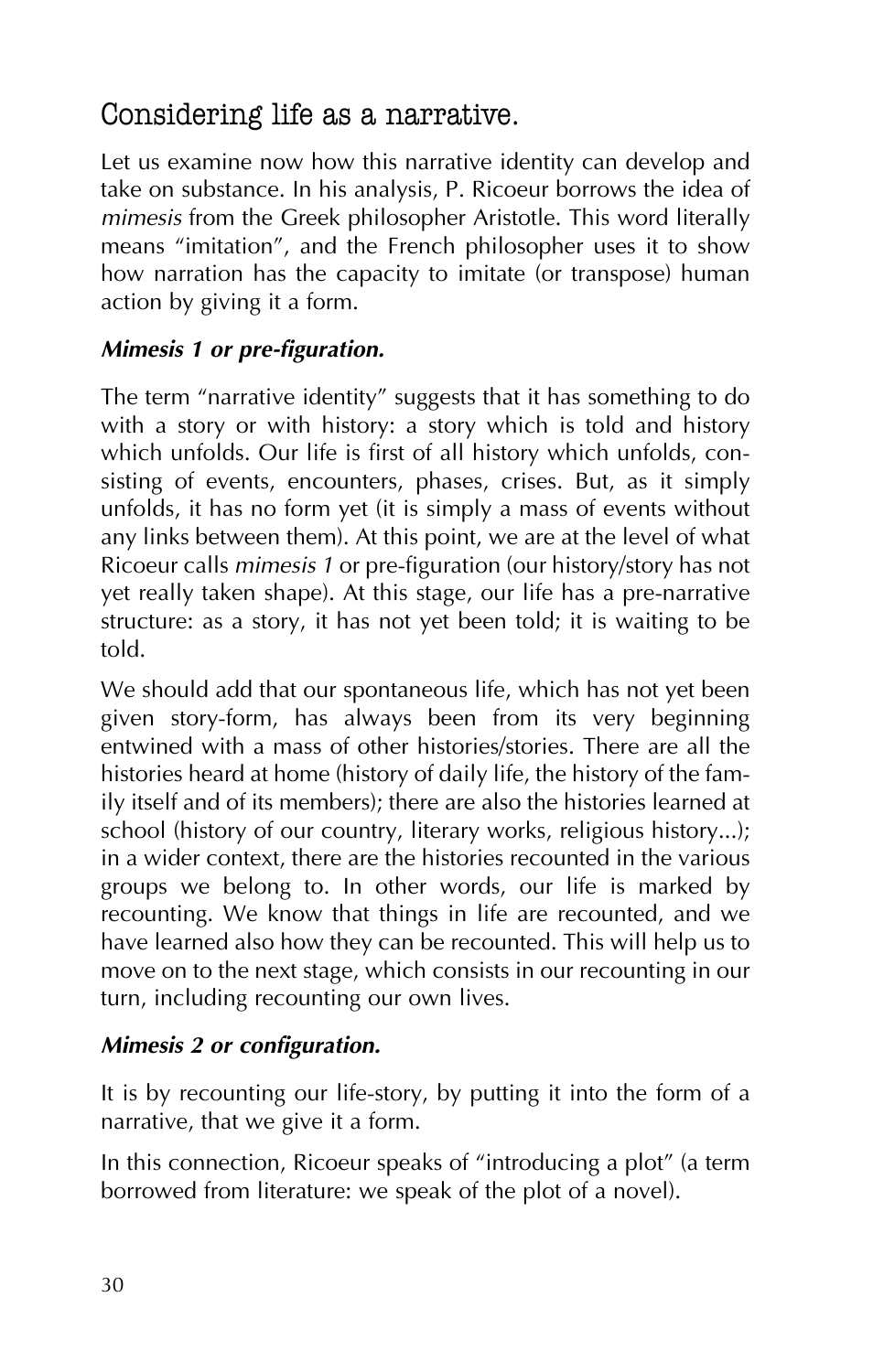What are the effects of putting our life-history into narrative form?

- $\bullet$  the introduction of a plot transforms a diversity of successive events or incidents into a story which forms a whole: what was once a collection of diverse events is now organised in the form of a plot; multiple existence becomes *one* story. This is actually something we learn as we grow up. When a small child recounts something, he is still not able to establish causal links between events: he will say "this happened, and that happened, and then that happened". Later, he becomes capable of saying that because some particular thing occurred, something else happened (for example: it was because I met a marvellous community, or I was greatly impressed by a Brother, that I wanted to become like him).
- the introduction of a plot *gives direction* to a story: it has a beginning and an end; it comes to a conclusion. In other words, the connection between the events we have mentioned becomes a causal one: each event is recounted in a way that one can perceive its contribution to the completion of the story being recounted.

To do this, we sift through the events we have encountered in our life and choose only those we consider significant: we do not attach equal value to these events (we skim over entire periods and spend time on events which are brief but which count in our eyes).

It is therefore by assuming the form of a narrative that our life discovers its own coherence. These narratives can be partial: they can concern only one period of our life or one of its aspects (for example, our professional career); they can also include the whole of our life. But it is rare to give a complete account of our life; normally, we narrate it from a specific angle: profession, spiritual growth, family background...

Most often, our life is made up of a multiplicity of minor events which make up the substance of most of our conversations: we narrate what has just happened to us, experiences we shared in the past, or some event we recently witnessed. The events we are concerned with here are more significant and more intentional: they are those which build us up when we study our past life. They are events which have the power to shape our life and thus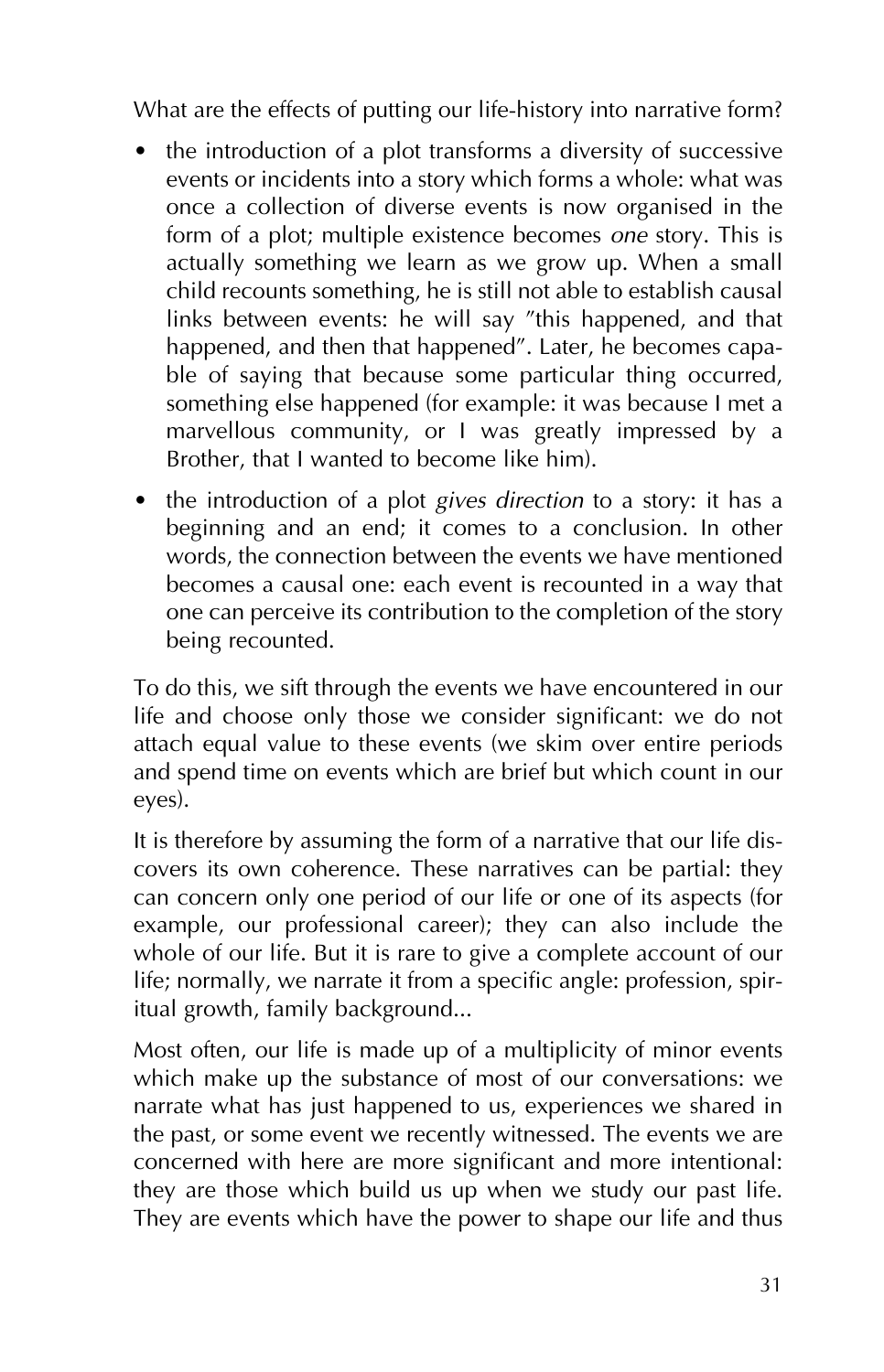construct our identity in the full sense of the term, while minor events give coherence to our daily lives. When the narrative embraces a large part of our life, it can say at one and the same time what is permanent in us ("that is really me in all the stages of this narrative"), and what has changed in our life ("things have happened in my life which have changed me").

We should add that the coherence provided by the narrative is not only a discovery (as if it had lain hidden in the depths of our being without our knowing about it), it is also a construction (my identity takes shape as it is narrated); narration underpins this construction. In other words, by narrating my life-story, I give it a coherence it did not have before. Before narrating it, I had not yet established certain links. Once these were established, I saw my life in a different light, rather like the young women who wrote at the end of a 30-page narrative: "I see now that my life is not simply the sum total of twists and turns as I had surmised". That is why, studying our life builds us up. Spiritual tradition has been aware of this for a long time. If we never look back on our lives, we run the risk of always being strangers to ourselves.

From this point of view, we know that the life of our Founder is punctuated by moments when he reassessed his life, and writings which expressed its provisional meaning. Because he did this periodically, he was able to write one day: "God who conducts all things with wisdom and gentleness and is not in the habit of imposing his will upon men, wishing to persuade me to take full responsibility for the schools, did so in a most imperceptible way and over a long period of time; in such a manner that one commitment led me to another, without my foreseeing it initially".

By giving our life a narrative form, we moved on from *mimesis 1* (pre-figuration) to *mimesis 2* (configuration). By configuration, we mean that our life-story takes form, that it finds a sort of coherence by being expressed in a narrative form.

#### *Mimesis 3 or re-figuration.*

According to P. Ricoeur, the idea of narrative identity does not end when we give our life a form by narrating it. He says that we fully understand ourselves only by comparing our narrative with others, in particular, with those in fiction (he speaks of novels, but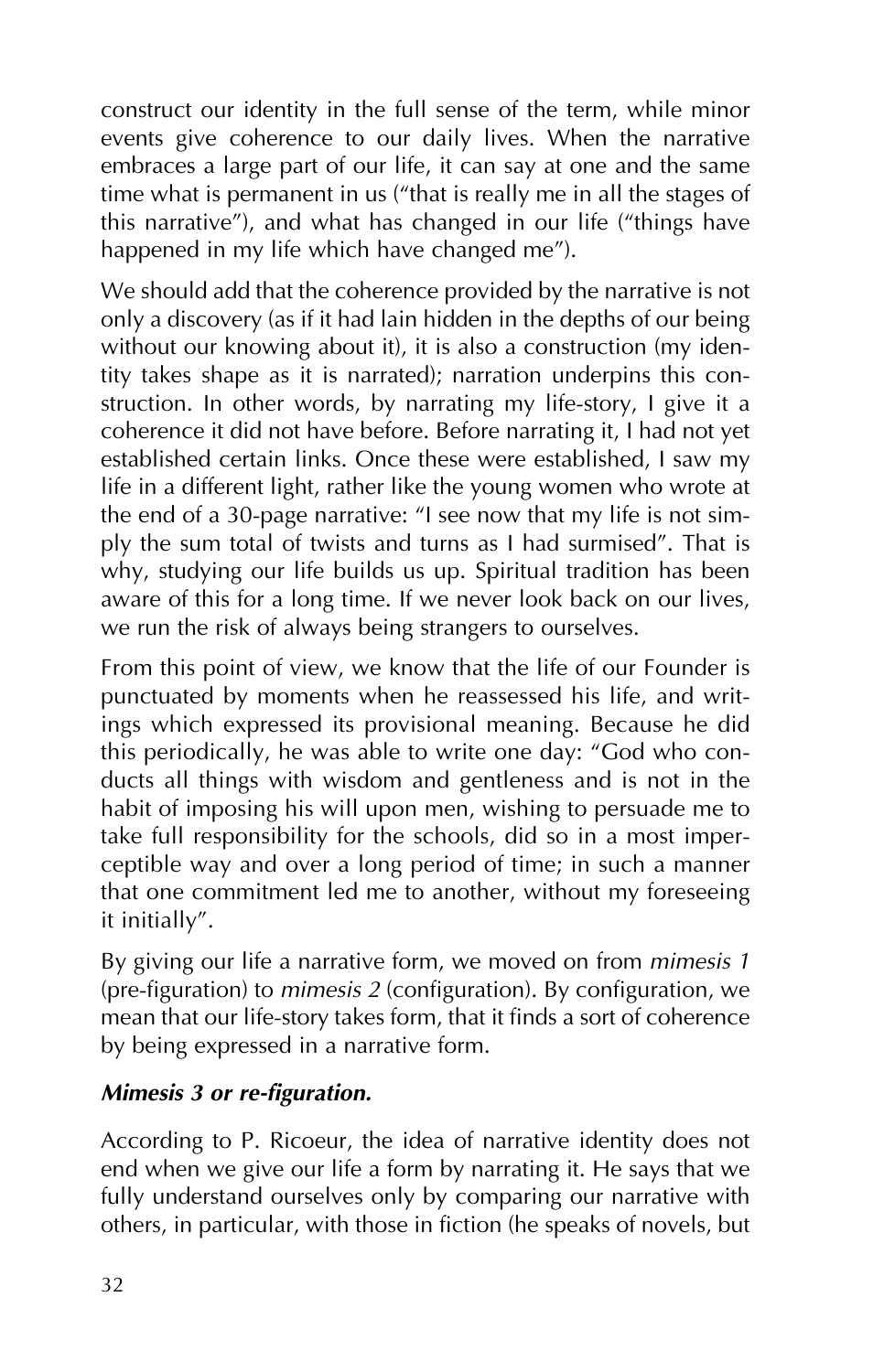one could equally include films or traditional stories)<sup>16</sup>. As I read these narratives, I enter worlds unfamiliar to me, I lay myself open to other worlds. When I read a novel, when I watch a film, I can recognise myself in them (there are characters I can identify with), but I can discover also aspects of life I would never have thought of, or come across characters whose behaviour is very different from mine. All this helps me to understand myself better (how many New Yorkers said: "it was like in the film 'The Towering Infernal<sup>'</sup>, to describe what they experienced during the attack on the Twin Towers on September  $11<sup>th</sup>!)$ ; but it helps me also to broaden or transform the way in which I understand myself, for example, by meeting characters very different from myself.

As we read in an author inspired to a great extent by Ricoeur, ìnarrative literature (for example, biblical stories, novels) is really a means to investigate and portray a variety of practices or activities, and describe their possible effects on the characters. It enables us to experience and judge the value of certain lifestyles and certain ideologies from a distance, without our having to experience them directly. We are exposed in this way, perhaps for the first time, to the whole gamut of values of a society, an exposure which broadens the way in which we perceive and interpret moral issues"<sup>17</sup>.

This leads us to what P. Ricoeur calls *mimesis 3* or re-figuration. Narrative identity includes this also: not only does our identity take on form by being narrated, but it also becomes transformed by contact with other narratives, which enrich it and open up for it new horizons (it can take on a different form or figure; it can be  $"$ re-figured"). In order to construct our identity, we need to make it react with other narratives so that it can be enriched by them. Our Christian identity is constructed in this way, by reacting with

<sup>&</sup>lt;sup>16</sup> Two quotations to illustrate this. The first taken from a French novelist from the beginning of the 20<sup>th</sup> century: "(my readers, one could say)... are not my readers, but their own readers of themselves, my book being merely a sort of magnifying glass, my book, thanks to which I furnish them with the means of reading in themselves" (M. Proust). The other, from a recent article in a newspaper on short films: ìa good story does not simply invite you to escape from your life: it is also a metaphor of it. The need to hear (read, see) good stories, reveals a quest for an order in things, a search for a meaning for our approximate lives<sup>"</sup> (*La Croix*, February  $5<sup>th</sup>$  2003).

<sup>&</sup>lt;sup>17</sup> Anthony Kerby, *Narrative and the self*, Indiana University Press, 1991, p. 62.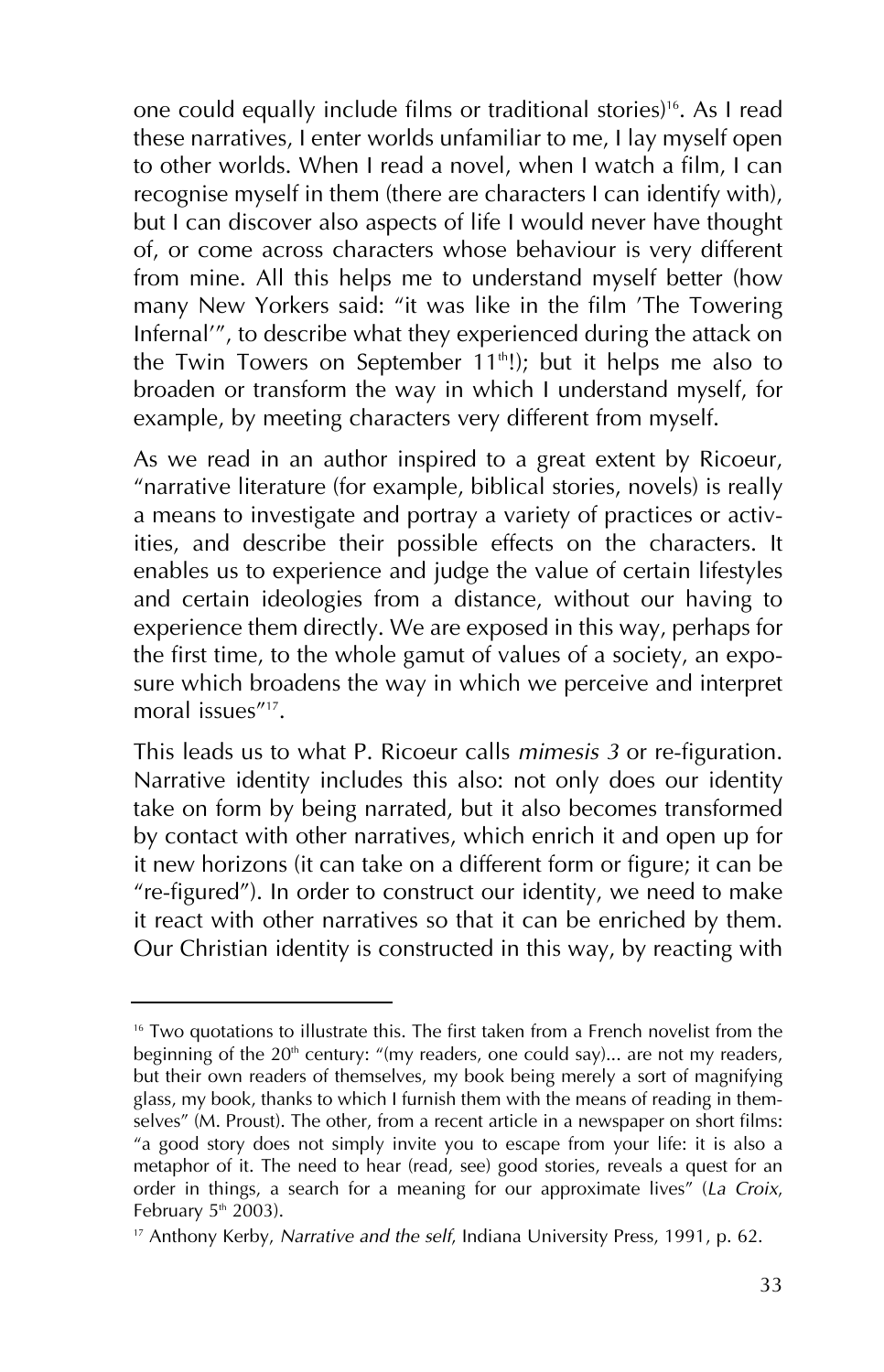narratives (the founding narratives in the Bible, the Gospels, the lives of the saints); our memory, as believers, is peopled by a multiplicity of characters we have met in the course of our education and even later.

### Narration at the juncture of the past and the future.

Fictional narrative places us at the juncture of the past and the future. Of the past, because it brings us the wealth of culture which precedes us. Narratives we have read or heard have fashioned our imagination to the point that one can say that "our present evaluations and judgments have their roots in our cultural past" (Kerby). Seen from this angle, narrative identity makes us part of a tradition, and reflects what we said earlier about identity and belonging.

Inversely, fictional narratives offer us possible models of conduct. They are shot through with the aspirations of their characters; they are in search of something. They are therefore open to the future and offer us also a model of expectation. They help us to express what has not yet happened, and to look to the future. One can say that "the unity of a human life is that of a narrative quest"  $(A.$ McIntyre): it is the quest for what we aspire to in our life.

In other words, the narrative unity of a life lies at the juncture of two elements: the area of past experience and the horizon of aspiration<sup>18</sup>. The area of past experience, which is our memory, does not refer us to a past fixed once and for all: periodically, it takes on new significance (our past itself is transformed). The horizon of aspiration is our capacity to imagine, and opens us up to new experiences. It also changes over the course of time. A correct balance needs to be maintained between these two elements: we must neither diminish the area of past experience (the past has to be always there for consultation), nor extend too much the horizon of aspiration (excessively utopian aspirations make action impossible); but it can happen also that the future appears too restricted.

<sup>&</sup>lt;sup>18</sup> P. Ricoeur borrows these expressions from the German author, R. Koselleck.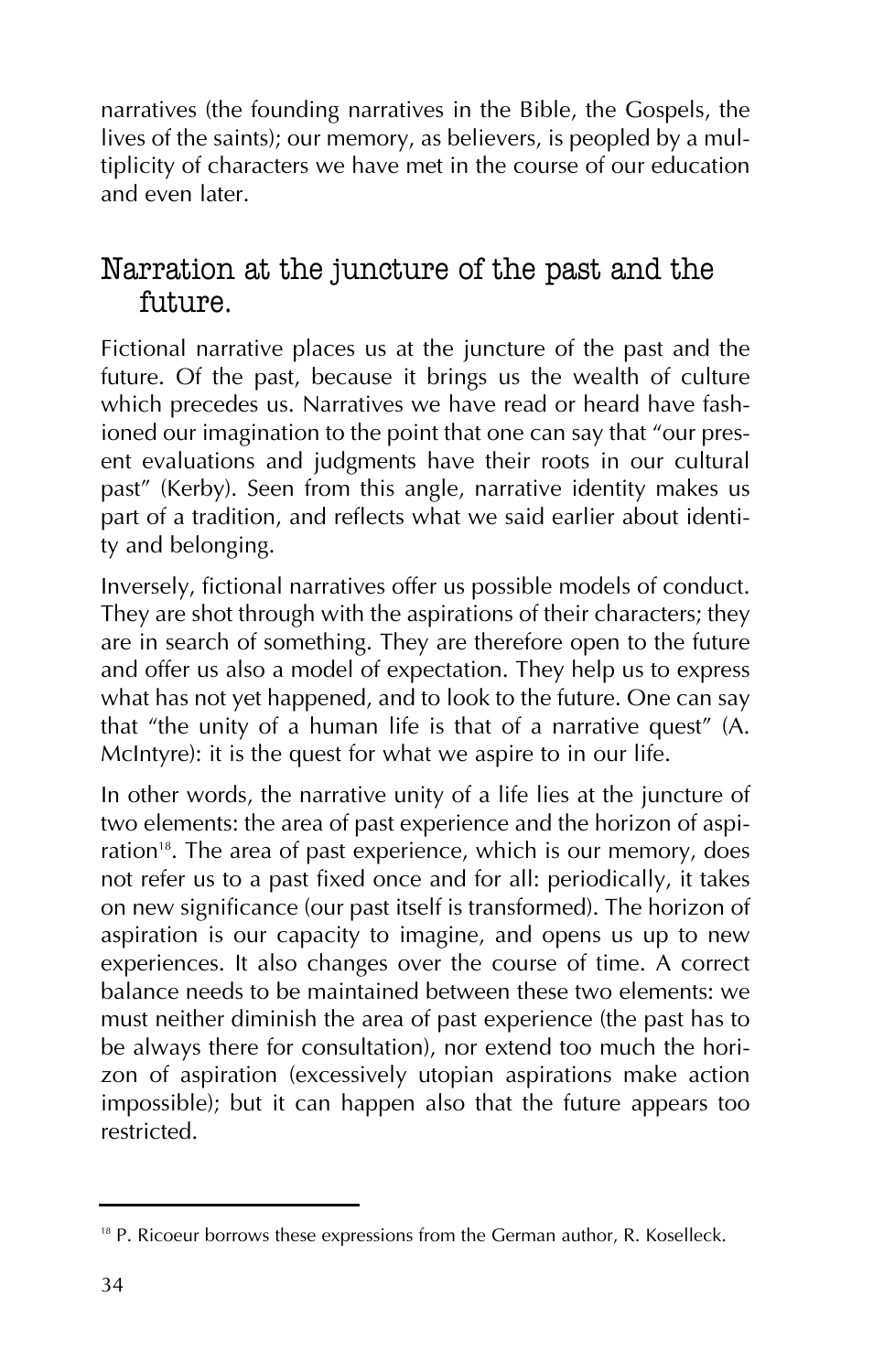# Two limitations of the narrative.

To conclude this philosophical approach, we shall mention two limitations of narrative identity, one expressed by Ricoeur himself, the other originating in the culture of the Far East.

#### *Beyond the narrative, the ethical dimension.*

If we accept what was said above, identity appears to be an unstable reality: we can rewrite the narrative of our life periodically and invest it with new meaning. It is only at the moment of our death that our identity will become definitive and will be revealed such as it is. Also, fictional narratives are open to indefinite variations by presenting us constantly with new worlds and by exercising our imagination.

And yet, we should not forget that the *ipse* identity is characterised by keeping one's word. Keeping one's word means: here I stand! In the words of Kierkegaard, one might say that narrative derives from the esthetic stage, the esthete being a person whose life is dispersed and characterised by discontinuity because he does not make a choice in order to be able to sample everything. The opposite is true, however: the transition to the ethical stage gives unity to the self by making a decision and a choice: it is the act of choosing, of determining oneself, which constitutes self and gives it unity: the ethical self keeps its word, it is coherent in its actions, it makes a commitment to the future. We have to go beyond narrative in the ethical dimension.

One could also say that by moving into the ethical (and religious) stage, we choose the narratives which will be our preferred references. To recognise the Bible as the Word of God, is to set it above other possible texts; to find inspiration in Lasallian tradition means we attach much greater importance to it than to Ignatian or Franciscan tradition.

#### *Time and space.*

The second limitation of the narrative model is quite different: it is cultural. I shall mention it briefly, basing myself on an author who is Indian in origin (Ajit Maan) who lives in the USA<sup>19</sup>. The

<sup>&</sup>lt;sup>19</sup> Ajit Maan, *Internarrative identity*, University Press of America, 1999.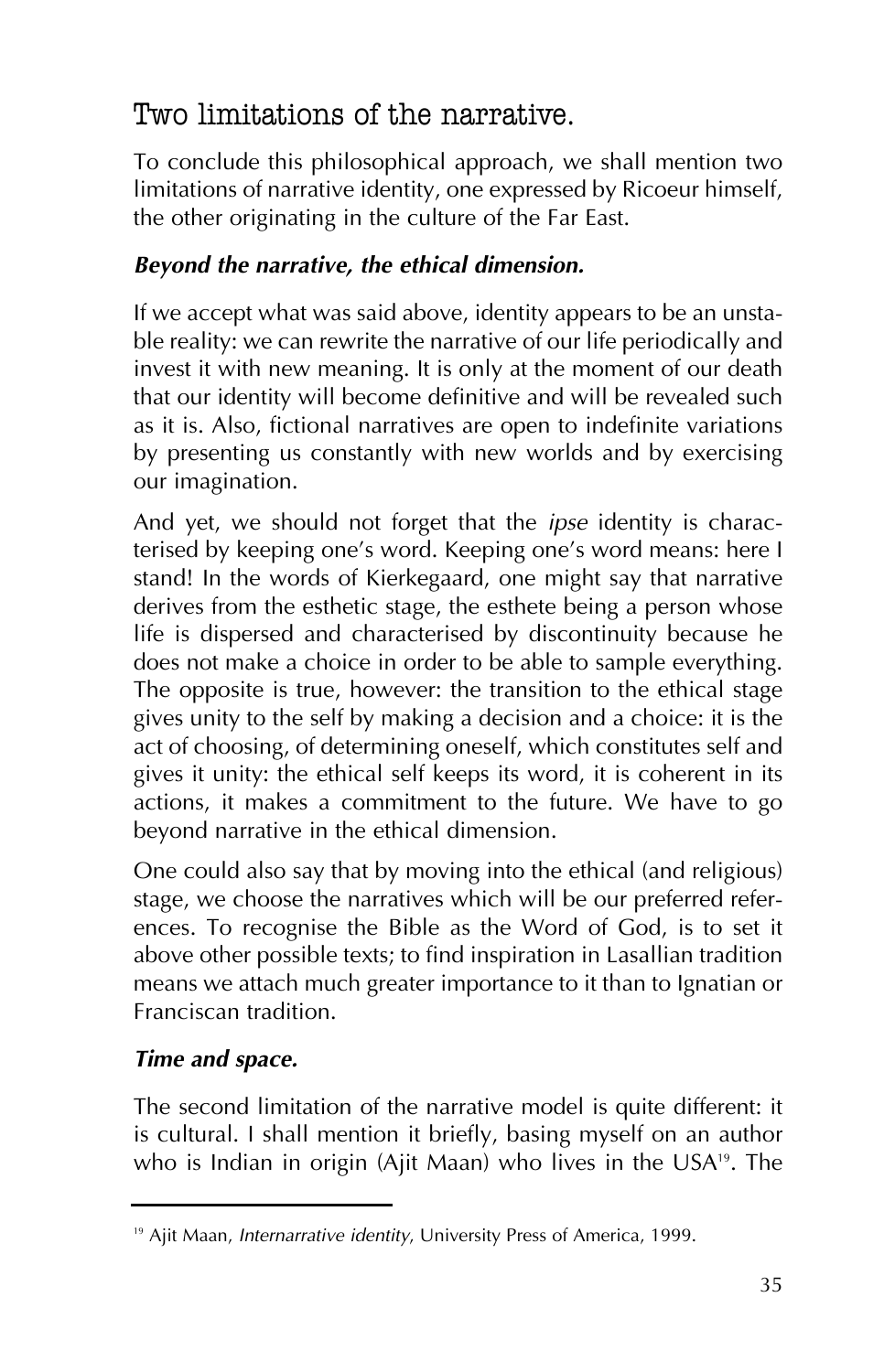criticism this author makes of the narrative model reflects in part the position of postmodern thinkers who favour a self which is not unified, but dispersed. Her analysis appears to be borne out when applied to people influenced by the culture of the Far East, in its broadest sense. The author adds that she believes that this view can be enlightening also for the West.

Her first observation is that the concept of self is not the same in the West as it is in the Far East. In the West, what is stressed is the individual considered in himself, apart from his context: in the Far East, he can be understood only in his relational context<sup>20</sup>. As a consequence, in the West, attention is given to the temporal dimension of a person's life, while in the Far East the spatial dimension is also important, that is, the diversity of places where a life is lived. As she says, "a person does not live in non-spatialised time" and therefore "the way one lives is strongly linked to places". For example, she tells the story of a woman who does not like to go back to the house where she grew up because, when she is there, she feels she is a little girl again (not only in her memory, but also in the way she behaves now when she is there).

The presentation of identity from a psychological point of view included the spatial dimension. We see what conclusions can be drawn from it. We should add, however, that despite what Maan leaves us to understand, Ricoeur does not forget the relational dimension of our identity. In fact, he returns a number of times to the idea that our lives are not solitary, but they are "caught up" in those of others. We do not exist apart from our web of relations.

Let us return to A. Maan. She proposes a different way of understanding the coherence of life. In the West, it is seen as the unification of a life in time (this is its narrative unity). In the Far East, it is linked to places: a person is different at work (the work can be highly westernised), or at home with his family (where he is thrust back into a traditional world). There is coherence, but it is spatial and not temporal. This reflects our own experience from time to time of being different according to the place where we are (family reunion, professional life, leisure activity group...). To return to

<sup>&</sup>lt;sup>20</sup> This is true not only of the Far East, but of all traditional societies. Unlike modern societies, which stress the independent individual, they consider that the individual is first of all a member of a whole, such as a family or a tribe. These are called holistic societies.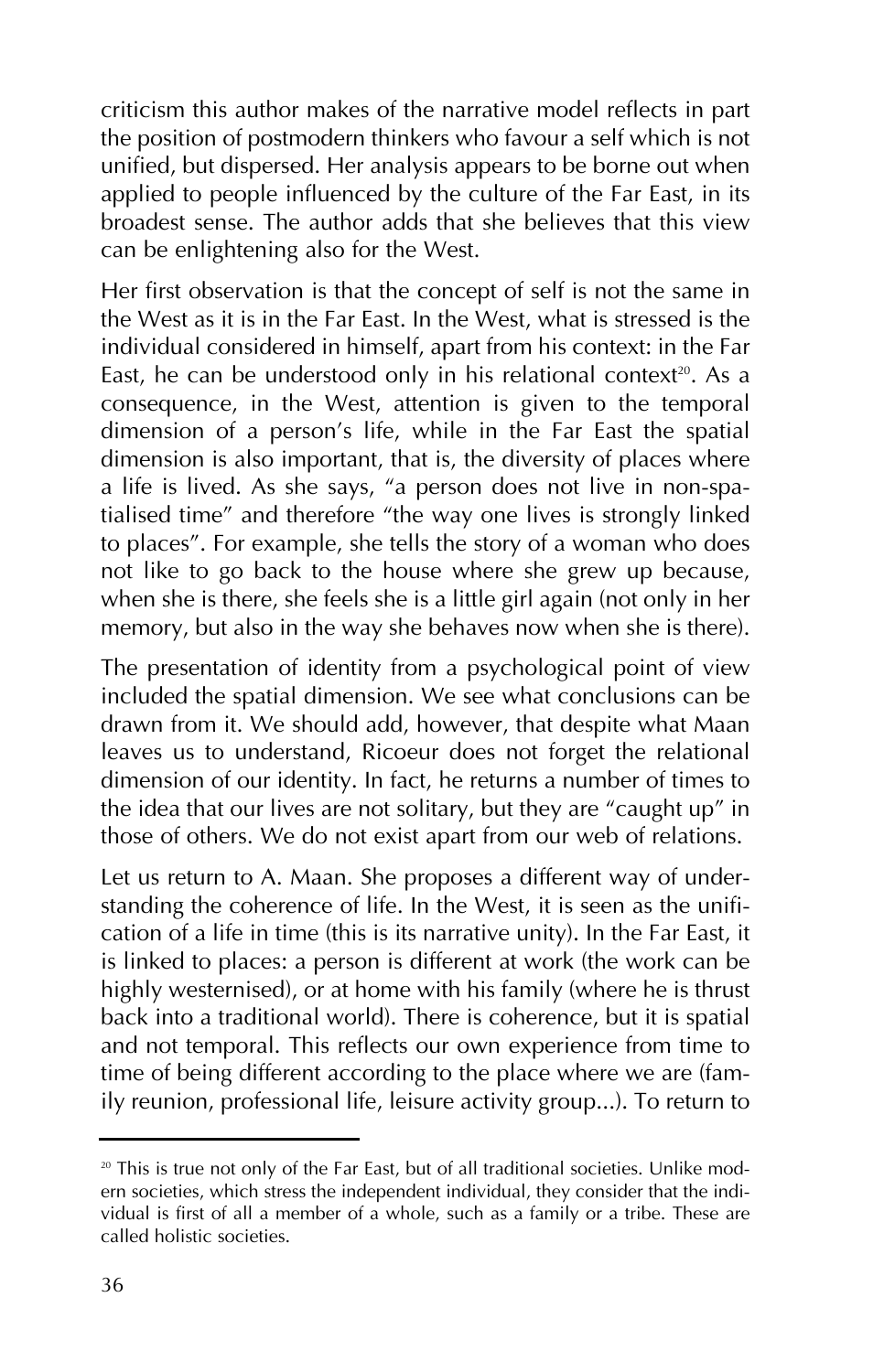what we said about areas of belonging, they all shape and reveal some aspect of our personality. What our author emphasises is the force exerted by such experiences. That is why she speaks of *inter-narrative identity* (this the title of her work) and not only of narrative identity: our identities are the result of the coming together of several personal histories.

According to Ricoeur, we need a total and unified narration to unify our identity: according to A. Maan, we do not have to identify exclusively with one narration; we have recourse to a number of narrations, each equally important, and each with its own context of pertinence.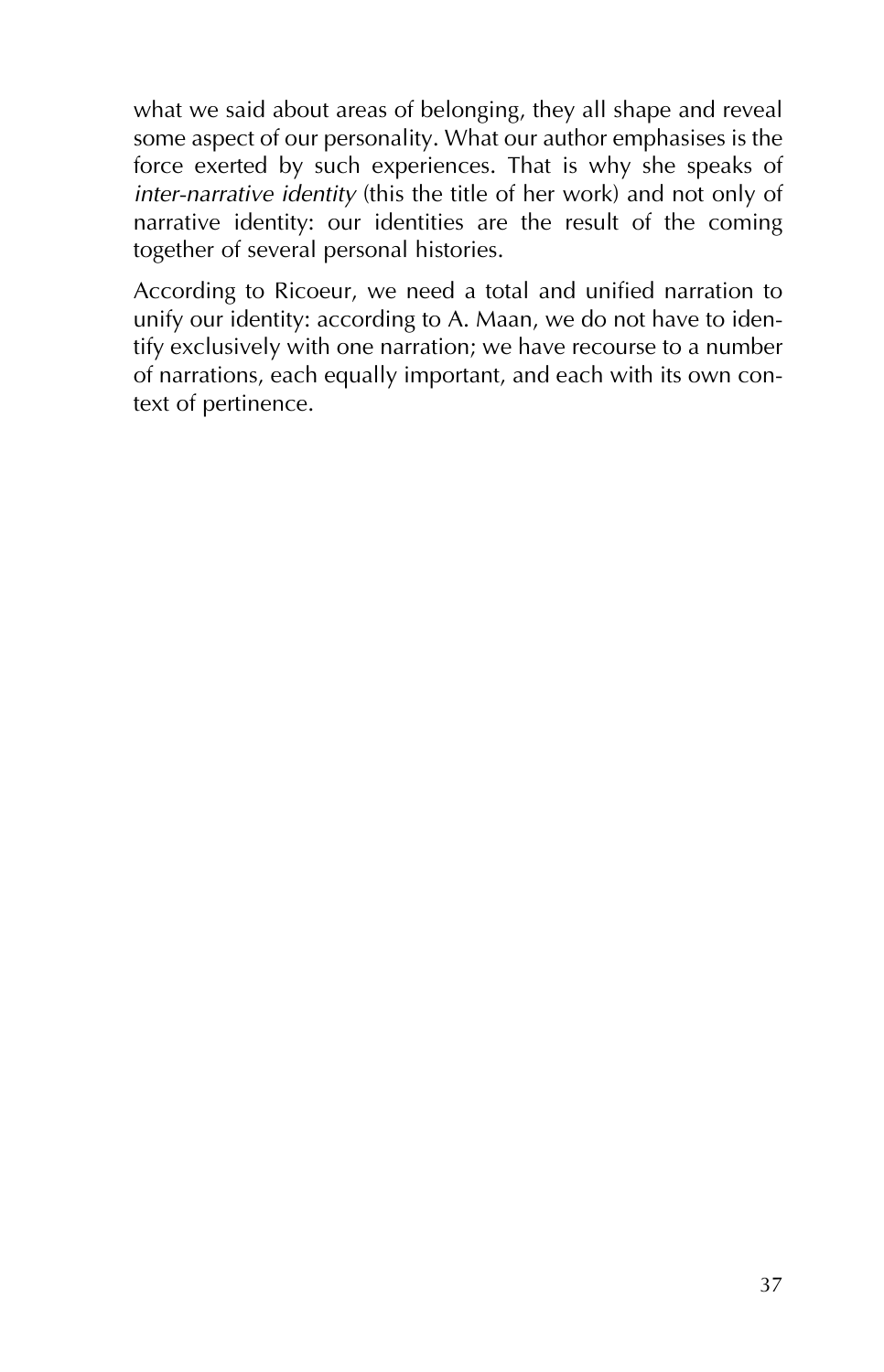# Chapter  $3$  – Christian identity

We shall use the same approach to the question of Christian identity as we used with regard to P. Ricoeur's narrative identity. In fact, we can say of Christian identity what we have said up to now of human identity, considered globally.

# Identity and vocation.

Up to now, we have spoken of identity, but we could also speak of vocation, understood as what each of us is called to, whatever our circumstances. Vocation means a call. From a Christian standpoint, this is equivalent to saying that we are all "respondents". It is by saying "here I am" that we construct our identity.

#### *Go to yourself!*

The meaning of vocation is very well expressed in the literal translation of the call made to Abraham: "Go to yourself!" (Gn 12, 1). Expressed in this way, vocation is not the execution of a plan conceived by God from all eternity, but the development by each person of what is uniquely his. F. Varillon once wrote something very enlightening regarding this: "we express ourselves badly when we say God has a plan for man. The truth is, not that God has a plan for man, but that man is God's plan. That is quite different. God wants us to be men, that is, responsible adults, constructing ourselves our own freedom, writing our own life story"<sup>21</sup>. This is the basis for our narrative identity: God wants us to write our own life story; in this way we shall be his plan.

We can think of vocation as what unifies the growth of a person. It unifies because vocation is not concerned solely with accomplishing tasks or fulfilling roles, but also with the unique spiritual character each person has. It stimulates from within our growth, a growth consisting of both permanence and change. This means that each stage of our life can open up new horizons, and that events in our lives demand from us openness and discernment so that we can perceive the calls they make to us.

<sup>&</sup>lt;sup>21</sup> François Varillon, *Joie de vivre*, Centurion, 1981, p. 103.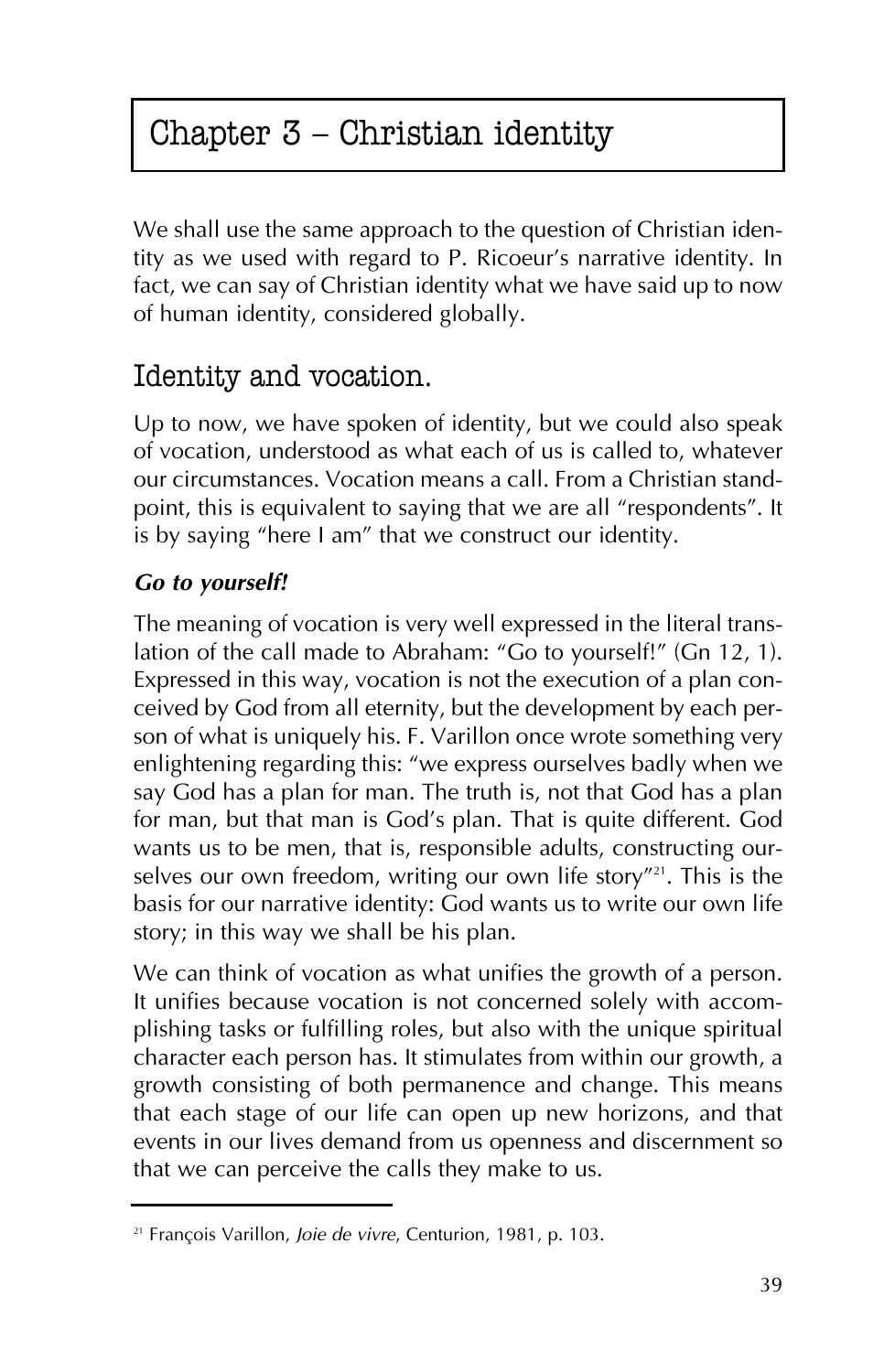This implies we need to clarify our ideas about fidelity. It presupposes, of course, a commitment, without which we would drift aimlessly, open to all possibilities, without a point of anchorage. At the source of every vocation there is an original decision which is the compass governing our life. This decision may have been precocious or late, rapid or matured over a long period, but it has an essential role: it ensures the unity and continuity of our life. In fact, our self is unified to the extent that it is faithful to the word it has given, and coherent in its actions, because it keeps the promises it has made, and is prepared to make commitments for the future. On the other hand, a person who does not make such decisions and shirks his responsibility leads a fragmented life.

We know also that decisions about the direction our life should take are not made once and for all. In fact, all fundamental decisions are the result of a multiplicity of small decisions: "each decision opens the door to other decisions, and the more resolute and the more fundamental it is, the more it does so". Small daily decisions give consistency to the fundamental decision and illustrate its importance. Inversely, irresolution also has its effects: "I have every chance of remaining the same if I allow myself to be weighed down by my habits, and if I make no decisions about myself, but simply let them be made<sup>"22</sup>. Decisions are important because they provide a point of anchorage for our life so that it does not drift at the mercy of events.

We know that making decisions is difficult for the rising generations who are tempted either to make decisions without much thought, or to put off making decisions indefinitely. No doubt, one of the fundamental tasks of formators is to educate candidates regarding decision-making.

#### *Fidelity and openness.*

But, given all that, fidelity cannot be defined as "rigid constancy to oneself" (Ricoeur). Such rigidity would place us in an illusory position outside of time, as if we did not allow ourselves to be touched by anything in our lives. In practice, fidelity presupposes also openness, the capacity of allowing ourselves to be jostled by events, otherwise we will be a prey to ideological rigidity or sim-

<sup>&</sup>lt;sup>22</sup> Jean Louis Chrétien, *La voix nue: Phénoménologie de la promesse*, Minuit, 1990, p. 79.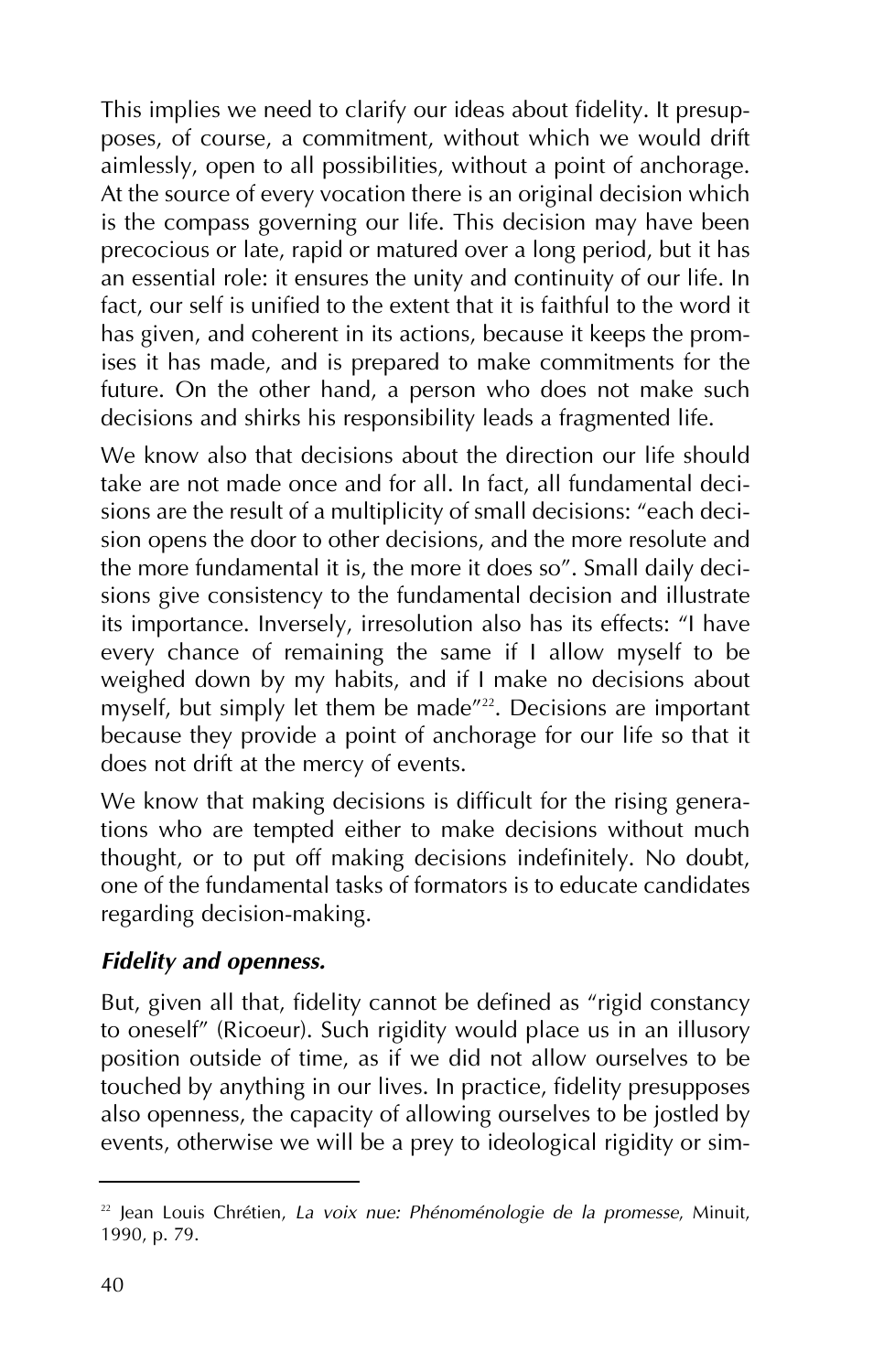ple inertia. This capacity to allow oneself to be jostled by events mirrors, one could say, the message of the parable of the Good Samaritan: Jesus' answer to the lawyer who asked him "Who is my neighbour ?" was "Whose neighbour do you make yourself?" In the same way, we could ask ourselves: by what events do we allow ourselves be touched?; by what do we allow ourselves to be jostled?<sup>23</sup>

If we look at the lives of the saints, we find that many of them, although already consecrated to God, struck out in an unforeseen direction: Mother Teresa spoke of a "call within a call" which led her to care for the poor and subsequently found a congregation (although she was already a religious); St John Baptist de La Salle would never have founded the Brothers of the Christian Schools if he had remained faithful to his vocation as a canon, and not heard the call to undertake the education of the poor youth of his day. Without going so far as these radical changes of direction, it may be that the direction of our own lives was changed at one point or another by our positive response to a call we heard.

### Christian identity as a narrative identity.

Christian identity is a narrative identity, as we have seen, because it unfolds over the course of our life. It is narrative also because it is built up by contact with founding narratives.

#### *A vital reference to the founding texts.*

It is by recalling founding narratives that believers of the Bible build up their identity. The command "Remember!" occurs often in biblical texts as a way of stressing the importance of this reference to sources. Whether they are "historical" (Exodus, Samuel, Judges, Kings, Chronicles) or fictitious (Job, Esther), narratives occupy an important place in the Bible. The prayer of the psalms is permeated with the recall of God's actions: "our ancestors have told us"  $(44, 2; 78, 3)$ , "tell over all his marvels"  $(105, 2; 145, 5)$ ; "we give thanks...as we recount your marvels"  $(75, 2)$ . At the same time, past history points to a promising future full of accomplishments. For example, in the story of Moses' call (Ex 3), the God of

<sup>&</sup>lt;sup>23</sup> See in this connection Michel de Certeau, *L'étranger ou l'union dans la diffÈrence*, DDB, Foi vivante, chap. 8.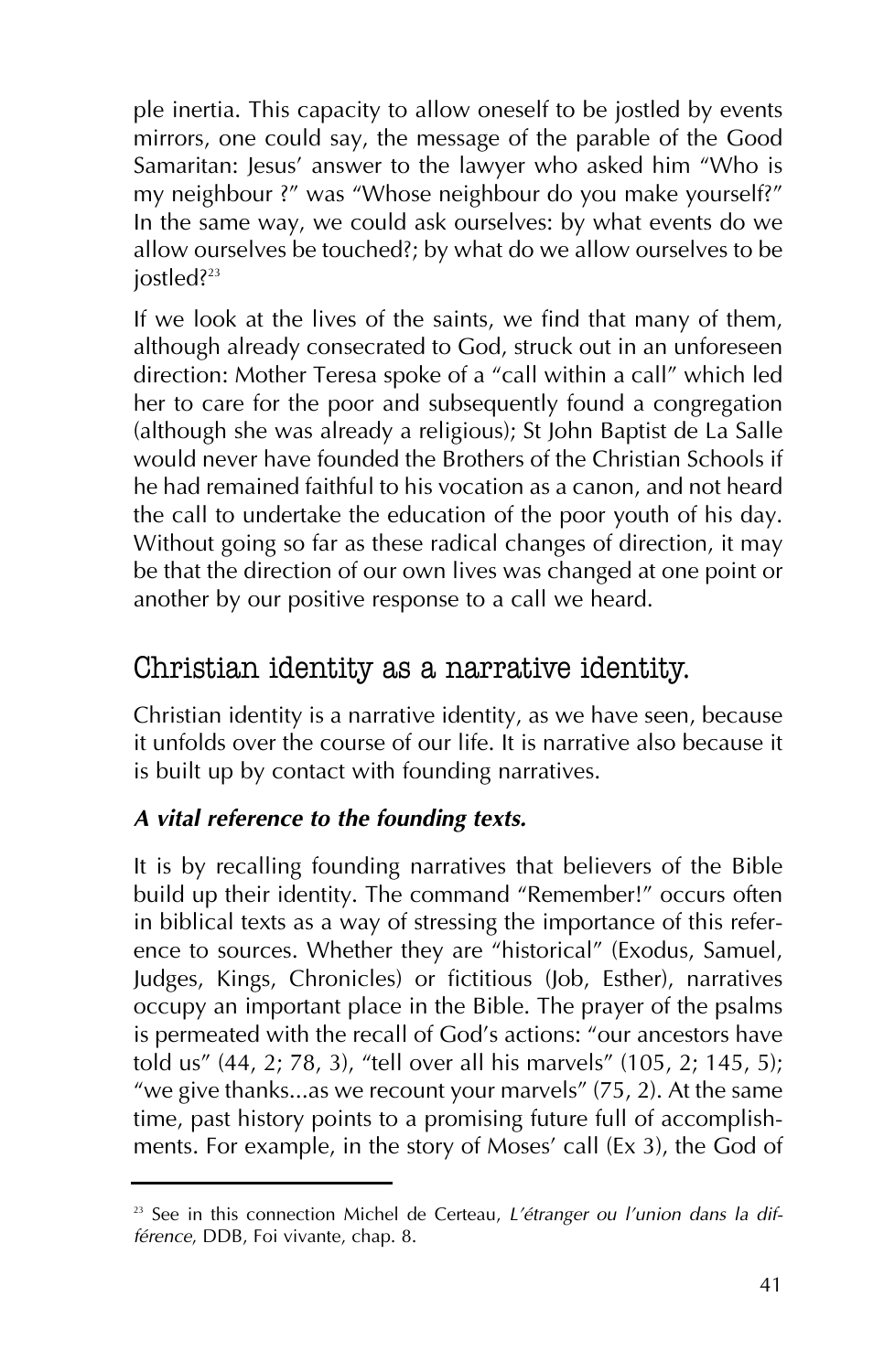Fathers announces the deliverance of his people and the gift of the Promised Land. The Bible, therefore, maintains a tension between a recalled past and a future full of promises: it is not by chance that it begins with Genesis (the story of the beginning) and ends with the Apocalypse (the story of the end). And it is in the name of what God was in the past, that those who pray the psalms wait for God to act again: while the verbs at the beginning of psalms are often in the past tense, those at the end, most of the time, are in the future tense.

The narrative character of biblical faith is condensed in "historical credos", whether in the Old Testament (Dt 26, 5-9), or in the New (1 Co 15, 3-6). Our creeds (Apostles, Nicene) also have a quasi-narrative structure, containing a precise historical reference by the mention of a political figure (Pilate).

#### *Accounts which shape the lives of believers.*

Biblical memory is not simply a question of remembering. What gives a structure to our identity as a believer is living out what is recounted by biblical narratives, so that our life is shaped by them<sup>24</sup>. Let us give three brief examples showing how faith is really structured by the encounter of two narratives, the life-story of a person and a biblical narrative:

- Anthony, the father of monasticism, realised that he was called to a life of radical detachment when he heard the Gospel story of the rich young man, after he himself had just received his inheritance. The story changed the direction of his life.
- When Augustine writes his **Confessions**, he constantly weaves biblical references into his life-story, which serve as a key to the interpretation of his life. This reflects the encounter between his life and these biblical narratives.
- As St John Baptist de La Salle was taking stock of his position as a canon - a position which provided him with a consider-

 $24$  It is interesting in this regard that the narrative of the covenant at Sichem switches constantly from "your fathers" to "you" (cf. Jos 24). See in the same connection the profession of faith in Dt 24. The meaning of these transformations is that they suggest that it is not simply a question of recalling the experiences of past generations, but that present generations are involved in a history which they have to relive symbolically.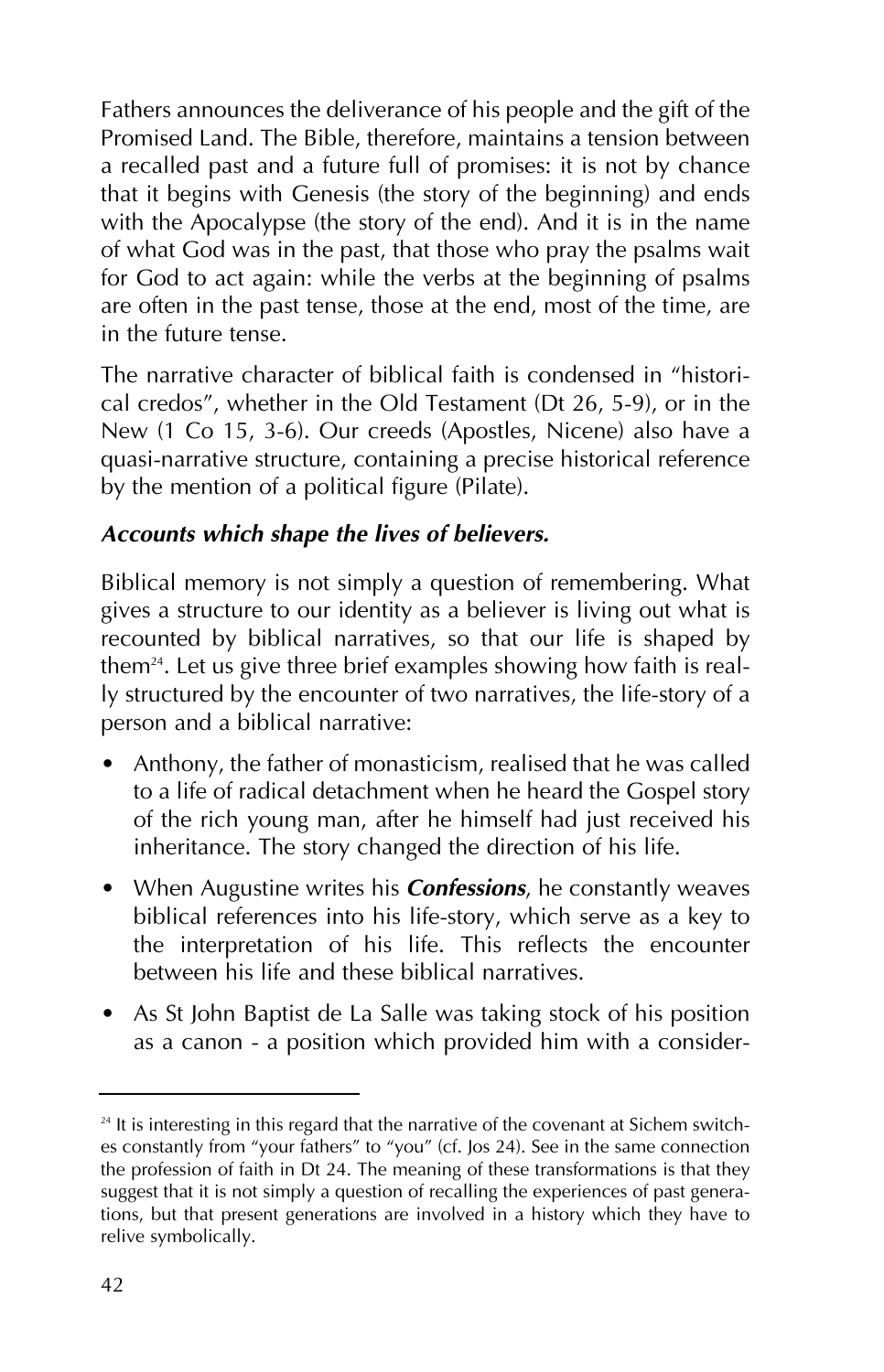able income - he was struck by a text his spiritual director had given him to consider: "foxes have holes and the birds of the air have nests..." (Mt  $8, 20$ ). It was following this that he gave up his canonry and distributed his wealth.

Closer to us, a woman who rediscovered her faith after a number of trials, tells how she began to read the Bible: "the feeling I had of being uprooted made me particularly receptive to the book of Exodus: I had the impression that I had been freed from slavery with the Hebrews, that I was crossing the Red Sea, that I was crossing the desert. My past life, what I was experiencing now, laid the foundation of a new identity. I was on my way to the Promised Land. And I reached it". No doubt, each one has his own founding texts: how did they influence his life?

#### *The liturgical memorial.*

It is impossible to speak of "memory" in the context of Christian identity without mentioning the liturgical memorial. We need to do so for three reasons:

- to recall first of all that the liturgy expresses strong links between the three moments in time, as mentioned in the anamnesis: "Christ has died (memorial of the past, Christ is risen (today) and Christ will come again (future)".
- $-$  to emphasise that, each year, liturgical time makes us go through the whole of salvation history. As it does so, it reshapes the lives of believers in the light of the whole of revelation. By inviting each one to renew contact regularly with the mysteries of salvation as a whole (Christmas, Easter, Pentecost...), it helps them also to put aside their own spiritual preferences in order to share the wealth of these mysteries.
- $\alpha$  and finally, to note that liturgical time offers the experience of a variety of moments: a time of waiting (Advent), a time of failure (Good Friday), a time of mourning (Holy Saturday), a time of victory over evil (Easter), a time of precarity of life (Ascension), not to mention the alternance of liturgical times between special and ordinary times. These are so many ways liturgy can build up our Christian identity over the course of time<sup>25</sup>.

<sup>&</sup>lt;sup>25</sup> See in this connection Xavier Thévenot, Les ailes et le souffle, Desclée de Brouwer/Cerf, 2000, chap. 6.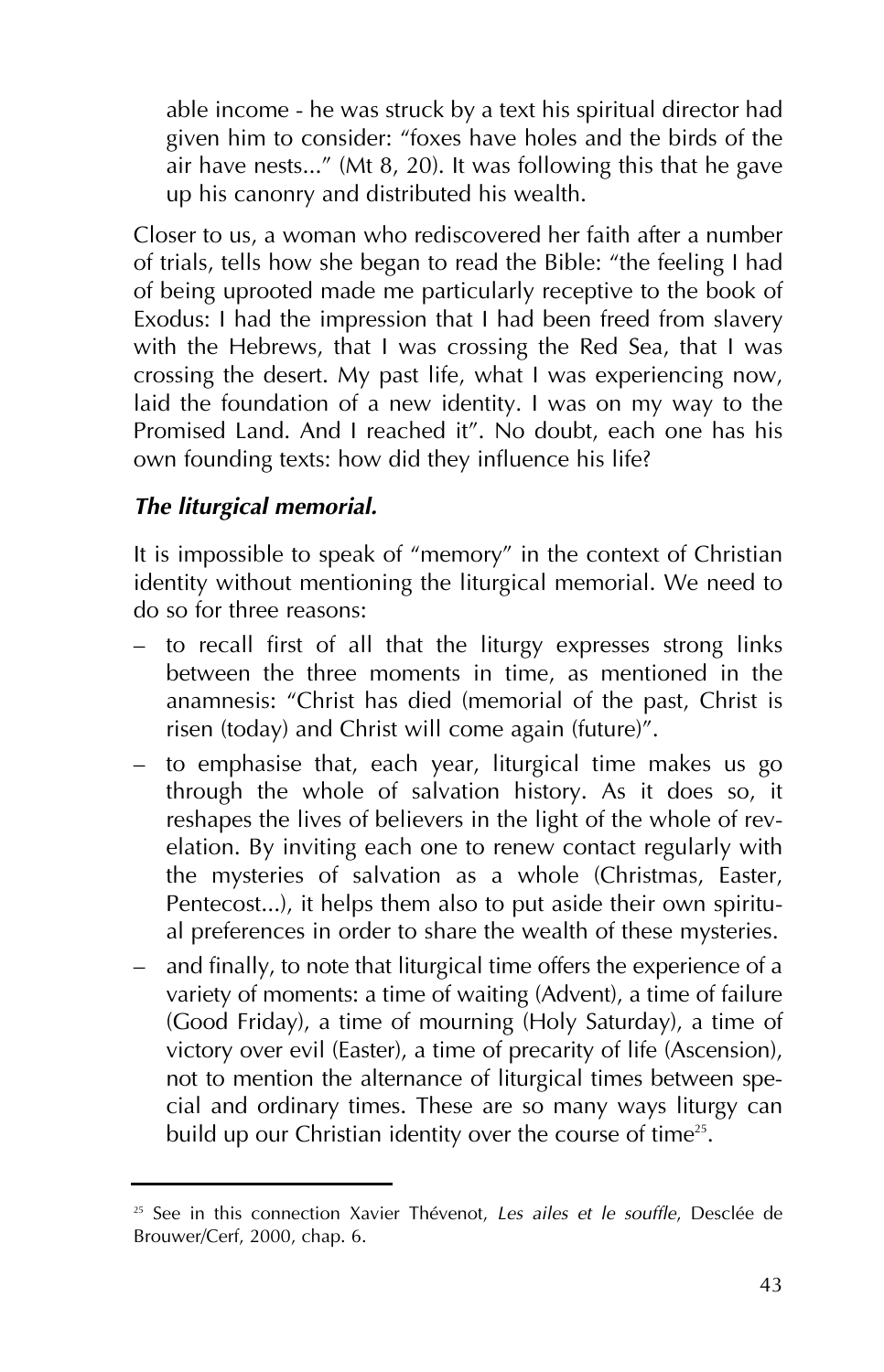And so, to be a believer does not mean giving one's intellectual assent to theological ideas, but rather allowing oneself to be worked upon by the founding narratives of the Bible: that is why we are invited to ponder over them regularly so that they really become a part of us. The work of appropriation never ends: it can be restarted periodically by new events, bearing new calls or new questions. In a period of profound dereliction, it was the book of Job that kept John Baptist de La Salle company during his night of the soul. So it is not a linear process.

What we have said above shows that Christian identity is built up according to the general model we have presented of this idea of narration, in particular, in its re-figuration phase. It is no less original because of that, as I should now like to show.

### Christian identity as a collision between narrative identities.<sup>26</sup>

A collision is a sudden encounter which can hurt. We can speak of collision between narrative identities when the life of a person is upset by an encounter with biblical narratives. This is exactly what happened to the persons we have mentioned: they understood their lives differently in the light of the Bible. What is more, their life took a different direction because they had allowed themselves to be challenged by it. The revealed text did not leave them unchanged.

To be more precise regarding the effect of biblical texts on their readers, let us look at their variety in greater detail. They act in different ways because they belong to different literary genres: narratives, legal texts, prophetic challenges, hymns... Each genre manifests a different face of God and stimulates a specific response. And so, the Exodus narratives show a God who has heard the distress of his people: they invite praise. Legal texts contain prescriptions: they invite obedience (by the observance of the law). Prophetic challenges pass on God's warnings following the shortcomings of the people (or of the king): they invite repentance. The psalms express a whole range of attitudes: praise, thanksgiving,

<sup>26</sup> The idea of the collision of narrative identities comes from George Stroup, *The promise of narrative theology*, SCM Press, 1981, p. 171ff.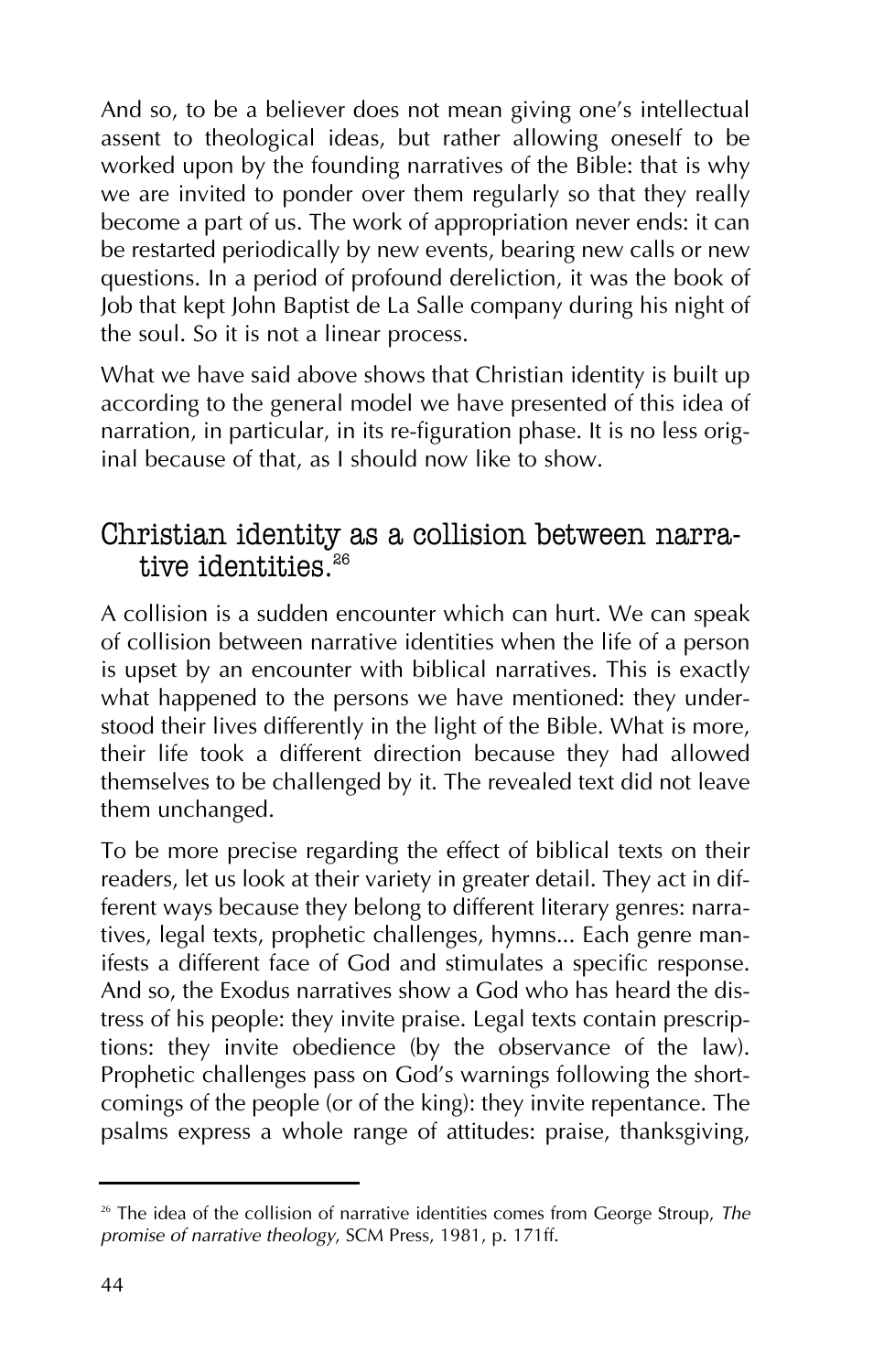repentance, complaint, recalling. God appears in turn as the one who saves, who blesses, who punishes, who has mercy.

If we approach the texts in all their diversity, the God of the Bible cannot reflect our aspirations, hence the importance of the cycle of readings proposed by the liturgy: we do not choose the ones which "speak to us"; we accept the ones proposed to us. By assimilating them gradually, we allow ourselves to be shaped by them.

One can also look at the Bible in a different way by using the classification of the biblical texts into three big categories: torah, prophecy, wisdom. This classification, which derives from the Bible itself (cf. Si, Prologue 1, 8-9, 24-25), has recently been readopted by biblical scholars. My remarks will be based mostly on the works of P. Ricoeur, which show how these writings build up the identity of the believer in four ways $2^7$ .

#### **The Torah or established identity.**

The Torah consists of a combination of narratives and laws. First of all, it a collection of narratives (centred around the Exodus) which recall all that God had done for his people. It is also a collection of prescriptions which structure the way his people live. The Torah offers, therefore, in two ways, points of reference enabling Israel to affirm itself, to know its configuration. It establishes what P. Ricoeur calls the ethico-narrative identity of the people, an identity rooted in a history and governed by a set of laws. The result is an identity founded on the stability of a tradition.

Such an identity, however, runs the risk of imprisoning people in certainties, and making them forget that all identities must remain constantly alert in order to remain alive.

#### *Prophecy or threatened identity.*

While identity based on the Torah tells us how things are or ought to be, identity founded on prophecy says rather how things could or ought to change. Prophecy shows this identity at grips with the hazards of a difficult history: it comes into play at times when Israel finds itself in contact with foreign powers or civilisations, a

<sup>27</sup> P. Ricoeur, *Lectures 3*, Seuil, 1994, p. 312-321.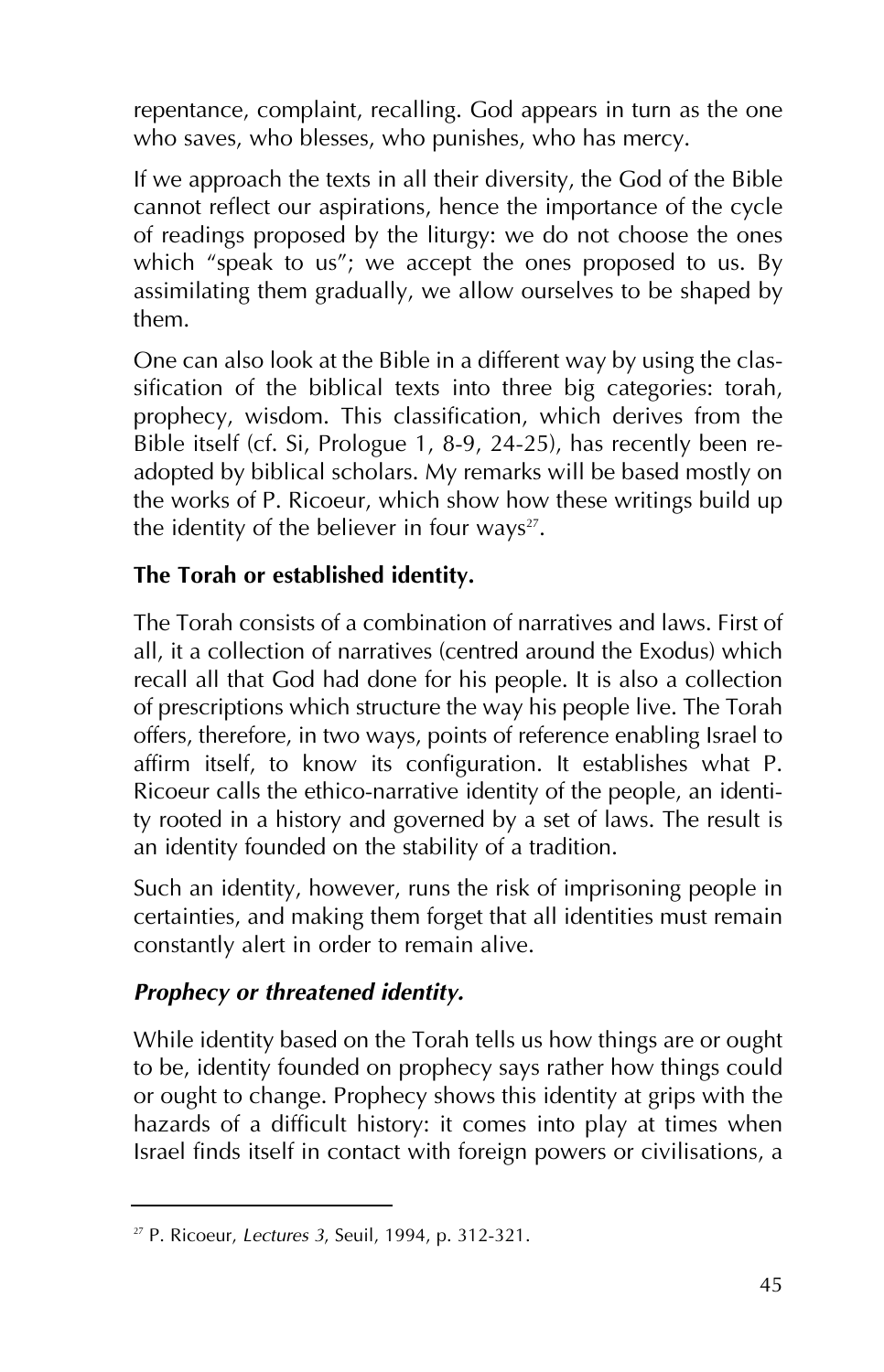contact which often is a source of infidelities. In this context, prophecy establishes a *threatened* or disturbed *identity*. It is disturbed by contact with what is foreign, which is a source of temptation; but it is just as much disturbed by the severe prophetical warnings addressed to those who have not remained faithful.

Prophecy recalls, therefore, that identity is fragile, in danger of sclerosis or deviation, and that it can be threatened or even destroyed. It leaves room for reconsideration.

But prophecy also has its own dangers. It can lead to perpetual dissatisfaction. It can become radical to the point of calling constantly for uncompromising purity. In the end, it can turn to fanaticism. One can imprison oneself in prophecy just as one can imprison oneself in the law, and hence the benefit of wisdom, the third category of writings.

#### *Wisdom or individualised and universalised identity.*

The wisdom writings have a double function. Their first characteristic is to take into account all that makes up daily life, and propose a "return to basics" regarding questions to do with life (relations between generations, between men and women, facing old age and death,  $etc$ )<sup>28</sup>. Wisdom teaches us to respect the complexity of life and leaves questions open. It is up to each one to face this kind of question and find the right attitude. From this point of view, we can say that wisdom *individualises*.

But these writings have a second characteristic, which is to establish communication between the particular identity of Israel and the human community. In fact, it is the nature of wisdom writings to adopt a literary genre practised outside Israel, and so be able to address those who do not share its faith. Wisdom enables Israel to "breathe fresh air" (Sg  $7, 3$ ) or, to use P. Beauchamp's image, it establishes an extensive "middle ground" with all peoples. In this way, its position is "not beside peoples but within peoples"; it is "immersed in heathendom"<sup>29</sup>. Through these writings, the Bible rejects the turning-in on itself of Israel's identity, and opens it up to the universal. The wisdom writings establish a universalised identity.

<sup>28</sup> P. Beauchamp, *L'un et l'autre Testament*, Seuil, 1977, p. 107.

<sup>29</sup> Id, *op. cit.*, p. 117.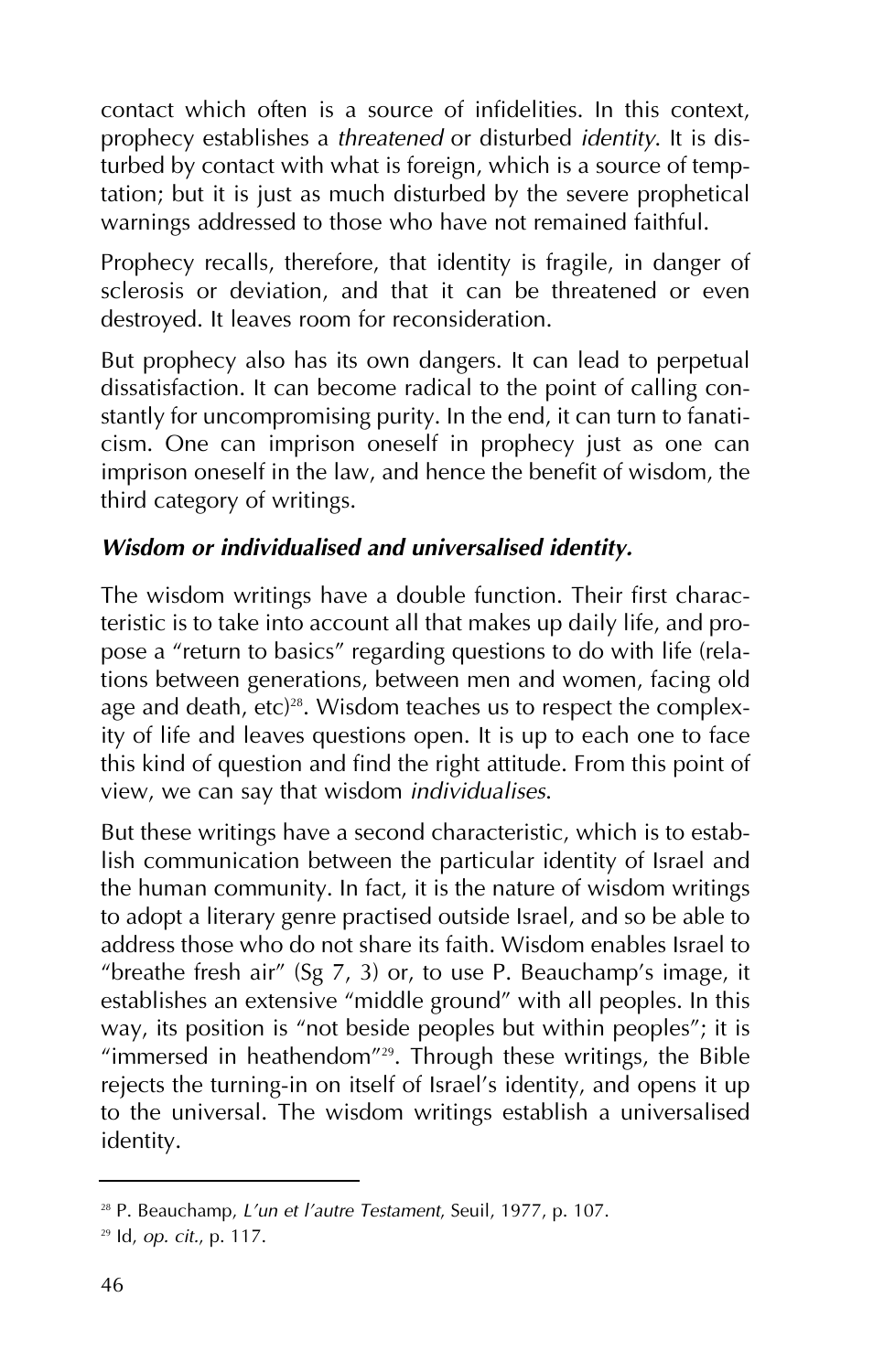I should like to emphasise the importance of this wisdom dimension in the way in which we understand our identity. In practice, we usually insist more on the first two aspects which are identity based on tradition, and identity disturbed by prophetic sayings. But we forget sometimes the wisdom dimension which is, however, a familiar source for Christian tradition as a whole, which draws on both Greek thought and the Gospel. This omission can have two consequences.

In the first place, by ignoring the wisdom dimension, which draws our attention to the complexity of life without imposing a system, we run the risk of offering a moralistic education. But many young people and adults are in search of a knowledge of life, a greater understanding of themselves, or relations more in harmony with their peers. The search for such wisdom is much broader than searching for answers on the moral plane. In the context of formation, this reminds us also that it is not a question of making young men fit into a "mould", but rather of helping them to reach their full stature.

In the second place, ignoring the wisdom dimension, which opens the door to other cultures and other religions, can lead to the claim of being the sole possessor of the truth, to the integrism of a person who sees nothing but errors in other people. This means that Christians should not set aside the wisdom of their peoples (and this applies also to formation).

Wisdom also has its own risks, which consist basically in relativising truth (since one can find it everywhere). Hence the importance of balancing the three dimensions mentioned (even if this balance can vary from age to age).

#### *Apocalypse or finalised identity.30*

The presence of these three categories of writing raises the question of their unity. As P. Beauchamp says, it is not given by the wisdom writers, as if it could be available to thinkers, but it is

<sup>&</sup>lt;sup>30</sup> The expression "finalised identity" is a way of taking up what P. Ricoeur, following P. Beauchamp, developed regarding the Apocalypse as a "telos genre". P. Ricoeur speaks of this briefly in *Lectures 3*, but develops it further in "Comme si la Bible n'existait que lue" in P. Bovati and R. Meynet (dir), *Ouvrir les Écritures*, Cerf, 1995, p. 21-28.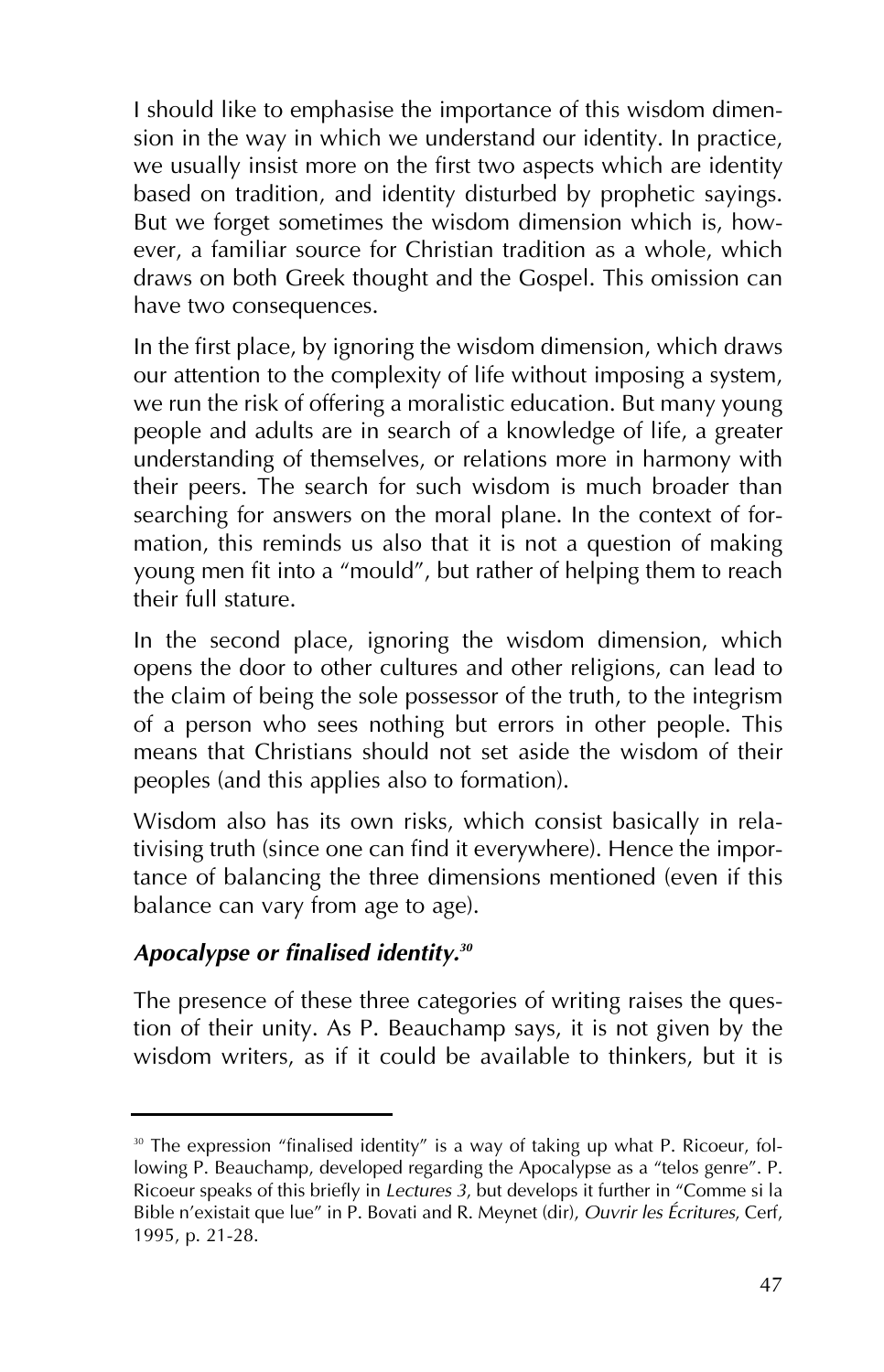"given with their end". In other words, it is a unity "turned towards the future". The end is "given as imminent and universal in the apocalypse". In it, "the risk has been taken to outline, but in the present time, the moment when the world ends, which will be followed by the beginning of a radically different one<sup> $n_{31}$ </sup>.

The place occupied by the apocalypse is quite original. The image proposed by P. Beauchamp to describe it is striking: it is that of the "keystone". And so the apocalyptic genre is not included with the other three; it is their "point of junction"<sup>32</sup>. But it is external to them and ahead of them.

As we presented identity based on the torah, the prophets and the wisdom writers, we highlighted the possible risks associated with each of them. This is because the identity of a believer does not consist in any one of them, nor in their connections. It lies in the tension of these three forms of identity towards a future indicated by the apocalypse, a future which, moreover, does not lead to a synthesis, but to a radical renewal, which escapes the human grasp. That is why the basic structure of the identity of a believer is an identity under tension. It cannot be monolithic unless what constitutes it is forgotten. Needless to say, there is a constant temptation to reduce it to one of its constituents. Of course, it would also be open to discussion were one to settle solely for the apocalyptic dimension of Christian identity, as some groups do. This identity cannot be properly understood except in its links with the others, because it is their "point of junction". Otherwise, there would be a risk of ending up with an identity cut off from history.

The re-figuration of self by means of biblical texts is then quite original. The tensional character of the Scriptures ought to prevent its use ideologically or for self-justification.

### A model to imitate or a source of inspiration ?

Let us conclude this presentation with two observations.

First of all, let us stress that the biblical characters whose life is proposed for our meditation are characterised by their complexi-

<sup>&</sup>lt;sup>31</sup> P. Beauchamp, "Théologie biblique", in *Initiation à la pratique de la théologie*, Cerf, 1982, vol. 1, p. 220-221.

<sup>32</sup> Id., *L'une et l'autre Testament*, p. 172.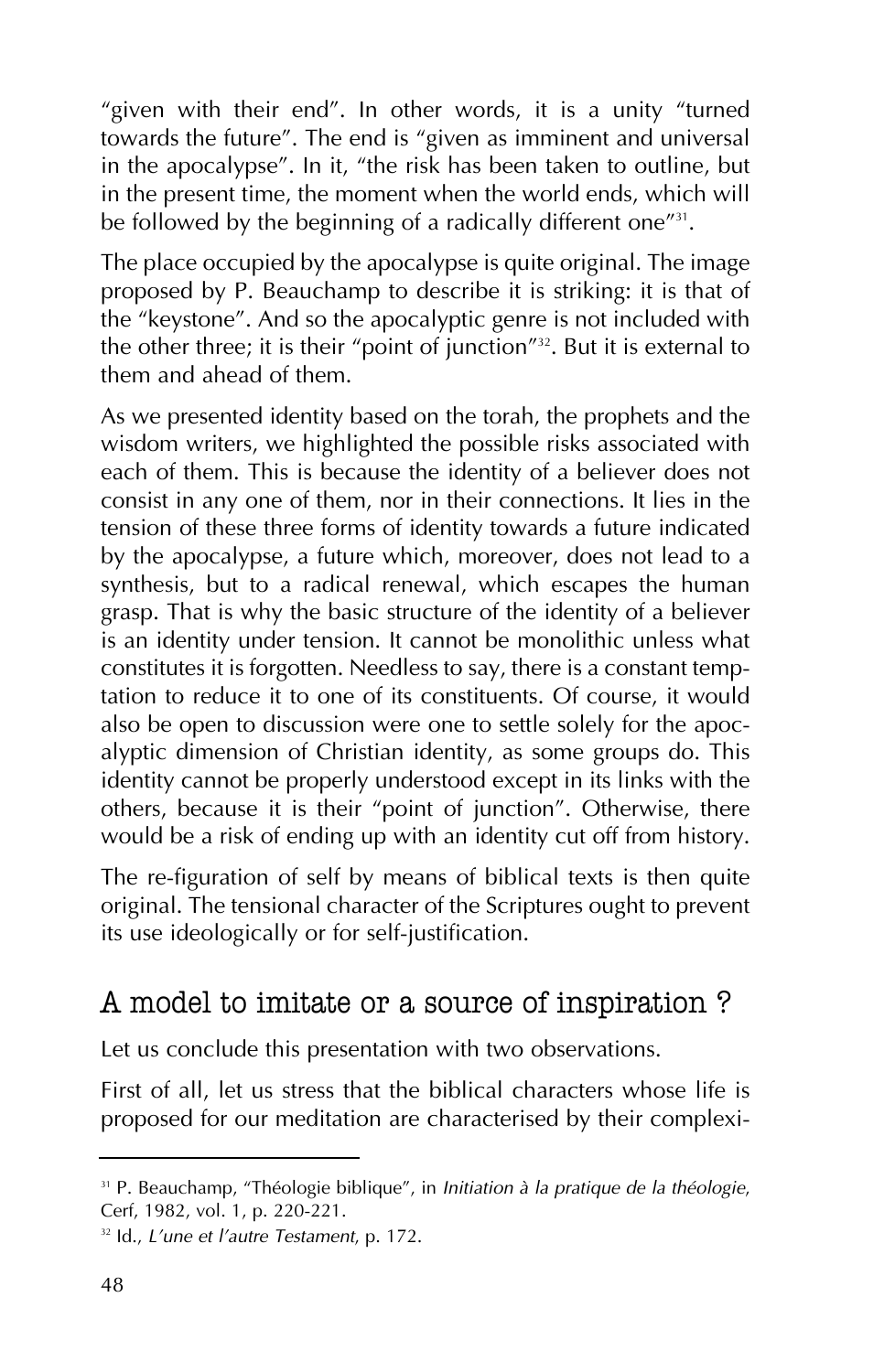ty and psychological wealth. R. Alter writes that they are "a source of surprise" and "unpredictable and changing by nature"<sup>33</sup>. In other words, they are not stereotyped, as characters often are in traditional stories (myths and tales). The biblical text values their complexity. Far from being inaccessible models, they are very much human, with their strengths and their weaknesses. From this point of view, they can accompany us in our lives which also have their weaknesses. One could say the same thing about the saints the Church offers for our imitation: they led a real life and are not only stained-glass saints. It can also happen that we cannot stand their human nature as it was, to the point that we censor or correct their writings, as in the case of St Teresa of Lisieux.

Next, if we consider the very heart of the Christian faith, which consists in following Christ, we know that it is not a question of reproducing the words and actions of Jesus: each one is called to become a disciple who is unique in form (Urs von Balthasar loved to say that no saint was like any other, each one was unique). We should not, therefore, consider Christ as an external model to be literally imitated, but as an inspirational force which affects us in the most intimate depths of our being. Moreover, the figure of Christ we find in the Gospels is too complex to be imitable literally.

Finally, one could say that Christian identity is shaped by the intimate encounter with God, an encounter which transforms.We remember the story about Jacob's struggle with the angel (Gn 32, 23-33). As they struggled through the night - a struggle that left Jacob lame (the encounter with God did not leave him unscathed) - each of the opponents asked the other's name: God asked Jacob what his name was and changed his name to Israel, which was another way of changing his destiny. But Jacob also asked his mysterious visitor his name. We know that names in the Bible are very significant: they express the identity of the person named. This narrative tells us that the relation with God engages our identity at its most profound level.

\* \* \*

Christian identity is built up in the same way as human identity: the same processes are at work.

<sup>33</sup> See Robert Alter, L'art du récit biblique, Lessius, 1999.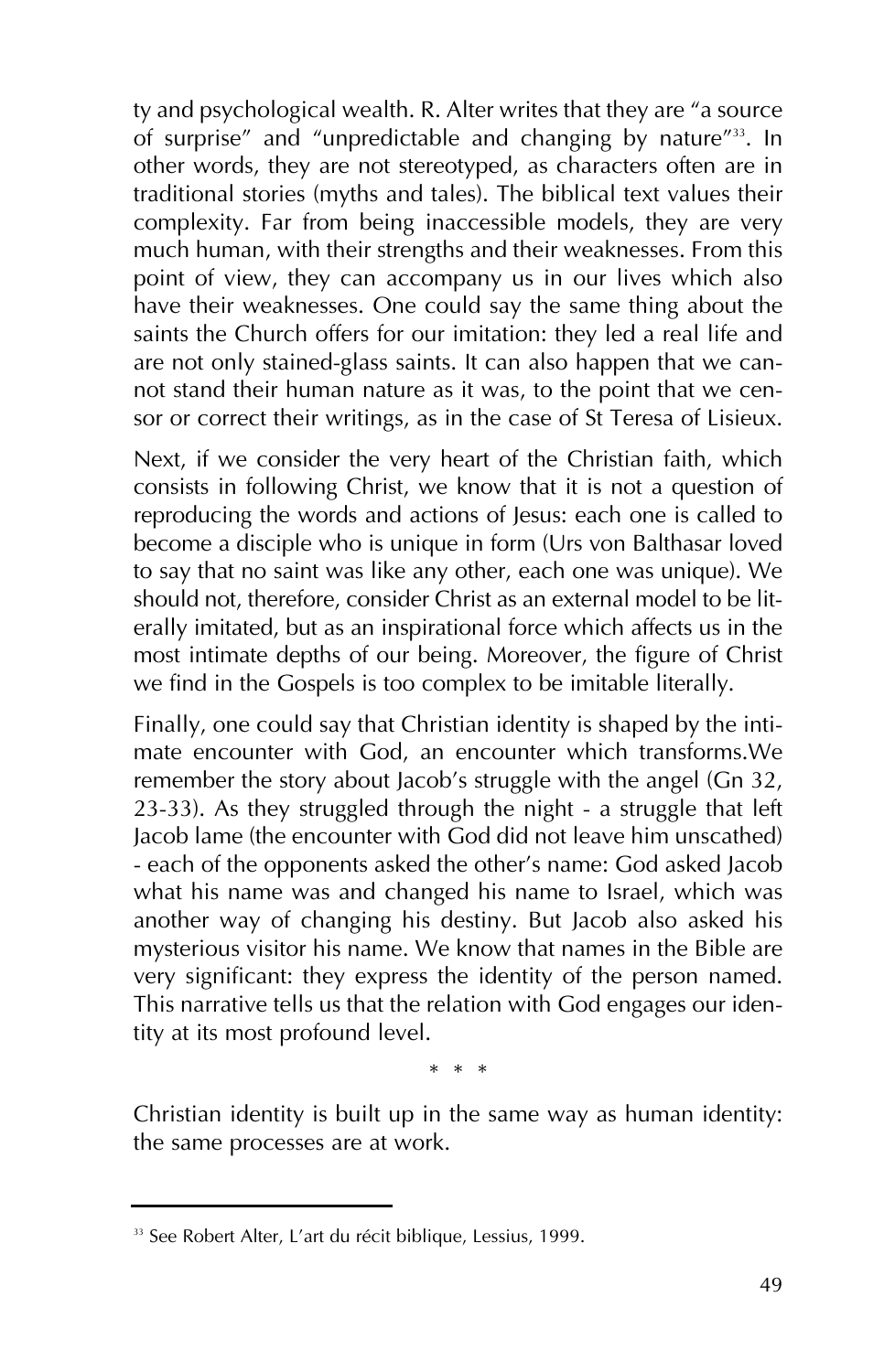Its originality comes from the wealth of sources it draws upon. Above all, it seeks to build up the individual in all his uniqueness: to be a Christian means, of course, to share a common faith, but it means also to respond to a unique vocation: "I become aware of who I am, not in response to a general invitation such as 'know yourself' (Greek wisdom), or 'that I may know myself' (St Augustine), but as a result of God's action which says two things simultaneously to me: how important I am to God, and how lost I was away from him....My 'I', then, is God's 'you', and cannot be a 'you' unless God wants to become 'you' for me" (Hans Urs von Balthasar). The unwieldiness we inevitably encounter in institutions (whether in the Church in general or in the Institute) should not make us forget this.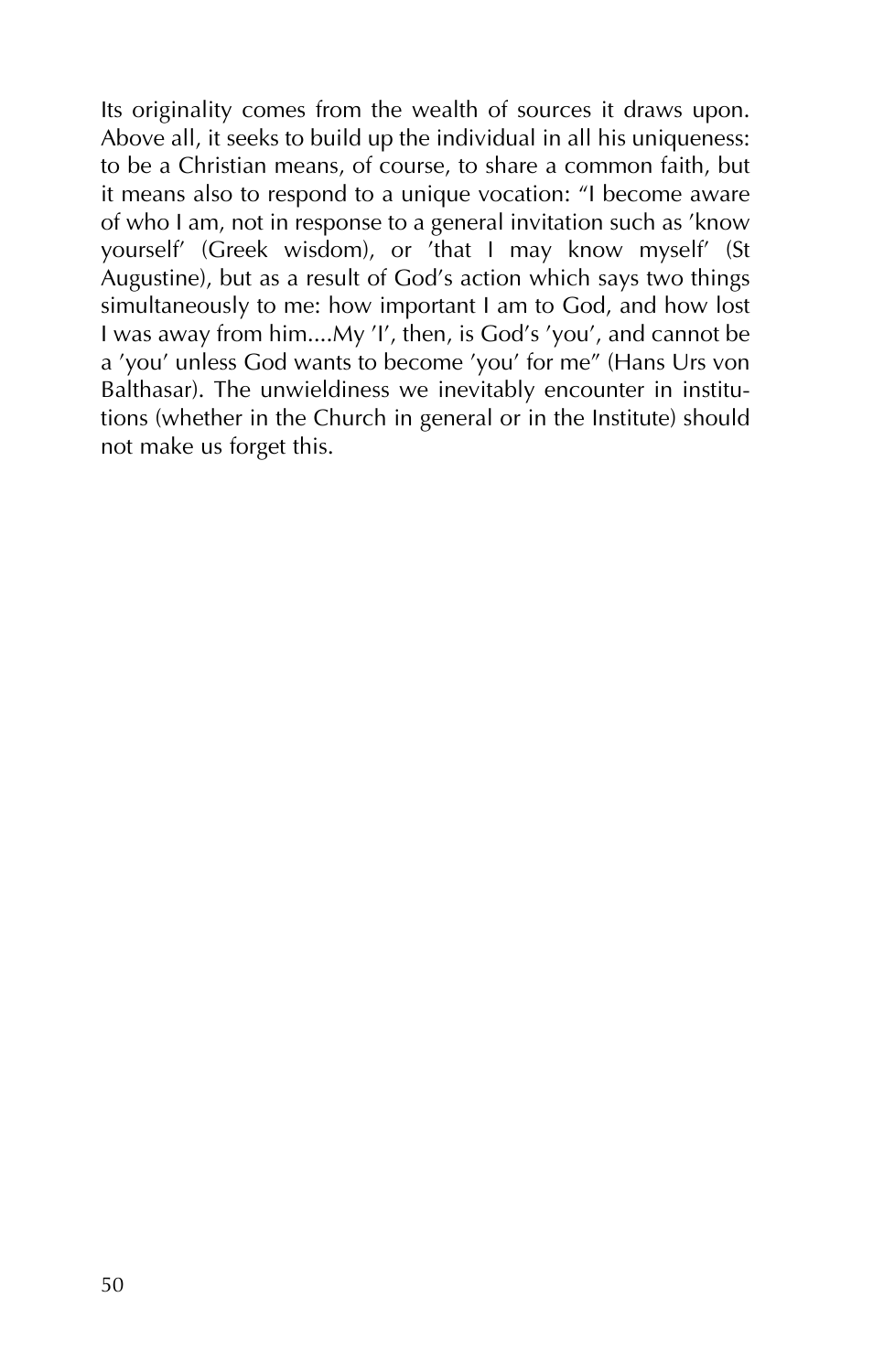# Chapter  $4$  – The identity of members of a congregation

Let us finish our reflection by a few observations about the identity of the members of a congregation without going into the specificity of Lasallian identity, which would demand a study of its own. We shall consider this question from two angles: an analysis of the components of this identity, and a reflection on its  $d$ ynamics $34$ .

# A plural identity.

First of all, let us emphasise the use of "plural" in this heading. As in the case of everybody else, the identity of a religious is not all of one piece: it is the result of a more or less fortunate combination of various elements. As we explained in the first chapter when speaking of the different facets of an identity, it is up to each individual to work out how to harmonise or unify its various components.

#### *Identity and spheres of belonging.*

Let us recall what we said about the relational dimension of our identity. We spoke of the various levels of a system of relations to which each one of us belongs. In other words, our belonging to the congregation is only one area of belonging among several others, even if we consider it special. In psychological terms, the congregation serves as a reference group.

It can happen that this belonging enters into competition, if not conflict, with others, be they professional, religious or others. For example, we have seen religious involved with a trade union giving preference to this reference group over their membership of a community in their relations with their Brother Director, who is also the headmaster of a school. Or other religious, no doubt dissatisfied with the spirituality of their congregation, join spiritual

<sup>&</sup>lt;sup>34</sup> Even if most of the examples given in this chapter are taken from the Lasallian family, what we say has a much broader application.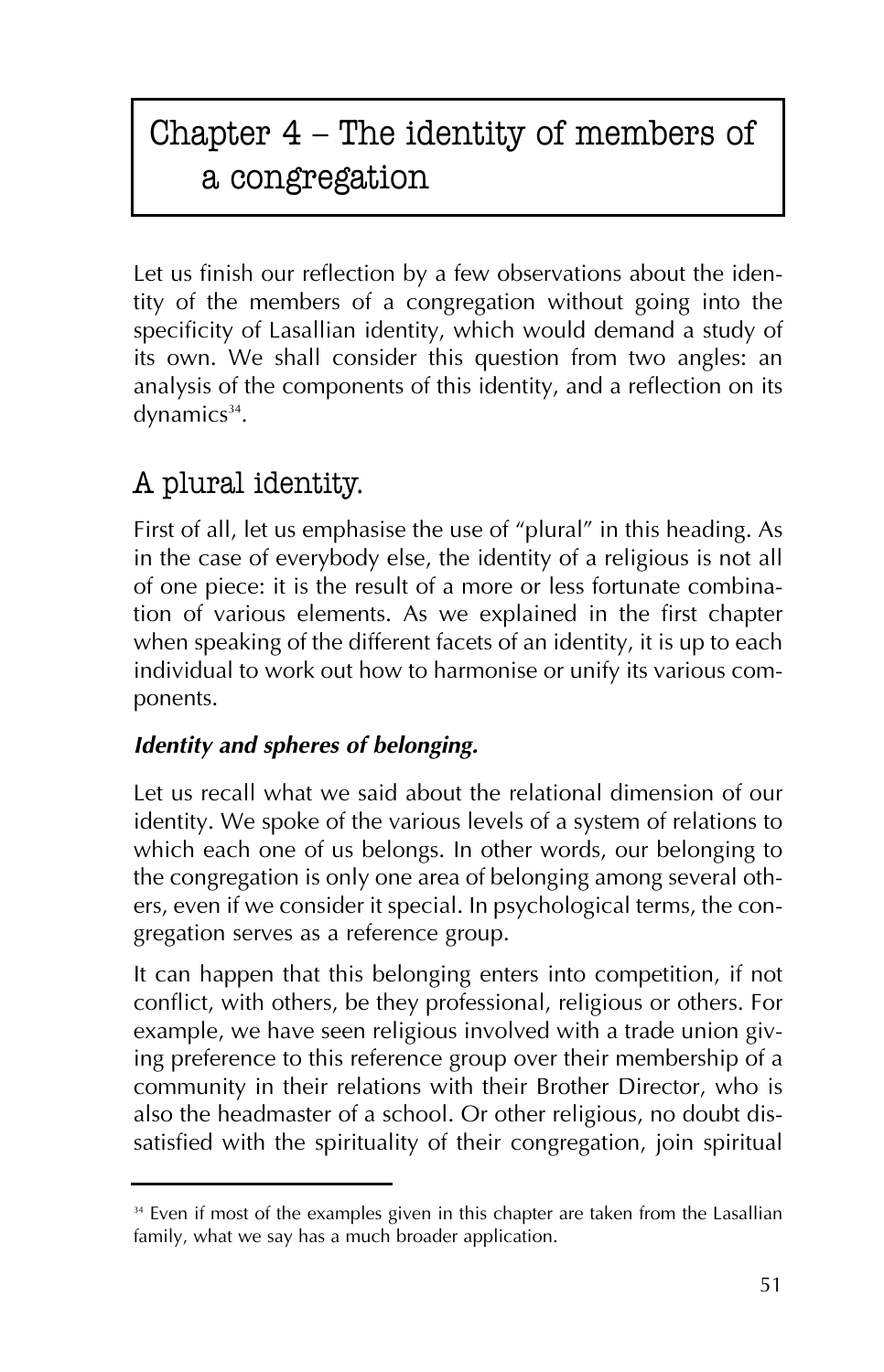movements foreign to their own religious family. Such tensions between identities are understandable in periods of change, but they cannot last indefinitely, otherwise they put in jeopardy membership of the congregation.

This problem is inevitable, however, in our increasingly complex societies, in which spheres of belonging tend to multiply. Moreover, this is as true of each of us as of our communities. Each of our communities is a crossroads of relations; it is no longer allinclusive as it was able to be in the past, and consequently now plays its role in tandem with other spheres of influence which affect us.

In other words, even if belonging to a congregation or to a community occupies a privileged position in our lives, it is nonetheless only one area of belonging among several others, and this results in our identity having diverse facets.

In addition, not only has the objective situation changed, as we said earlier, but the way it is understood has changed also. For centuries, religious had learned that their life was objectively superior to that of lay people; they alone lived in a "state of perfection". They were very conscious of the qualitative difference between these two lifestyles. But the *Constitution on the Church* of Vatican II recalled that all are called to sanctity, even if consecrated life is a special way of responding to this call (cf. Chapters 5 and 6 of the Council document). Religious rediscovered their belonging to the one same people of God founded on the sacraments of Christian initiation. This changed profoundly the way they perceived their identity, which could no longer be understood as being different because of its superiority. For some, this so relativised what before they had made absolute, that they had difficulty in coping with this transition. Research which is being pursued in the Church regarding association is radicalising the question, since now we speak of "evangelical families" composed of religious and lay people taking their inspiration from the same evangelical source, interpreted by a founder<sup>35</sup>: the idea of what a religious family is has been extended.

<sup>&</sup>lt;sup>35</sup> Bernadette Delizy, *Vers des "familles évangéliques"*. The renewal of relations between Christians and congregations, Éditions de l'Atelier, 2004.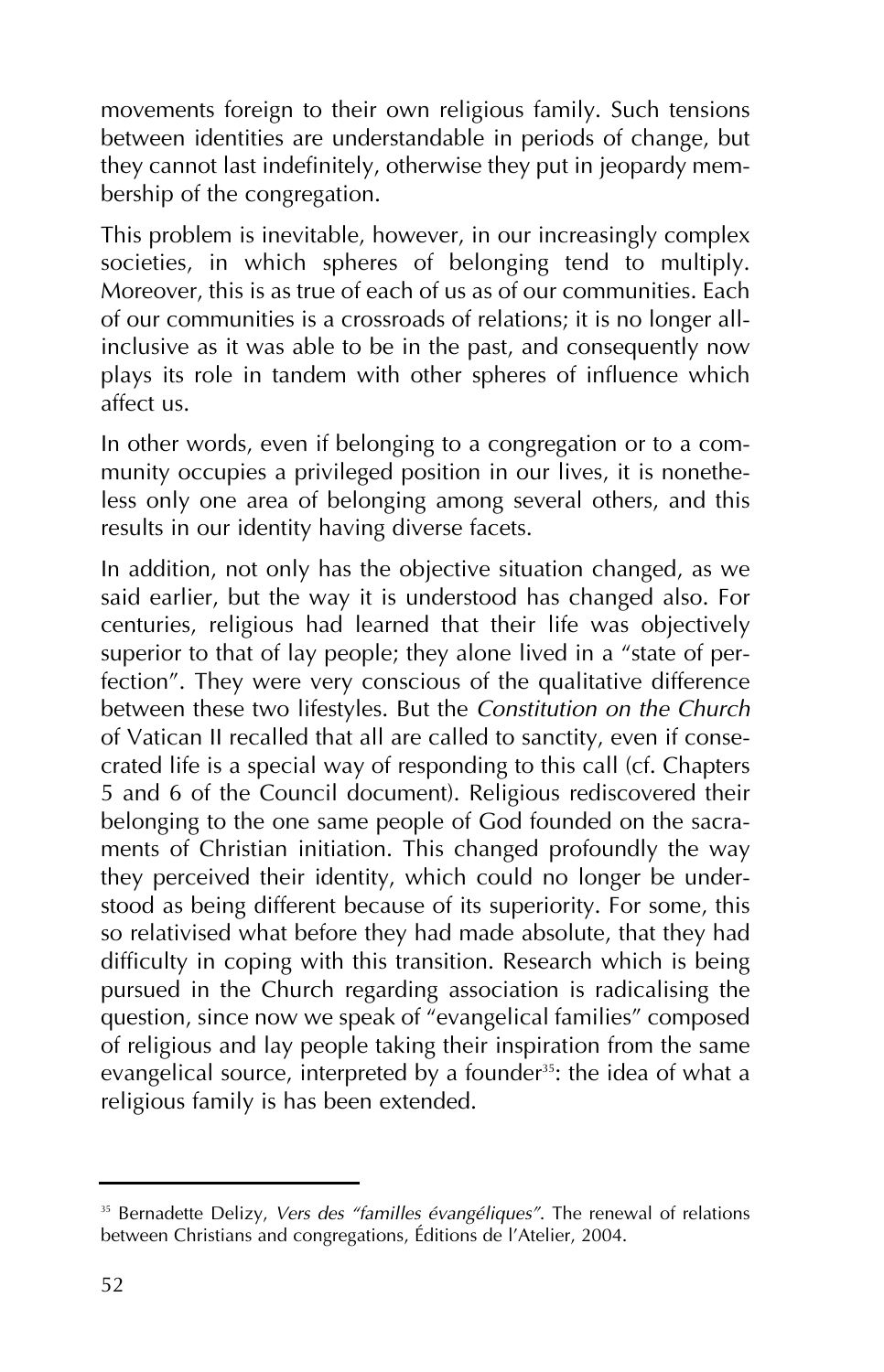#### *Community identity and narrative identity.*

After having stressed the fact that religious take the elements of their identity from a mutiplicity of sources, let us concentrate on what is for them a privileged point of reference, the Institute. At this point, we can return to the idea of narrative identity which has been our guide up to now. What does this mean?

It means first of all that this identity has its source in the founding narratives, the expression of the Lasallian charism, in our case. We know how important for us is the history of John Baptist de La Salle and the first Brothers. It is on the basis of these narratives that we interpret our own life-history and our collective history as Brothers. Our own life-history first of all, since it is from them that we draw the meaning of our vocation, if not clearly initially, at least whenever we wish to see our way forward. Our collective history also, since it is to them that we return at important points of our history: at Chapters, when critical decisions are made... To return to the language of Ricoeur, these founding narratives re-figure our own history. From this point of view, we can fully apply to a religious community or congregation the definition of a community proposed by G. Stroup: "a group of persons who have come together to share a common past, who understand certain events in the past as being of decisive importance in the interpretation of the present, who look to the future with a hope they share, and who express their identity by a common narration" $36$ .

There are several interesting points in this definition. First of all, a community has a common memory which, by itself, creates links between its members. Then, the history transmitted by the common memory is understood as the key to the interpretation of what is experienced today: it is not neutral knowledge, but serves as a point of reference for understanding what are the issues facing us today. And then, a community is carried along by a common project, a shared hope. Finally, a community needs to recall periodically and explicitly the history that carries it along and which the community itself carries. One could evaluate the state of health of our Lasallian identity on the basis of these elements which constitute a community, to see which elements are there and which are missing.

<sup>36</sup> George Stroup, *The promise of narrative theology*, SCM Press, 1984, p. 132-133.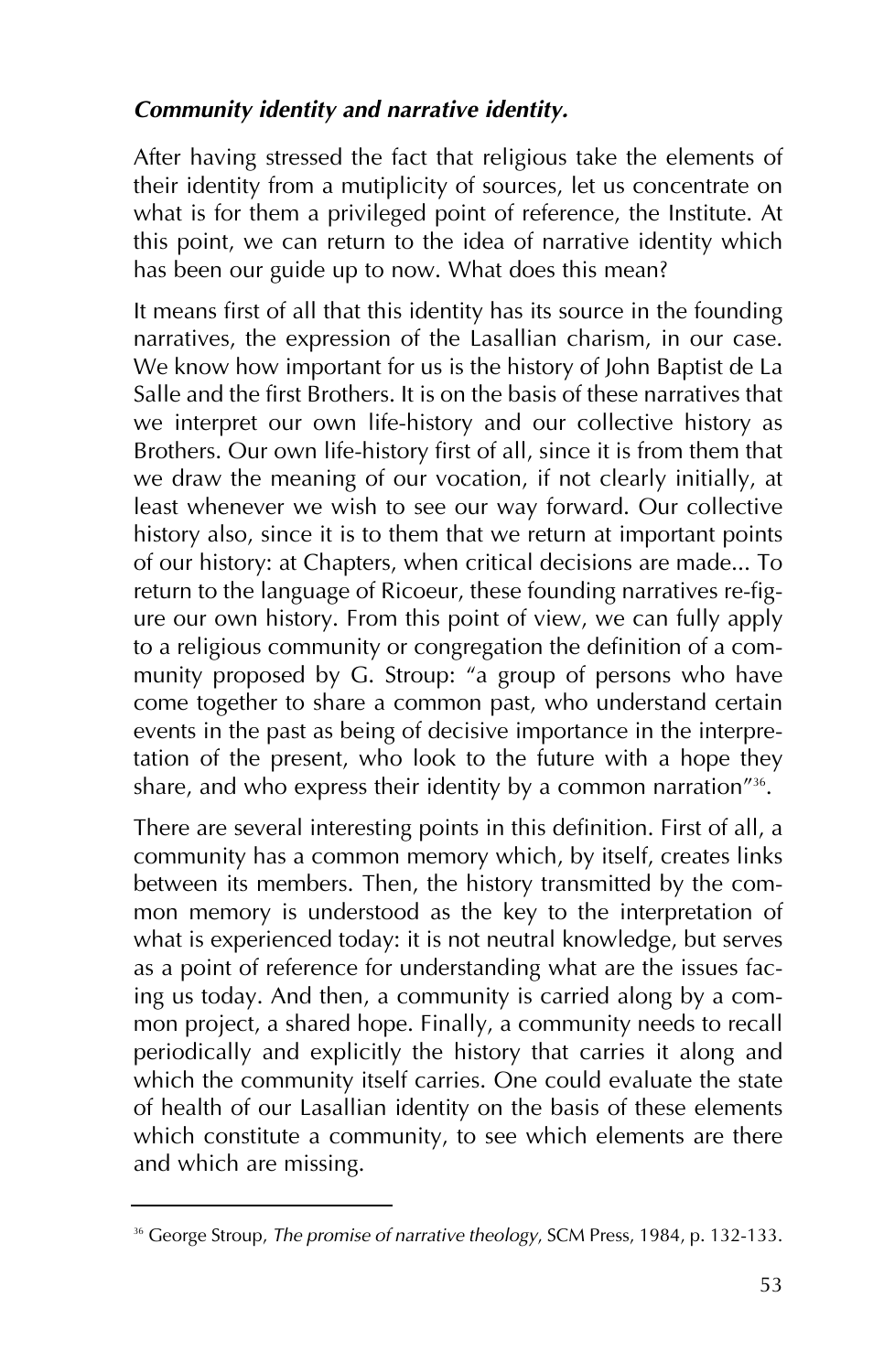In a more general way, this quotation recalls that narrative identity is not confined to the past, but combines memory and a future vision. But it highlights also that the identity of a community is made up of a *shared* memory and *shared* hope. To affirm that does not mean that we can never discuss our founding narratives, or that they are always interpreted in a unanimous fashion. Such discussions take place at certain critical moments, in particular when society is undergoing major upheavals which change significantly the context in which the congregation pursues its mission. At such moments, discussion is even necessary, otherwise one runs the risk of not evaluating certain issues of vital importance. But even when a congregation holds such a discussion, it would tear itself apart if its members diverged fundamentally in their interpretation of its founding inspiration. It is precisely the role of bodies such as Chapters to bring up to date periodically this common interpretation at the level which we traditionally call the "body of the Institute". In fact, the identity of a congregation (called also, fidelity to the founding charism) is not passed on to individuals, but to the community as such: it is the community, as the "body" which has charge of it. The "body", however, is made up of all its members, each of whom contributes his part.

The identity of a congregation is likewise narrative in the sense that it never ceases to become a part of history that is itself mobile. Moreover, it is not only the founding events which nourish the common memory: the history of the congregation itself is shared, just as families share their history, with its anecdotes about prominent members of the community, but also with its crucial moments (coping with a political crisis, a Chapter which proves to be decisive, etc.). This also is part of this "common narration" which contributes to the construction of the identity of a community.

# The dynamics of our identity.

I should like now to turn to the question of identity from the point of view of dynamics.

#### *Between memory and project.*

When we recalled the definition of a community, we saw how its identity combines its relation to the past, present and future. Using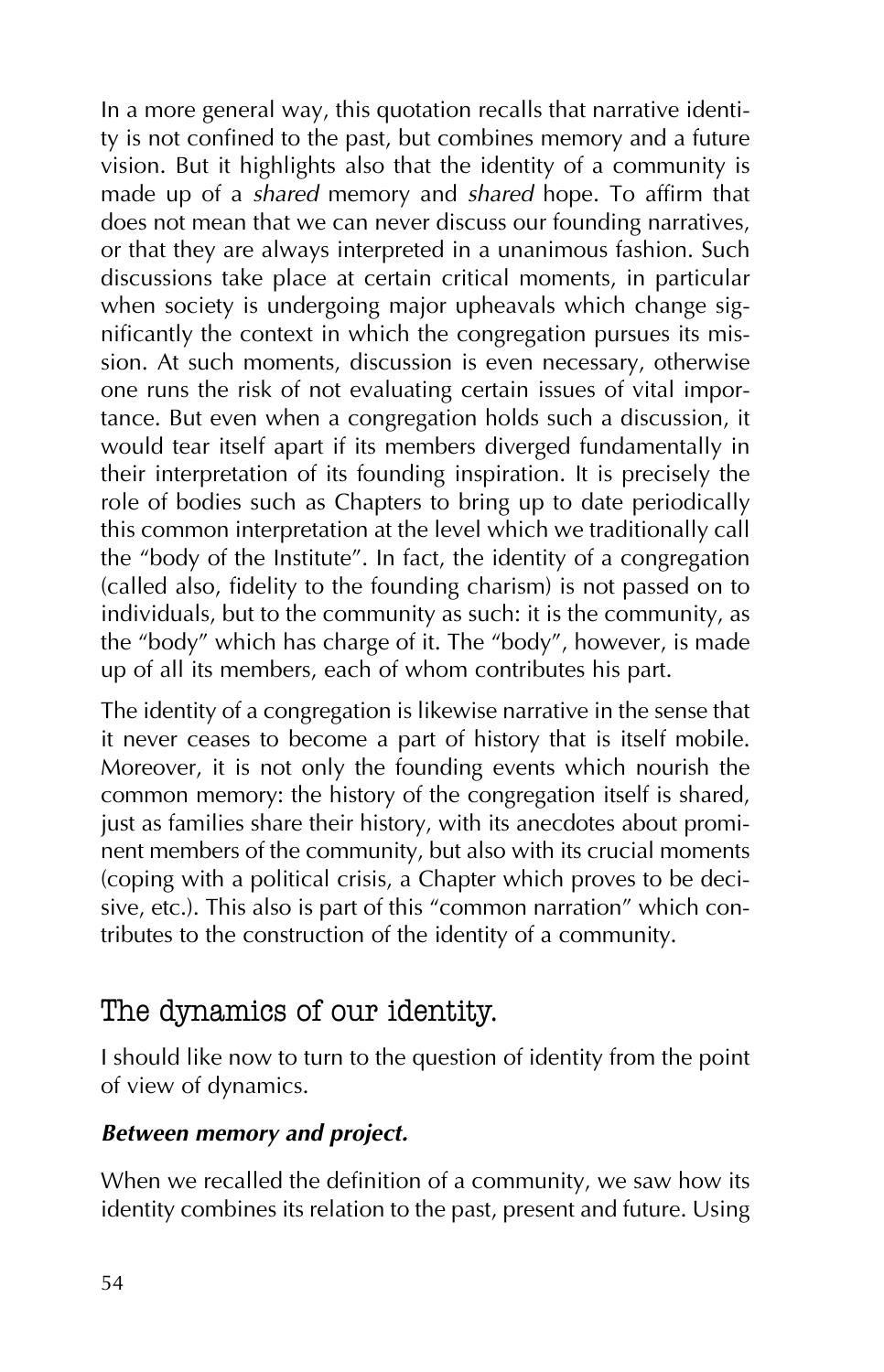other categories, we can say our present is always linked with an area of experience and a future horizon.

In other words, the identity of the Institute does not consist in its reference to a memory addicted to the past: it has a rich experience which nourishes the present, and draws dynamism from the hope we have, namely, that the tradition we have inherited can bear new fruit in a new context. What is important is the right combination of these two factors: without memory, our identity would drift (it would have no points of reference); without hope, we would lack the dynamism necessary for all life. And our present is not the result only of a force field (memory and hope), but also of our capacity for initiative, in other words, for making a responsible commitment. According to Ricoeur, it is the force of the present, as it takes on consistency in our commitments, which "gives our plans for the future the power to reactivate the unfulfilled potential of the transmitted past" $37$ .

The past of our foundation has not yet revealed all its potential: our tradition can still reveal things that are new. This is borne out by various innovations which may have appeared in our Districts. But it is up to us to make this potential a part of our history through our capacity for initiative.

#### *A creative fidelity.*

Our identity, then, is not something inert bequeathed to us, but rather something to be reactivated throughout the course of our lives. Let us now try to explain in greater detail how we can be faithful and creative at the same time with regard to our tradition.

We must avoid, in this matter as in others, both the literalism of repetition (reproducing the origins) and the drift of invention without points of reference. One way of understanding this creative connection with the foundation is to set aside a simple comparison between what the Founder did and what we ought to do today, and to put each of these elements - the origins and today into their own context. In fact, in the same way as there is no ìchemically pureî Gospel outside its historical context (otherwise we would have a Koranic concept of the Word of God, where historical context plays no part) so, the founding work of John Baptist

<sup>&</sup>lt;sup>37</sup> Paul Ricoeur, *Du texte à l'action*, Seuil, Esprit series, 1986, p. 277.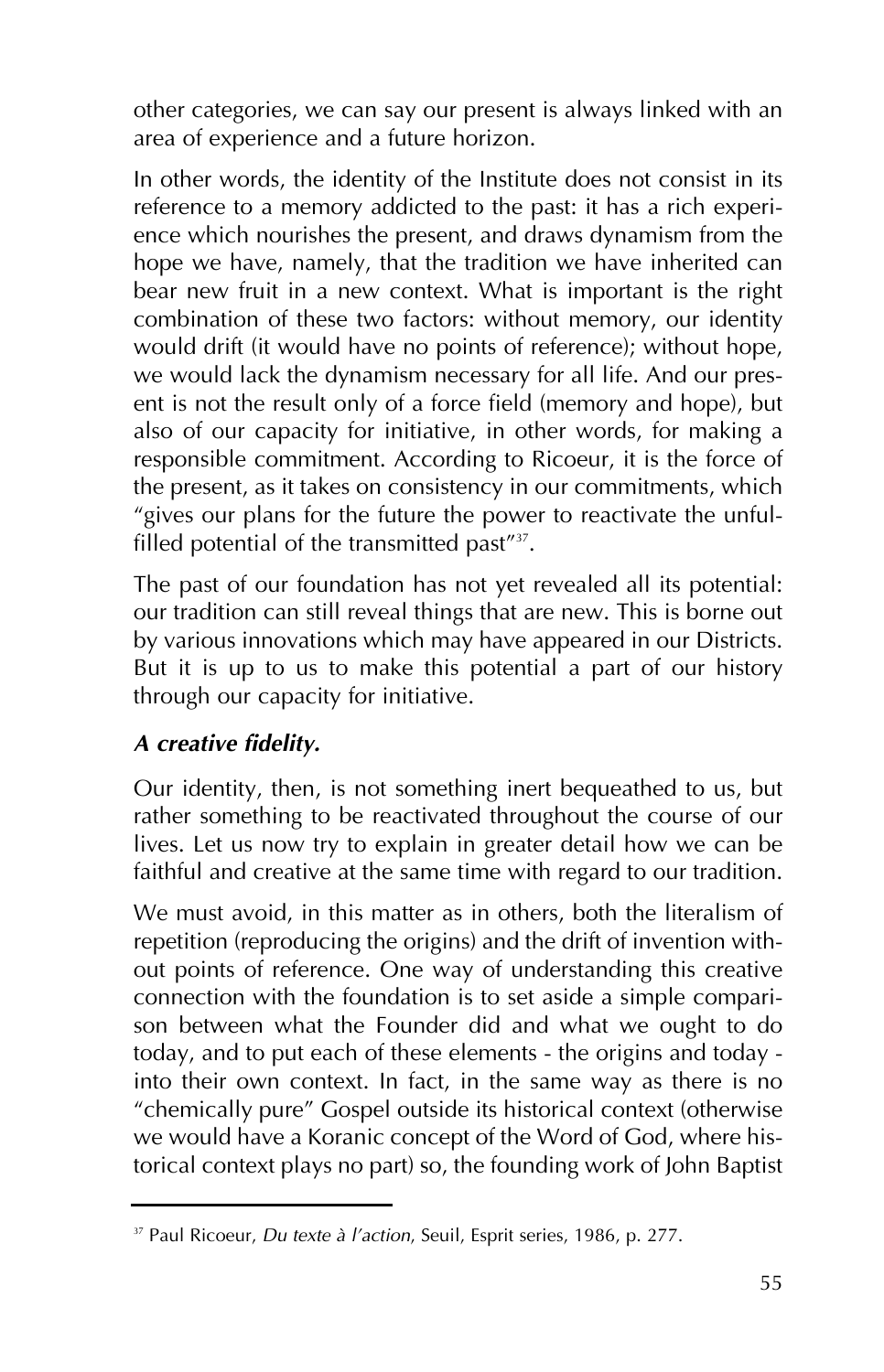de La Salle and of the first Brothers is rooted in a given historical context, both on the social and the ecclesial plane. It is, therefore, not to a Lasallian set of teachings "in itself" that we should be faithful, but to the way in which the Founder and the first Brothers responded to the calls of their time. And in their response we find, at the same time, the inevitable inclusion of certain characteristics typical of their time (we could mention prejudices), as well as an original reaction sometimes going against certain prejudices of this time. To understand the real significance of the original Lasallian message, we need to put it into the historical context from which it is inseparable. In our turn, we need to understand our own historical context in order to bring the Lasallian initiative up to date. To use a learned term, we need to undertake some real hermeneutical work.

Theological hermeneutics is based on the premise that our founding texts (biblical texts) as also our texts which transmit tradition (including dogma, but also spiritual doctrine) are the interpretation of an experience which can be expressed only by language and in a culture. The second premise is that we interpret texts from the past (such as those of the Founder) only on the basis of our present situation, our culture, our issues.

In the final analysis, the hermeneutical process consists in correlating the founding experience of the first Christian communities (or, in our case, of the time of our foundation) and our present experience, in such a way that the Word of God (or the founding documents) become "interpretive" for us today. This correlation, therefore, works in two directions: present experience questions the founding experience, and the founding experience questions present experience. That is why we have to speak of "critical correlation". Otherwise, there would be a risk that present experience would become the benchmark for the acceptance of the founding documents, or that these documents would remain foreign to us. What is essential is that the aim of the hermeneutical process is to ensure that "revelation remains always a contemporary event": it does not refer to "a dead past, but to a living word"<sup>38</sup> (p. 8). Tradition which equally has to be interpreted in a critical

<sup>&</sup>lt;sup>38</sup> Claude Geffré, *Croire et interpréter. Le tournant herméneutique de la théologie*, Cerf, 2001, p. 8. It is from this work that we have taken our observations on hermeneutics.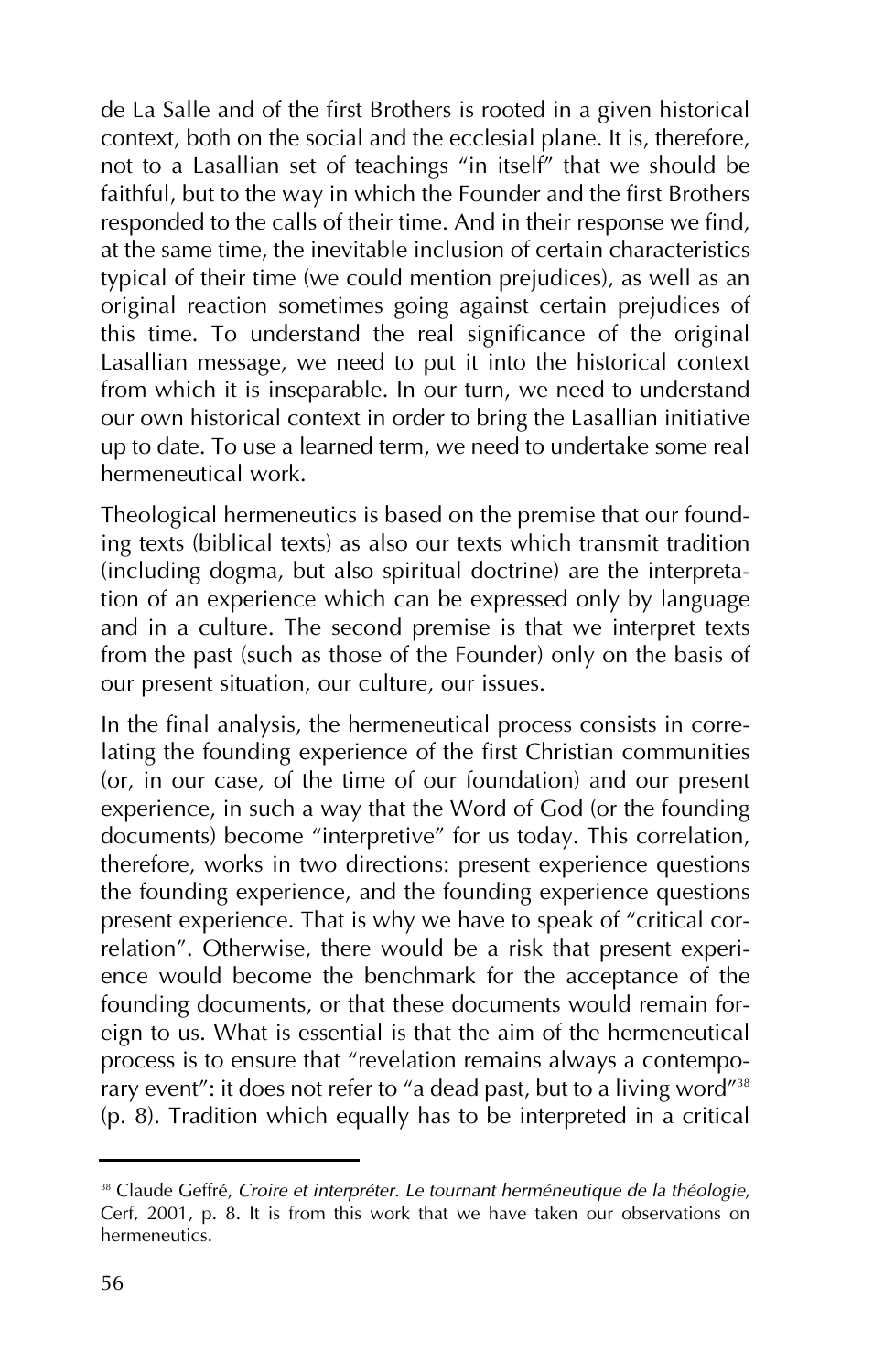manner, has a regulatory function in the process of correlating founding experience and present experience.

One can express this process of correlation by a simple algebraic formula:  $a/x = b/y$ , which can be explained as follows<sup>39</sup>:

- $a =$  the founding initiative in the form it took originally.
- $x =$  the historical situation in which this initiative took place.
- $b =$  the initiatives we need to take today.
- $y =$  the present historical situation.

What this formula shows is this: the founding initiative is linked to a given world and has to be understood in terms of that world. We are in a different world and, in order to be faithful to the founding initiative, we have to establish a similar relationship with our present world, and this can lead us to do things that are different, or to do things differently. This is what can be called creative fidelity. It supposes the interpretation of our history, and the matching up of initiatives with the world in which they occurred, both that of the origins and that of the present time. This is the only way of avoiding both literalism and drift without points of reference. We can say, then, that to be faithful, it is sometimes necessary to be creative, in particular, when passing into different historical or geographic contexts<sup>40</sup>.

This process of interpretation is based on our tradition (it covers the whole of our history), tradition which can be understood as the sum total of the experiences of those who preceded us, and the sum total of the interpretation they gave of them. With M. de

<sup>&</sup>lt;sup>39</sup> This line of thought was suggested to us by the Protestant theologian Pierre Gisel in his study on the exegete Käsemann. His question was: How should we understand the response of the Christian community to the preaching of Jesus? In other word, how should we understand the fidelity of the Christian community to the message of Jesus? It is easy to transpose this to the Lasallian context.See Pierre Gisel, *Vérité et histoire. La théologie dans la modernité. ErnstKäsemann*, Beauchesne, Théologie historique series, 1977, p. 269-274 and 603-603.

<sup>40</sup> What this algebraic formula leaves aside, when it is applied to the hermeneutics of the Word of God, is tradition and its regulatory function. Is this because of its Protestant origin? In the work quoted previously, the Catholic theologian C. Geffré proposes an approach which correlates three elements: the founding Christian experience, theological and dogmatic tradition and present-day Christian experience. What he proposes can be applied also to our own tradition: as we shall see now, it is a necessary element if we are to understand our identity.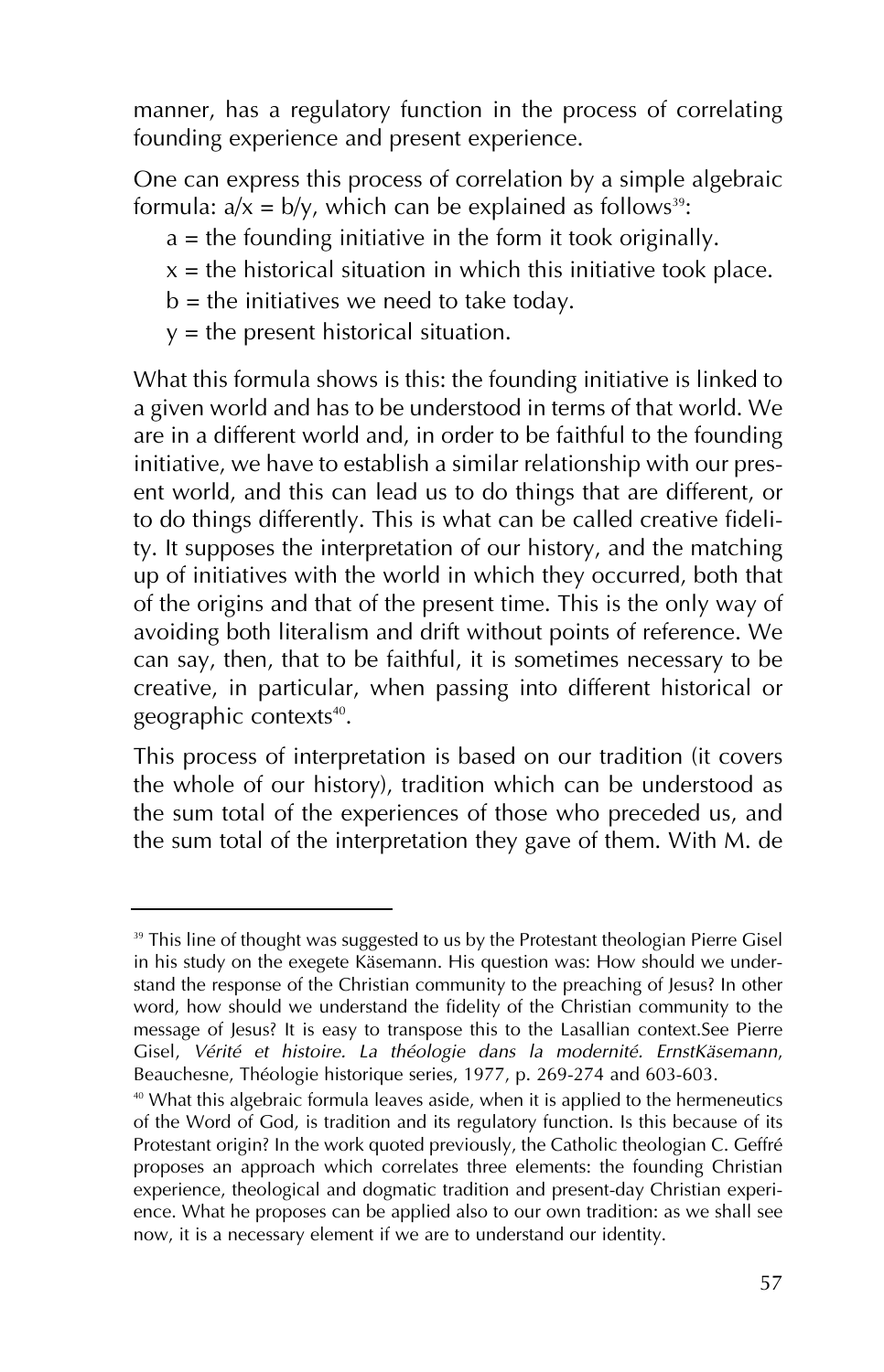Certeau, we can say that reference to tradition offers us three possibilities<sup>41</sup>:

- it provides us with criteria by showing *incompatibilities*, limits that are crossed only at the price of denaturing our tradition (the question of the priesthood seems to be one of these limits that the Institute has never wanted to cross, refusing it at least twice at the General Chapters of 1966-67 and 1976);
- it reveals *possibilities* by showing all that it was possible to do in the course of history (history is often more inventive than one thinks, both pedagogically and institutionally);
- it leads us to recognise *limits*, non-resolved problems, avenues blocked prematurely, excessive timidity, opportunities not seized (for example, during the political crisis of 1904<sup>42</sup>, or the 1946 Chapter), so many things that have hindered the course of our history at a given time, or which can still continue to do so now.

So, what is involved is making a precise diagnosis of our tradition so that it can give us greater insight through both its weaknesses or its blind-spots, and its successes and its daring ventures.

That is how our collective identity can preserve its motive force in creative fidelity. This motive force can go so far as to envisage what Br Michel Sauvage called "a prospect of refoundation"<sup>43</sup>. What enabled him to envisage this prospect was the motive force

<sup>&</sup>lt;sup>41</sup> See Michel de Certeau, *Le christianisme éclaté*, Seuil, 1974, p. 45-46. This work is a dialogue between Michel de Certeau and Jean Marie Domenach.

 $42$  In his interpretation of the events of this time, Br Pedro Gil remarks that, judging from the results of the 1901 General Chapter, "one has the impression that what was essential was missing". He adds that the official guidelines given to the Institute in this period proved to be incapable of "recognising a significant new element in what was happening". In particular, what was not seen was that "the mission of the Institute did not respond to the society of the day". See Pedro Gil, *Three centuries of Lasallian identity*, Lasallian Studies no 4, 1999, p. 254.

<sup>&</sup>lt;sup>43</sup> See "Perspectives de refondation" in *Jean Baptiste de la Salle et la fondation de son Institut*, Cahiers lasalliens nº 55, 2001, p. 246ff. This theme did not originate with him: the Union of Superiors General took it as its theme for its assembly in 1998. During it, refoundation, which has to be distinguished from restoration, was defined as follows: refoundation does not consist in repeating or doing what the Founder did (this is restoration), but doing what he would do today through fidelity to the Spirit".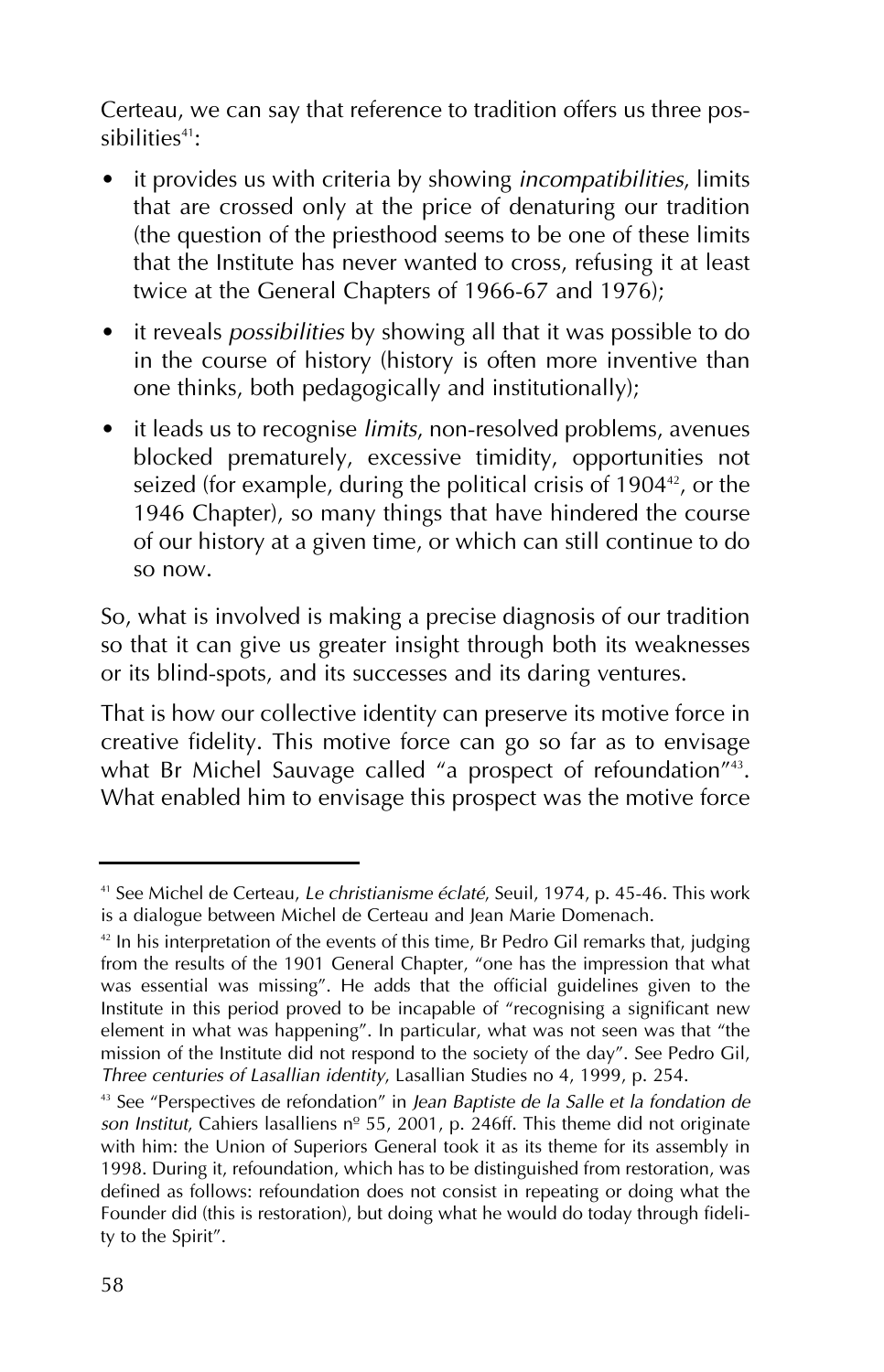of the Declaration of the 1967 Chapter which "considered the Institute less as an established structure than as a living community being permanently created and renewed". Let us quote what Br Michel wrote in this connection: "a number of characteristics of the Lasallian foundations can re-emerge for today and serve as prophetic sources of inspiration". It is for us to make these prophetic sources emerge.

### Living out together our common identity.

To conclude these reflections on identity, let us ask ourselves how we can live it out together. The remarks that follow are freely inspired by the observations made by J. M. Donegani on the evolution of the way of living out our various areas of belonging<sup>44</sup>.

Regarding religious areas of belonging, J. M. Donegani observes that we have moved from a Christianity of belonging to a Christianity of identity. What does this mean? Christianity of belonging is based on the fact that one belongs to the Church, which defines the objective criteria making it possible to know who is in the Church and who is not. In other words, it is the institution which holds all the keys. In a Christianity of identity, the primary consideration is the structuring of each one, and therefore the construction of his identity. Each one draws from all around him the various elements will serve for this construction: the key remains with the individual.

One can apply this observation to the way one relates to a congregation. In this area too, we have moved from the concept of belonging to one of identity. In the concept of belonging, the unity of the congregation has precedence over the expression of its members. What is asked of them, is to become part of an already existing reality, and to adopt a form of life according to a model established without them. In the concept of identity, this unity is the result of the expression of the members. The Institute clearly has precedence over its members, but it is no longer a oneway relationship, in which members accept a pre-existing model: each one can make his contribution to the construction of the edifice, and very rapidly too. The fact that Brother novices wrote a long note to the Chapter of the District of France to "share their

<sup>&</sup>lt;sup>44</sup> He treated this question a number of times. Refer to the address already quoted.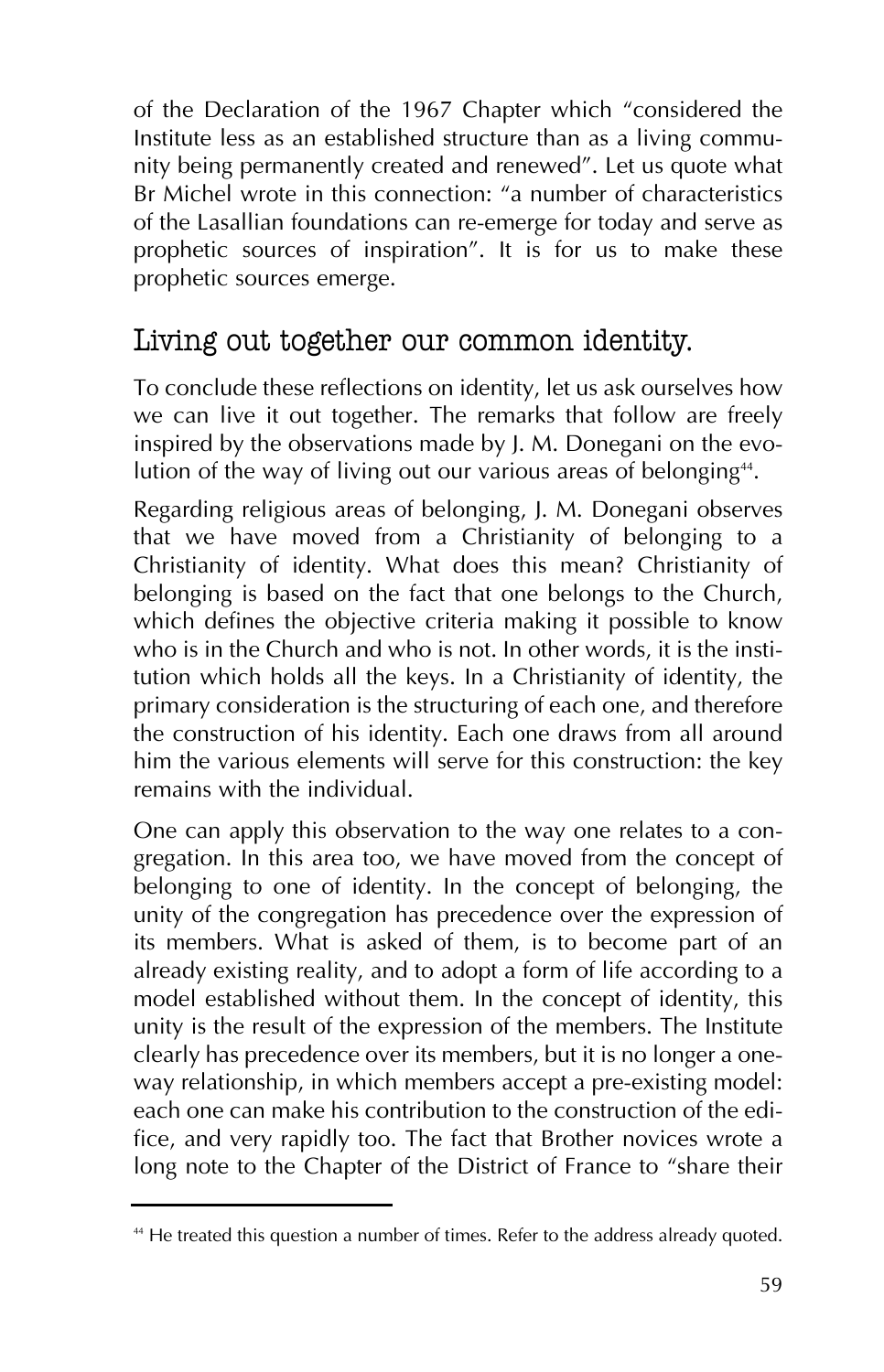vision for the future, their hopes and their doubts" and even "their angry complaints" is a very significant example of this. The time has gone when major superiors of the Institute found it abnormal for young Brothers to express their views regarding a draft copy of the Rule. In the time between these two episodes, we have moved from one concept to another.

Subscribing to this concept, Br Michel Sauvage indicated, in the text already mentioned, a number of conditions for a refoundation. One of them stressed the need for pluralism in the activities of the Brothers who will have to respond with creativity to the new needs of society. But he said that this presupposed discussion or sharing, and added: "community will be built up more and more on the basis of sharing". This has consequences for the Institute itself which "no longer exists as a uniform structure, dependent on its Centre, but as a communion", one of the roles of the Centre being to "facilitate this communion" and to "stimulate inspiration<sup> $45$ </sup>. All this is the challenge facing the leadership of the Institute at all levels. From this point of view, Chapters, colloquia, assemblies and all kinds of study groups are very important.

Such suggestions fit in well with the concept of identity. In the background, there are objective transformations which make this change of model possible: in the past, belonging to a community was much more significant than now; the outside world filtered in quite sparingly (both persons and the media). This totalising world had a levelling effect on individuals, even if there were always strong personalities and eccentrics. At the present time, individuality is able to affirm itself more. What is more, in the case of most young Brothers, the Institute was not the environment in which their personality was formed (they lived their adolescence and sometimes their early manhood somewhere else, unlike their elders), and their initial formation no longer takes place under a dominant or even single influence. All this leads to a concept of identity much more than to a concept of belonging.

These final remarks highlight the fact that the identity of institutions is evolving just as persons are evolving. Even if the intention

<sup>&</sup>lt;sup>45</sup> These remarks are completely consonant with those of J. M. Donegani when he says that the concept of identity supposes that one creates "places and the possibility of discernment and reciprocity".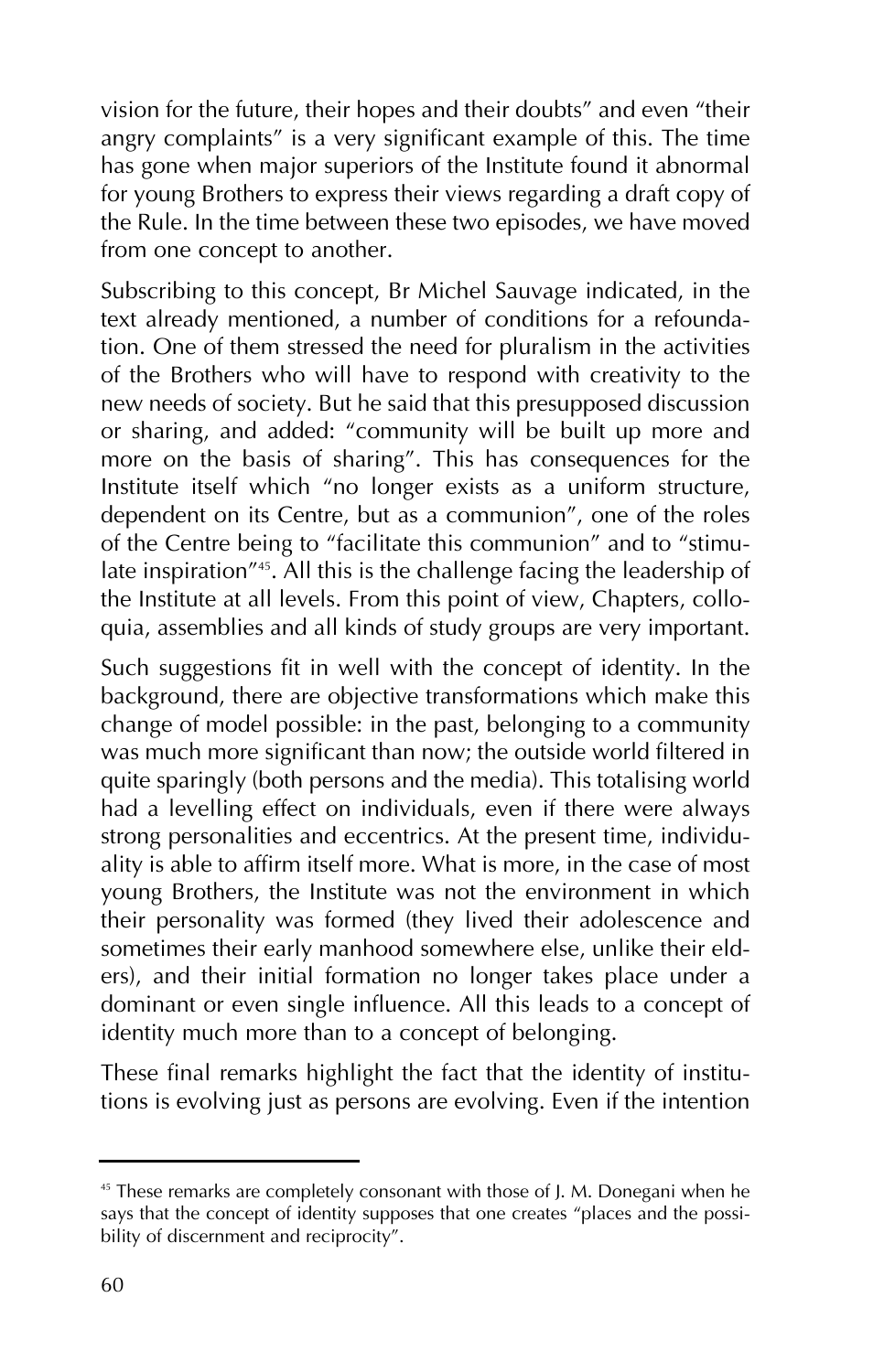of this dossier was to treat the question of personal identity, it is important to point out this correspondence between the evolution of persons and that of institutions, all the more so, despite the prejudices of our individualistic culture, since no one builds himself up in isolation from others.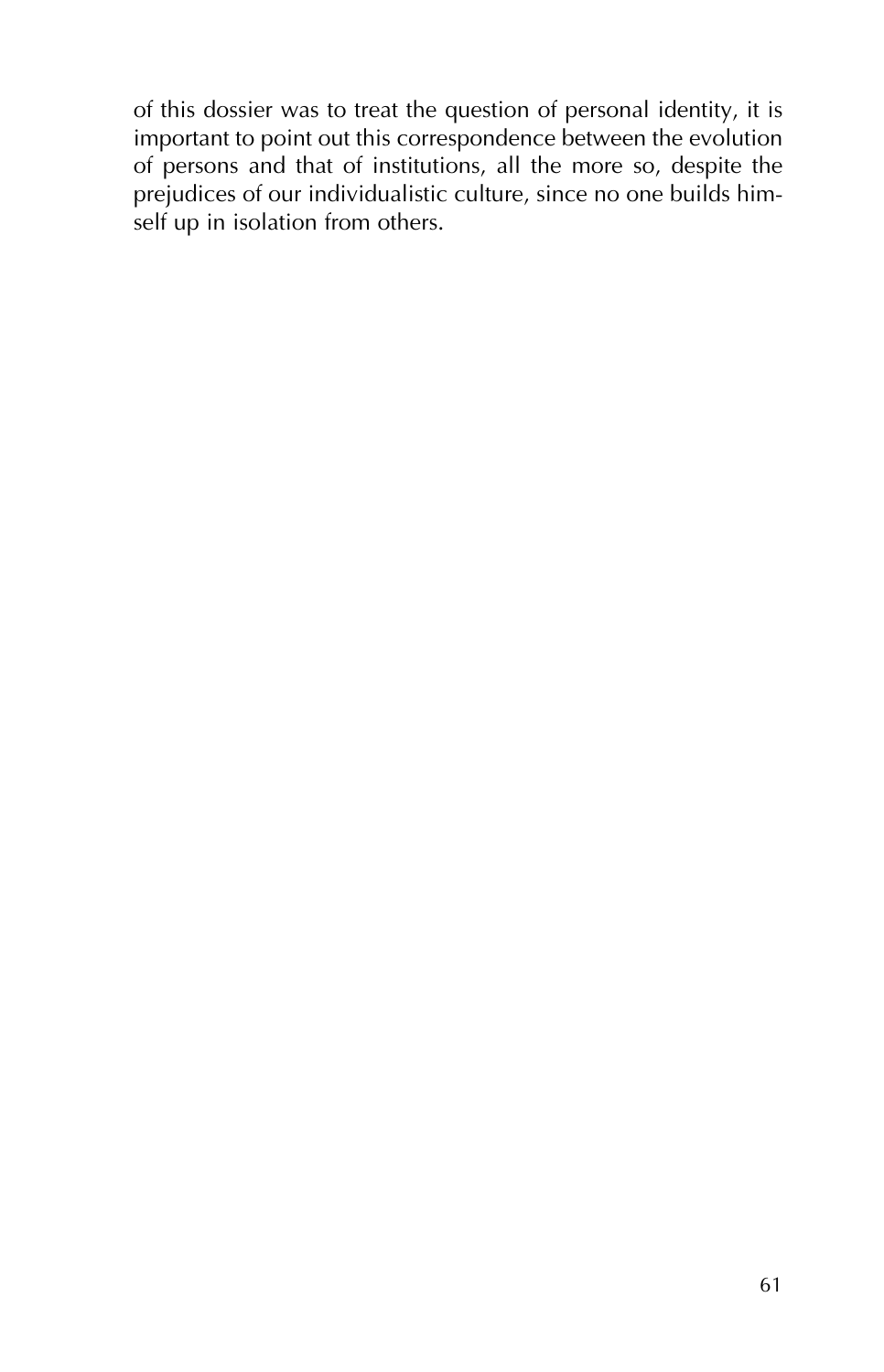All the bibliography that follows has not been used in the writing of this dossier, but certain titles can provide further food for thought.

#### *Works in English.*

- $-$  E. Byron Anderson, *Worship and christian identity*, The liturgical Press Collegeville, 2003.
- ñ Richard Ashmore and Lee Jussim (ed.) *Self and identity*, Oxford University Presse, 1997.
- ñ James Birren, Gary Kenyon (and alii), *Aging and biography*, Springer, 1996.
- James Côté, Arrest adulthood, New York Univesity Press, 2000.
- ñ James CÙtÈ and Charles Levine, *Identity, Fromation, Agency and Culture*, Lawrence Erlbaum Associates, 2002.
- ñ Michele Crossley, *Introducing narrative psychologie*, Open University Press, 2000.
- $-$  Mark Freeman, *Rewriting the self. History, memory, narrative*, Routledge, 1993.
- ñ Kenneth Gergen, *The saturated self*, Basic books, 1991.
- $-$  Anthony Gioddens, *Modernity and self-identity. Self and society in the late modern age*, Stanford University Press, 1991.
- ñ Lewis and Sandra Hinchmann (ed), *Memory, Identity, Community*, State University of New York Press, 2001.
- $-$  James Holstein and Jabber Gubrium, The self we live by. *Narrative identity in a postmodern world*, OXFORD University Presse, 2000.
- ñ Kenneth Hoover (edit.) *The future of identity. Centennial reflections on the legacy of Erik Erikson*, Lexington Books, 2004.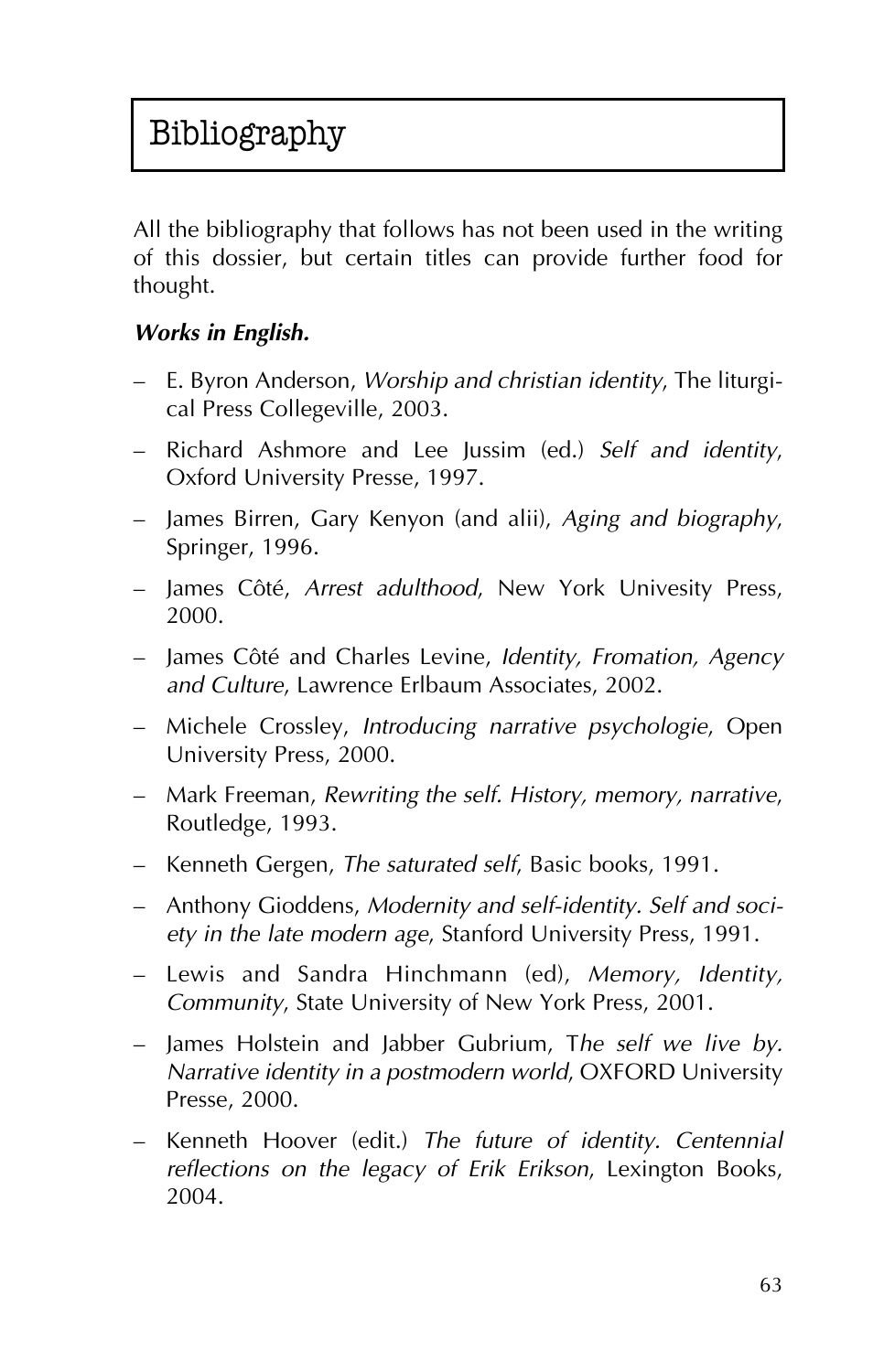- $-$  Anthony Kerby, *Narrative and the self*, Indiana University Presse, 1991.
- $-$  Ajit Maan, *Internarrative identity*, University Press of America. 1999.
- $\overline{a}$  Dan Mc Adams, "Unity and purpose in human lives: the emergence of identity as a life story", dans *Studying persons and lives*, Springer, 1990.
- $-$  Id., The stories we live by, Guilford, 1993.
- $-$  Id., *The person. An introduction to personality psychology*, Harcourt Brace, 1994.
- William Lowell Randall, *The stories we are. An essay onb selfcreation*, University of Toronto Press, 1995.
- $P$  Paul Ricoeur, *"The self in the mirror of the Scriptures"* in John McCarthy (ed.), The whole and the divided self, Crossroad, 1997.
- ñ Theodore Sarbin (edit.), *Narrative psychologie. The storied nature of human conduct*, Praeger, 1986.
- ñ Philip Sheldrake, *Spaces for the sacred. Place, memory and identity*, John Hopkins University Press, 2000.
- ñ Calvin Schrag, *The self after postmodernity*, Yale University Press, 1997.
- ñ George Stroup, *The promise of narrative identity*, SCM Press, 1984.
- $-$  Mark Taylor, *Journeys to selfhood. Hegel and Kierkegaard*, Fordham University Presse, 2000.
- $-$  Anthny Thiselton, *Interpreting God and the postmodern self. On meaning, manipulation and promise*, T&T Clark, 1995.
- ñ Henri Isaac Venema, *Identifying Selfhood. Imagination, Narrative and Hermeneutics in the thought of Paul Ricoeur*, State University of New York Press, 2000.
- Vernon White, *Identity*, SCM Press, 2003.

#### *Works in French.*

Robert Alter, *L'art du récit biblique*, Lessius, 1999.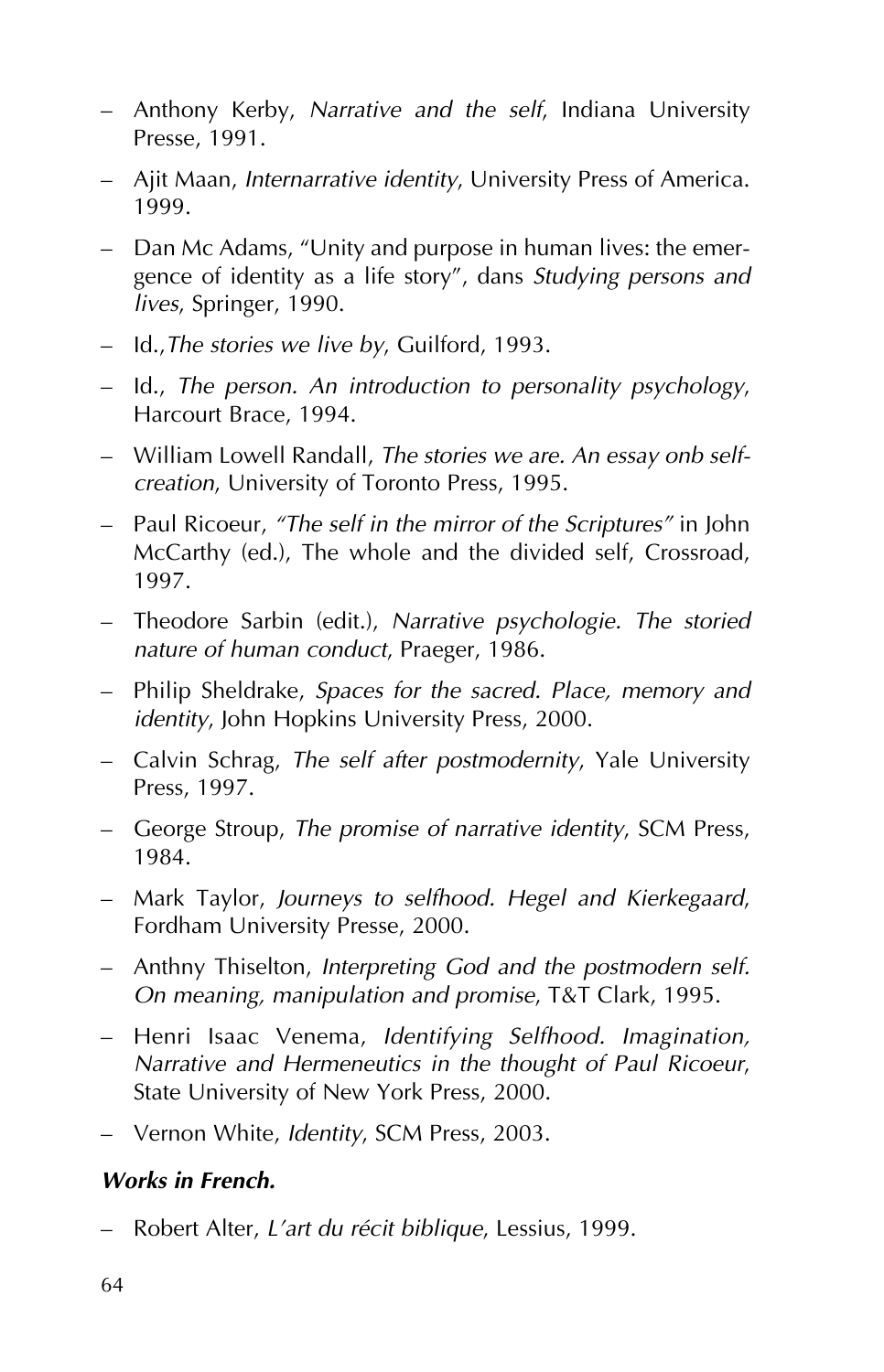- ñ Gaston Bachelard, *La poÈtique de líespace*, PUF, Quadrige, 1981.
- ñ Paul Beauchamp, *Líun et líautre Testament*, Seuil 1977.
- ñ Id., ìThÈologie bibliqueî, dans *Initiation ‡ la pratique de la thÈologie I*, Cerf, 1982.
- ñ Jean Pierre Boutinet, *LíimmaturitÈ de la vie adulte*, PUF, collectio Le sociologue, 1998.
- ñ Cornelius Castoriadis, *Le monde morcelÈ, Les carrefours du labyrinthe III*, Seuil, 1990.
- ñ Id., *La montÈe de líInsignifiance. Les carrefours du labyrinthe IV*, Seuil 1996.
- ñ Michel de Certeau, *LíÈtranger ou líunion dans la diffÈrence*, DDB, Foi vivante, 1969.
- ñ Id., *La faiblesse de croire*, Seuil, collectio Esprit, 1987.
- ñ Michel de Certeau et Jean-Marie Domenach, *Le christianisme ÈclatÈ*, Seuil, 1974.
- ñ Jean- Louis ChrÈtien, *La voix nue. PhÈnomÈnologie de la promesse*, Minuit, 1990.
- ñ AndrÈ Clair, *Sens de l¥existence*, A.-Colin, 2002.
- ñ Bernadette DELIZY, *Vers des ìfamilles ÈvangÈliquesî. Le renou*veau des relations entre chrétiens et congrégations, Editions de l'Atelier, 2004.
- ñ Claude Dubar, *La crise des identitÈs. L¥interprÈation d¥une mutation*, PUF, collection Le lien social, 2000.
- ñ Norbert Elias, *La sociÈte des individus*, Pocket, coll.Agora, 1997.
- ñ Les ÈvÍques de France, *Proposer la foi dans la sociÈtÈ actuelle. Lettre aux catholiques de France*, Cerf, l996.
- Anne Forti-Melkevik, "Spiritualité et identité du chrétien dans la modernité éclatée", dans Camil Ménard et Florent Villeneuve (dir), Spiritualité contemporaine, Fides, coll. Héritage et projet, 1996.
- Claude Geffré, Croire et interpréter. Le tournant herméneu*tique de la thÈologie*, Cerf, 2001.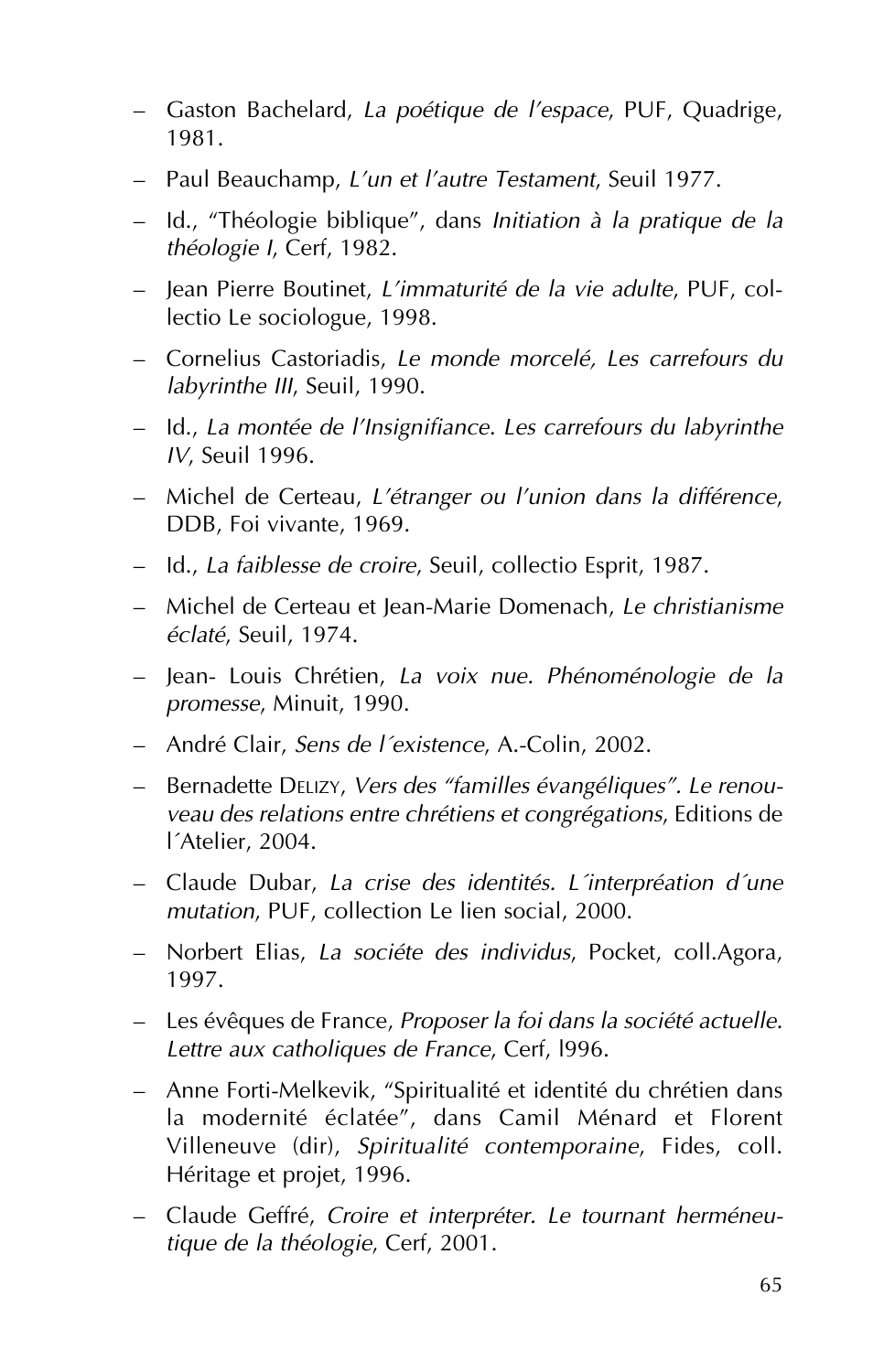- ñ Adolphe GeschÈ, *Le sens, Dieu pour penser VII*, Cerf, 2003.
- ñ Pedro Gil, *Trois siËcles díidentitÈ lasallienne*, Etudes lasalliennes nº4, 1999.
- ñ Muriel Gilbert, *LíidentitÈ narrative. Une reprise ‡ partir de Freud de la pensÈe de Paul Ricoeur*, Labor et fides, 2001.
- ñ Pierre Gisel, *VÈritÈ et histoire. La thÈologie dans la modernitÈ*. Ernst Käsemann, Beauchesne, colle. Théologie historique, 1977.
- ñ Jean Greisch, Paul Ricoeur. *LíitinÈraire du sens*, Millon, 2001.
- ñ DaniËle Hervieu-LÈger, *Le pËlerin et le converti*, Flammarion, 1999.
- ñ Jean Claude Kaufmann, *Líinvention de soi. Une thÈorie de l¥identitÈ*, Armand Colin, 2004.
- Jean Ladrière, "La signification de la refvendication identi*taireî*, dans Lucien Vachon (dir), *LíUniversitÈ catholique face ‡ la diversitÈ humaine*. Madiaspaul, 1998.
- $-$  Saki Laïdi, *Le sacré du présent*, Flammarion, 2000.
- ñ JoÎl Landau, *MÈmoire et identitÈ*, PUF, coll. Sociologie d'aujourd'hui, 1998.
- ñ Raymond Lemieux et Micheline Milot (dir), *Les croyances des QuÈbÈcois*. UniversitÈ Laval, 1992.
- ñ Gabriel Marcel, *Du refus ‡ l¥invocation*, Gallimard, 1949.
- ñ Gabriel Marcel, *Le mystËre de l¥Ítre I, RÈflexion et mystËre*, Aubier Montaigne, Philosophie de l'esprit, 1951.
- ñ Danilo Martucelli, *Grammaire de l¥individu*, Folio-essais, 2002.
- ñ Alex Mucchielli, *L¥identitÈ*, PUF, coll.Que sais-je? 2002.
- ñ Paul Ricoeur, *Temps et rÈcit I-III*, Seuil, 1983-1985.
- ñ Id., *Du texte ‡ líaction*, Seuil, collection Esprit, 1986, p.277.
- Id., *Soi-même comme un autre*, Seuil, 1990.
- ñ Id., *ìComme si la Bible níexistait que lueî*, dans P. Bovati et R. Meynet (dir), Ouvrir les Ecritures, Cerf, 1995.
- ñ Id., *La memoire, líhistoire, l¥oubli*, Seuil, 2000.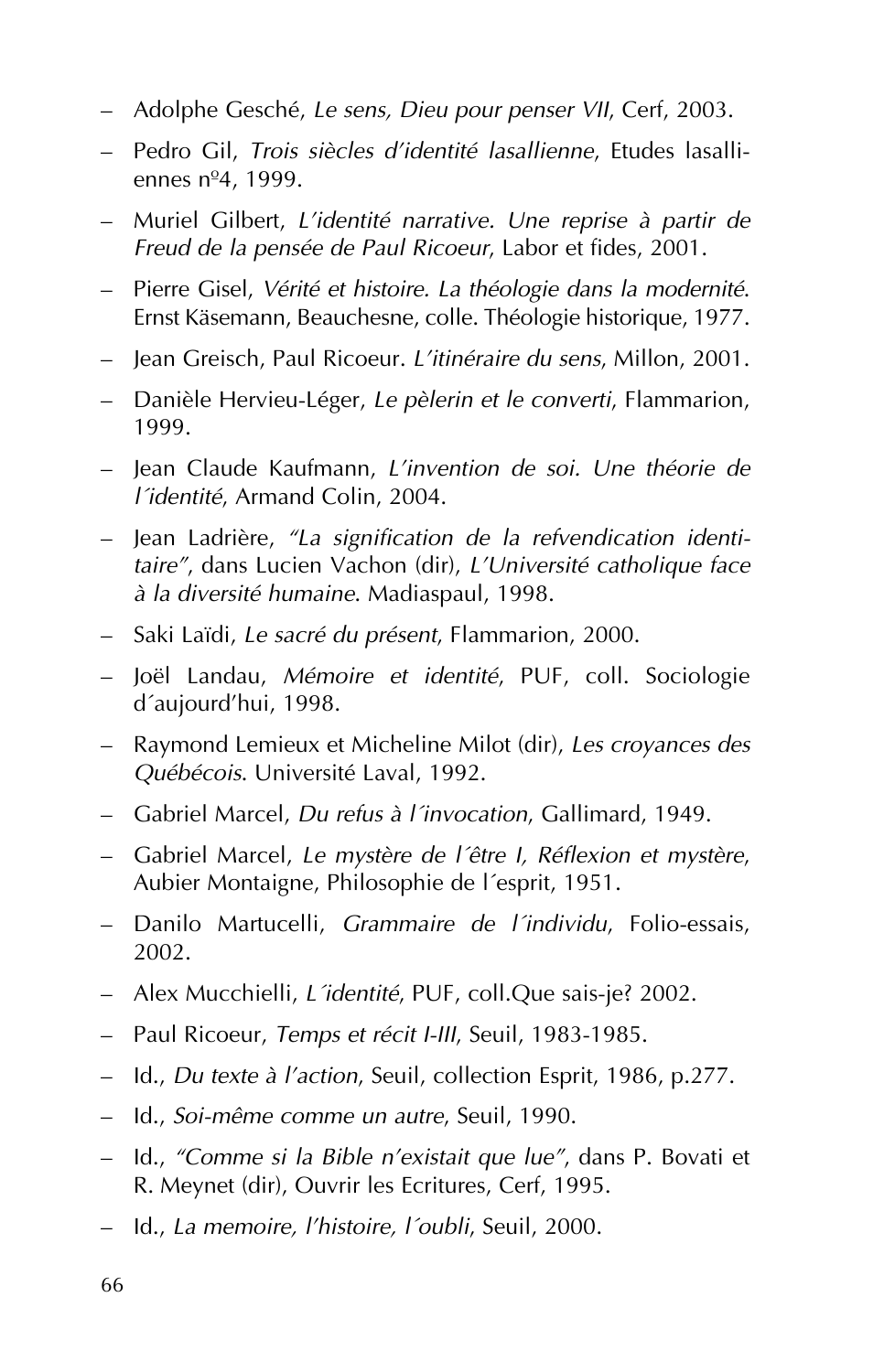- Id., *Le juste 2*, Editions Esprit, 2001.
- ñ Id., *Parcours de la reconnaissance*, Stock, 2004.
- ñ Jean-Claude Ruano-Borbalan (coord.), *L¥identitÈ, L¥individu, le groupe, la société*, Editions Sciences humaines, 1998.
- ñ Michel Sauvage, J*ean Baptiste de la Salle et la fondation de son Institut*, Cahiers lasalliens nº 55, 2001.
- ñ Richard Sennett, *Le travail sans qualitÈs. Les consÈquences humaines de la flexibilitÈ*, Albin Michel, 1998.
- ñ Daryush Shayegan, *La lumiËre vient de l¥Occident. Le rÈenchantement du monde et la pensée nomade*, L'aube, 2001.
- <sup>-</sup> François de Singly, Les uns avec les autres. Quand l'individu*alisme crÈe du lien*, Armand Colin, 2003.
- ñ S. Spinsanti, *ìModËles spirituelsî dans le Dictionnaire de la* vie spirituelle, Cerf, 1983 Wallace Stegner, Vue cavalière, Phébus Libretto, 2000.
- ñ Charles Taylor, *Les sources du moi. La formation de l¥identitÈ moderne*, Seuil, 1998 (Èdition originale: 1989).
- ñ Id. *Le malaise de la modernitÈ*, Cerf, coll. HumanitÈs, 1994.
- ñ Xavier ThÈvenot, *Les ailes et le souffle*, DDB/Cerf, 2000.
- ñ Allain Thomasset, *Paul Ricoeur, une poÈtique de la morale*, Leuven University Press, 1996.
- ñ MarlËne Tuininga, *Etre adulte. 100 personnalitÈs tÈmoignent de leur expÈrience*. Albin Michel/ La Vie, 1999.
- $-$  François Varillon, *Joie de vivre, joie de croire*, Centurion, 1981.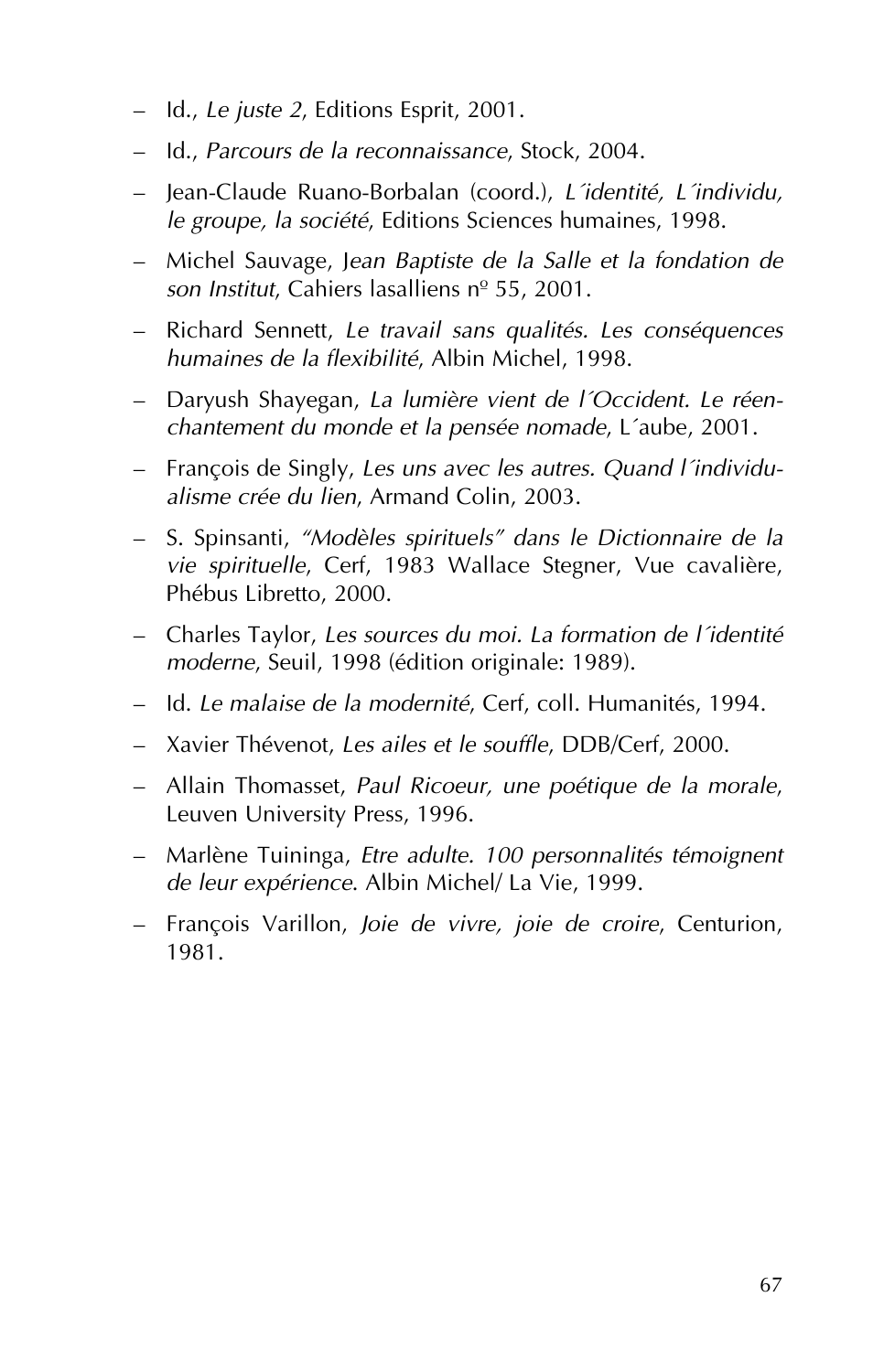# Contents

| <b>Presentation.</b>                                         | 5  |
|--------------------------------------------------------------|----|
| Introduction.                                                | 7  |
| Why has the question of identity come to the fore ?          | 7  |
| A major upheaval in family life.                             | 8  |
| The precarious nature of employment.                         | 9  |
| Religious belief tailored to personal taste.                 | 10 |
| The difficulty of accepting adulthood.                       | 12 |
| Personal identity today.                                     | 13 |
| The process of individualisation.                            | 13 |
| - The identity crisis.                                       | 14 |
| Chapter 1 – Psychological approach.                          | 17 |
| Factors affecting our identity.                              | 17 |
| The temporal dimension.                                      | 17 |
| The spatial dimension.                                       | 18 |
| The relational dimension.                                    | 18 |
| The various facets of our identity.<br>٠                     | 20 |
| Its various possible components.                             | 20 |
| How does our identity organise itself?                       | 20 |
| The construction of our identity.<br>٠                       | 21 |
| Terms of reference.                                          | 21 |
| - Possible lines of development.                             | 23 |
| Various situations.                                          | 24 |
| Chapter 2 - Narrative identity: A philosophical<br>approach. | 27 |
| A distinction between two concepts of identity.              | 27 |
| From daily actions to the cohesion of our lives.             | 28 |
| Considering life as a narrative.                             | 30 |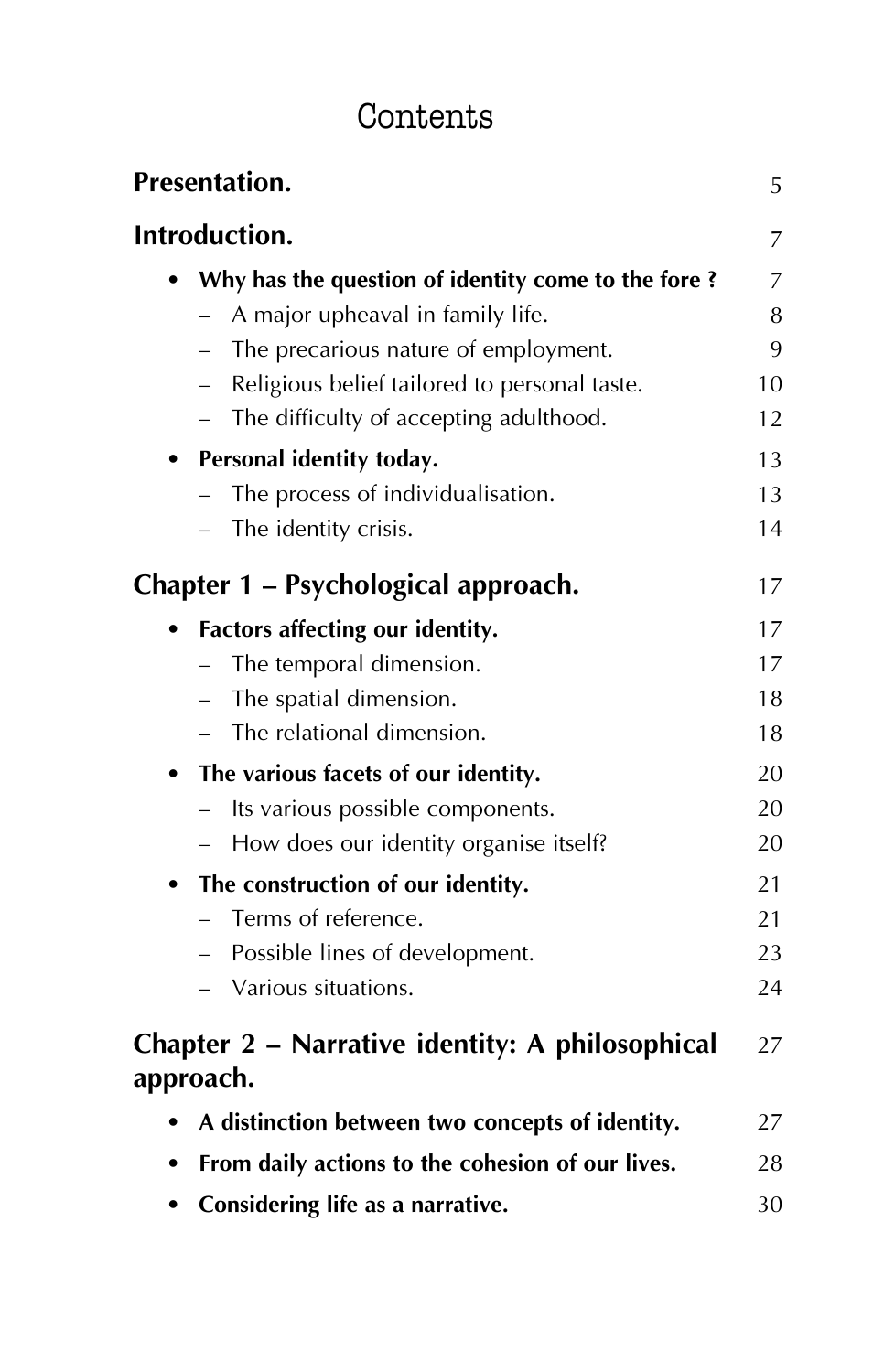| Mimesis 1 or pre-figuration.                                                    | 30 |
|---------------------------------------------------------------------------------|----|
| Mimesis 2 or configuration.                                                     | 30 |
| Mimesis 3 or re-figuration.<br>$-$                                              | 32 |
| Narration at the juncture of the past and the future.<br>٠                      | 34 |
| Two limitations of the narrative.                                               | 35 |
| Beyond the narrative, the ethical dimension.                                    | 35 |
| Time and space.                                                                 | 35 |
| Chapter 3 – Christian identity.                                                 | 39 |
| Identity and vocation.                                                          | 39 |
| Go to yourself!                                                                 | 39 |
| Fidelity and openness.                                                          | 40 |
| Christian identity as a narrative identity.<br>$\bullet$                        | 41 |
| A vital reference to the founding texts.                                        | 41 |
| Accounts which shape the lives of believers.                                    | 42 |
| The liturgical memorial.                                                        | 43 |
| Christian identity as a collision between narrative<br>$\bullet$<br>identities. | 44 |
| The Torah or established identity.                                              | 45 |
| Prophecy or threatened identity.                                                | 45 |
| Wisdom or individualised and universalised<br>identity.                         | 46 |
| Apocalypse or finalised identity.                                               | 47 |
| A model to imitate or a source of inspiration?                                  | 48 |
| Chapter 4 – The Identity of members of a con-<br>gregation.                     | 51 |
| A plural identity.                                                              | 51 |
| Identity and spheres of belonging.                                              | 53 |
| Community identity and narrative identity.                                      | 54 |